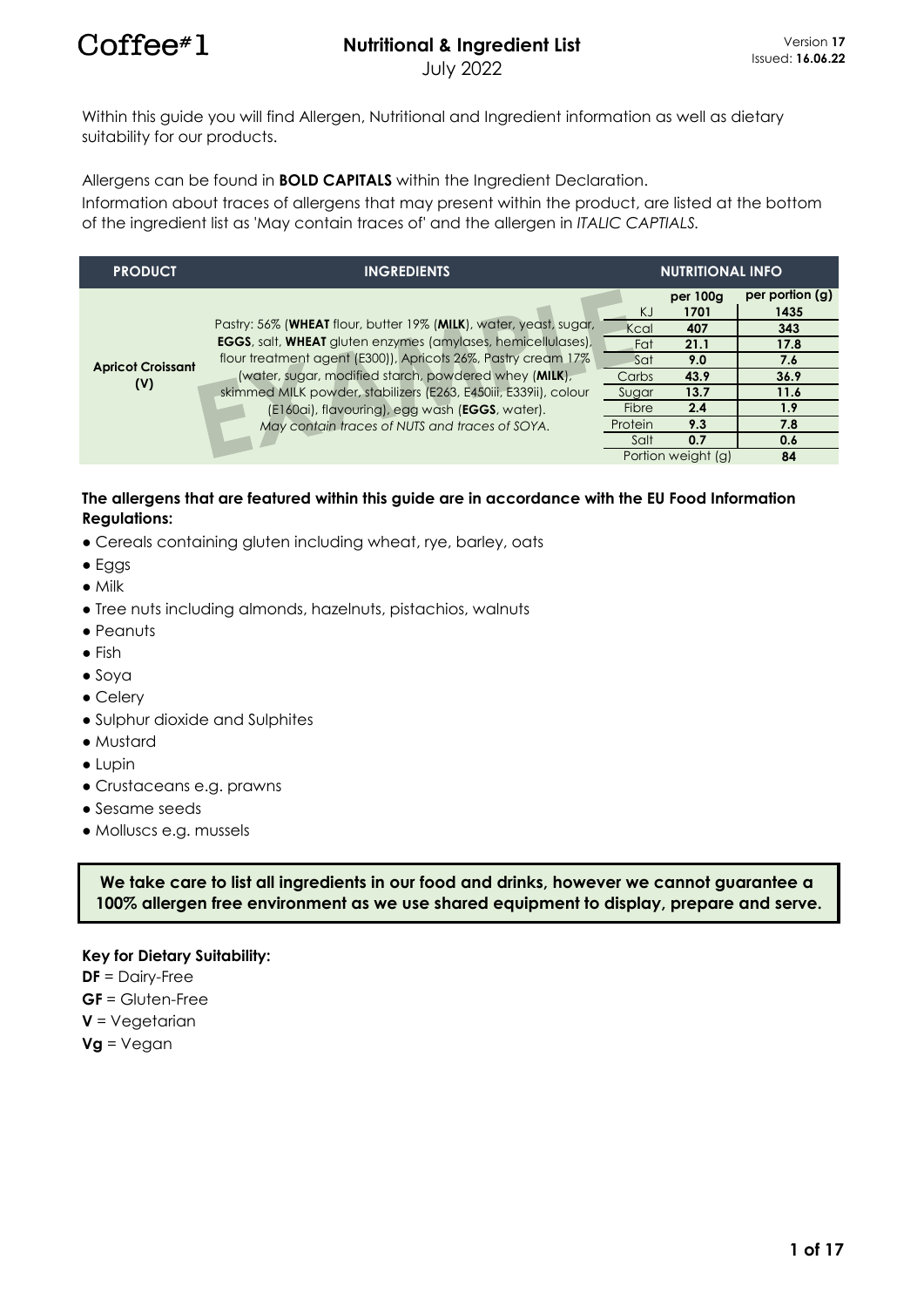Coffee#1

| <b>CONTENTS</b>              |                  |
|------------------------------|------------------|
|                              | $\mathbf{3}$     |
|                              | 4                |
| <b>TEACAKES &amp; SCONES</b> | 4                |
|                              | 5                |
|                              | 5                |
|                              | $\boldsymbol{6}$ |
|                              | 6                |
|                              | 9                |
|                              | 10               |
|                              | 10               |
|                              | 12               |
| <b>TOASTIES</b>              | 13               |
|                              | 13               |
|                              | 14               |
|                              | 14               |
|                              | 14               |
|                              | 15               |
|                              | 15               |
|                              | 16               |
|                              | 17               |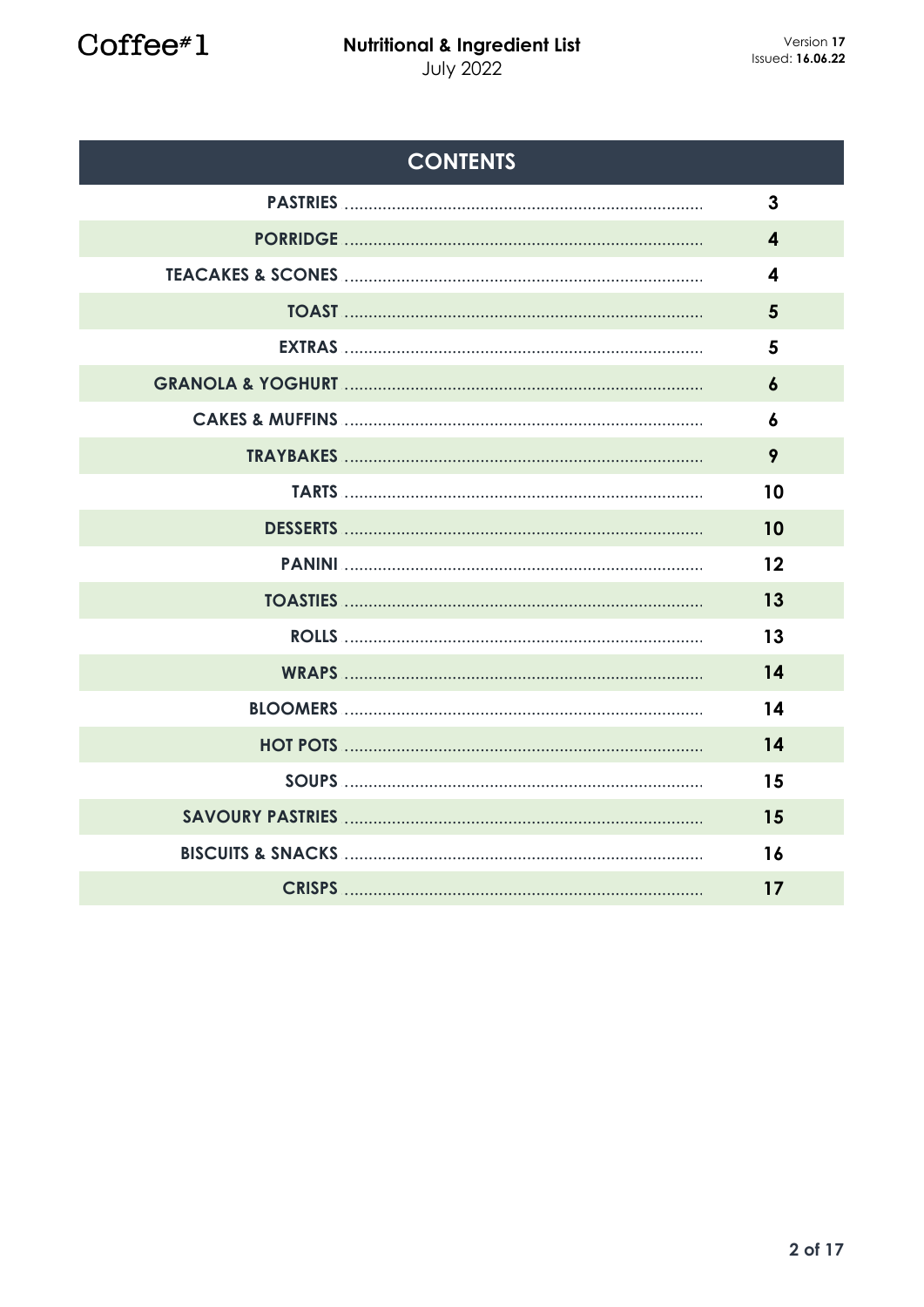#### **Nutritional & Ingredient List** July 2022

#### **per 100g per portion (g)** 1596 **2873**<br>
2873<br>
282 688<br>
17.6 31.7 Kcal **382 688** Fat **17.6 31.7** 8.8 15.8<br>47.0 84.6 Carbs **47.0 84.6** Sugar **17.5 31.5** Fibre **1.4 2.5** Protein **8.5 15.3** Salt **0.9 1.6 180 per 100g per portion (g)** KJ **1081 1113** Kcal **258 266** Fat **11.0 11.3** Sat **6.7 6.9** arbs **34.0 35.0**<br>gar **11.0 11.3** Sugar **11.0 11.3** Fibre **2.0 2.1 4.8** Protei Salt **0.7 0.7 115 per 100g per portion (g) 1792**<br>**KJ** 1792 K.J. **1792** 915<br> **219** 219<br> **219**<br> **219**<br> **23.0** 11.8 Fat **23.0 11.8** Sat **15.0 7.7** Carbs **46.0 23.2** Sugar **6.8 3.5** Fibre **2.6 1.3** Protein **8.1 4.3** Salt **1.2 0.6**  $\frac{0.6}{60}$ **per 100g per portion (g)** KJ **1387 1054** Kcal **331 252** Fat **15.6 11.9** Sat **9.9 7.5** Carbs **38.0 28.9** Sugar **8.0 6.1**  $\frac{8.0}{2.4}$ Protein **9.6 7.3** Salt **0.85 0.64 76 per 100g per portion (g)** KJ **1512 1176** Kcal **361 281** Fat **16.0 11.9** Sat **9.6 7.4** Carbs **47.0 37.9** Sugar **21.0 17.4** Fibre **3.0 2.3** Protein **5.7 4.3** Salt **0.8 0.6 90** Portion weight (g) **90**<br> **per 100g per portion (g)** er 100g **per portiol**<br>1786 **1120**<br>127 1268 <u>268</u><br>
14.3 Fat **23.0 14.3** Sat **15.0 9.3** Carbs **46.0 29.1** Sugar **12.0 8.1** Fibre **3.0 1.9** Protein **7.6 4.8**  $\frac{1.0}{1.0}$  $rac{0.6}{75}$ **per 100g per portion (g)** KJ **1417 1245** Kcal **338 296** Fat **14.0 10.8** Sat **9.1 6.8** Carbs **46.0 43.2**  $Suga$ Fibre **2.3 2.3** Protein **5.8 5.4** Salt **0.8 0.6** Portion weight (g) **110 per 100g per portion (g)** KJ **1589 1239** Kcal **379 296** Fat **16.3 12.7** Sat **8.2 6.4** Carbs **50.7 39.5** Sugar **18.5 14.4** Fibre **2.7 2.1** Protein **6.4 5.0** Pastry: (**WHEAT** flour , Butter (**MILK**), water, chocolate 10% (sugar, coca mass, cocoa butter, emulsifier (**SOYA** lecithin), natural vanilla flavour), sugar, whole **MILK**, yeast, **EGGS**, salt, **WHEAT** gluten, Emulsifier (rape lecithin), flour treatment agent (E300), enzymes (amylases, hemicellulases)), egg wash (Free Range **EGG**). *May contain: traces of NUTS.* **Pain au Chocolat (V) Pain au Raisin (V) WHEAT** flour, water, raisins 13%, Butter (**MILK**), sugar, yeast, corn starch, **EGGS**, salt, powdered whey (**MILK**), whole **MILK** powder, **WHEAT** gluten, **EGG** albumin powder, skimmed **MILK** powder, thickener (sodium alginate), emulsifier (rape lecithin), fruit and plant<br>extract (turmeric and carrot), natural flavouring, acidity regulator (citric acid), flou (hemicellulases, amylases), egg wash (Free Range **EGGS**), Neutral glaze (water, glucose syrup, sugar, acidity regulators (E330, E332, E333), flavour, gelling agent (pectin), preservative (potassium sorbate)). *May contain: traces of NUTS and traces of SOYA.* **WHEAT** flour, Water, Vegetable Fat (17%) Non-Hydrogenated Palm Oil, Water, Non Hydrogenated Coconut Oil, Non Hydrogenated Rapeseed Oil, Salt, Emulsifier (Mono- and Diglycerides of Fatty Acids), Acidity Regulator (Lactic Acid), Natural<br>Flavouring), Raspberry Filling (16%) (Glucose Syrup, Raspberry Purée, Sugar, Raspberries (2%), G Acid), Acidity Regulator Tricalcium Citrate), Natural Flavouring, Preservative (Potassium Sorbate)), Sugar, Yeast, Decoration (3%)<br>(Sugar, Non-Hydrogenated Palm Oil, Food Colours (Radish, Blackcurrant, Apple concentrate)), *EGGS.* **Vegan Raspberry Croissant (Vg)** weight (g<br>**per 100g PASTIRES PRODUCT INGREDIENTS** Portion weight (g) Pastry: **WHEAT** flour, butter (**MILK**), water, yeast, sugar, **EGGS**, salt, **WHEAT** gluten, enzymes (amylases, hemicellulases, flour treatment agent (E300)), Pastry cream (water, sugar, modified starch, powdered whey (**MILK**), skimmed **MILK** powder, stabilizers<br>E263, E450iii, E339ii), colour (E160aii), flavouring), Chocolate 15.6% (sugar, cocoa mass, co powder, emulsifier (E322 (**SOYA** lecithin)), natural vanilla flavour), egg wash (**EGGS**, water), Icing sugar (Glucose, cornflour, vegetable oil). *May contain: traces of NUTS.* **Chocolate Twist (V) Butter Croissant (V)** Pastry: **WHEAT** flour, butter 22% (**MILK**), water, sugar, whole **MILK** pasteurized, yeast, **EGGS**, salt, **WHEAT** gluten, emulsifier : E322 (rape lecithin), flour treatment agent : E300, enzymes, egg wash (Free Range **EGGS**) 1,5g. *May contain: traces of NUTS and traces of SOYA.* **Apricot Croissant (V)** Pastry: 56% (**WHEAT** flour, butter 19% (**MILK**), water, yeast, sugar, **EGGS**, salt, **WHEAT** gluten enzymes (amylases, hemicellulases), flour treatment agent (E300)), Apricots 26%, Pastry cream 17% (water, sugar, modified starch, powdered whey (**MILK**), skimmed **MILK**<br>powder, stabilizers (E263, E450iii, E339ii), colour (E160ai), flavouring), egg wash (**EGGS**, wa *May contain: traces of NUTS and traces of SOYA.* **Almond Croissant (V)** Croissant **(WHEAT** Flour, Margarine (Vegetable Fat and Oils (Palm, Sunflower, **SOYA**), Water, Salt, Emulsifier (E471), Citric Acid,<br>Flavouring, Colour (E160a), Water, Sugar, Yeast, Salt, **WHEAT** Gluten, Flour Treatment Age Mix [Sugar, Modified Starch, Skimmed **MILK** Powder, Lactose and **MILK** Proteins, Vegetable Fat (Coconut), Gelling Agents (E339,<br>E450, E516, E401), Flavouring (contains **MILK)**, Flavouring, Colour (E160a(ii))), Almond Flavo Sunflower Oil, Thickener (E415), Citric Acid, Preservative (E202)]], Sweet Snow [Dextrose, Corn Flour, Hydrogenated Palm Oil, Natural Flavouring], Flaked **ALMONDS**. **NUTRITIONAL INFO** weight (g weight (g **Cheese & Onion Twist (V) WHEAT** flour, water, fine butter (**MILK**) 12%, Emmental (MIL**K**) 8%, yeast, finish 3% (white quinoa seeds, nigella seeds), sugar, **EGGS**,<br>whey powder (**MILK**), modified starch, dehydrated onions 1.4%, **WHEAT** gluten, salt skimmed **MILK** powder, thickener (sodium alginate), hen's **EGG** yolk powder, flour treatment agents (alpha-amylases, hemicellulases, ascorbic acid). *May contain: traces of NUTS, SOYA and SESAME.* weight (g<br>**per 100g**

Portion weight (g) **110**

Salt **0.5 0.4**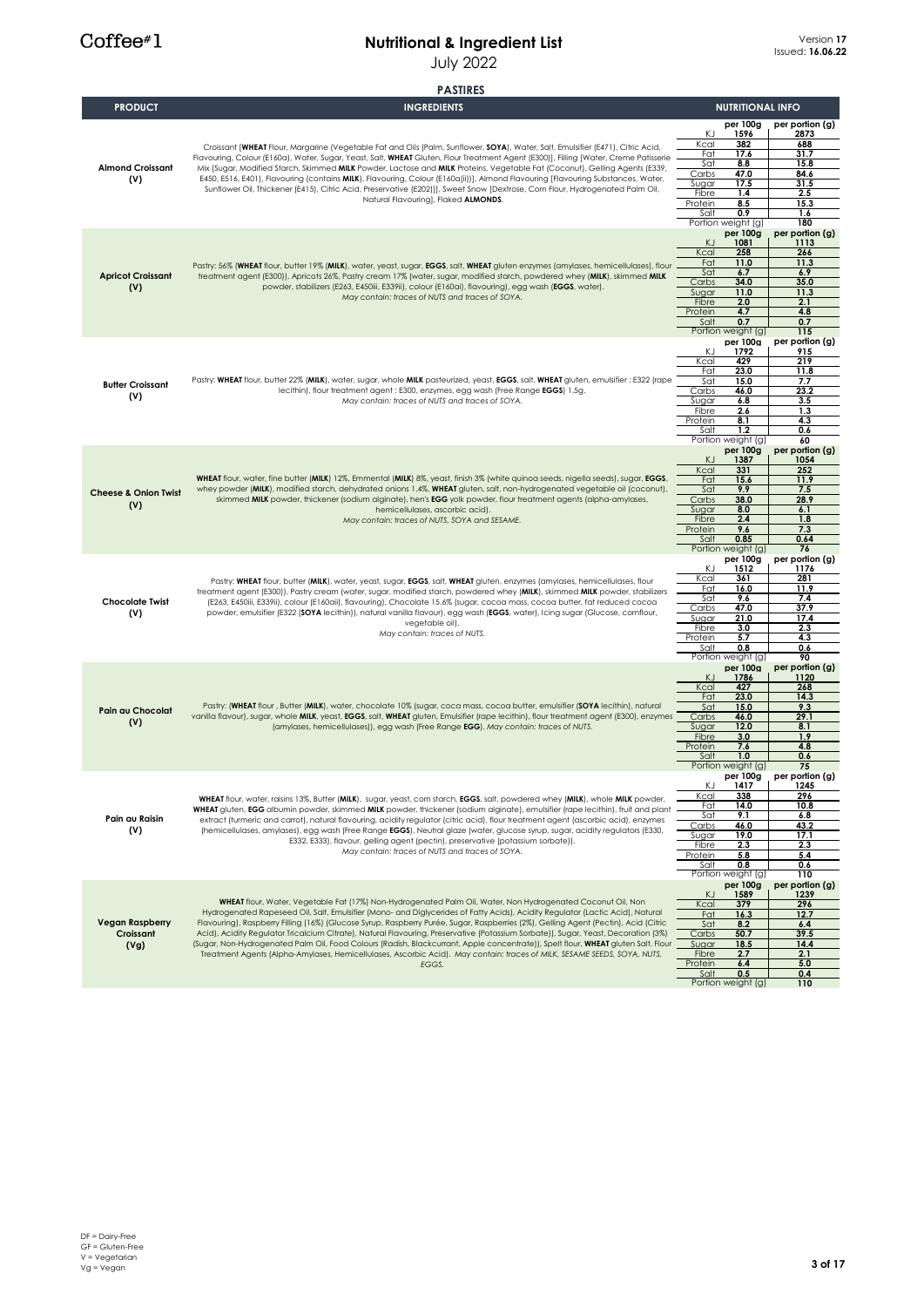#### **Nutritional & Ingredient List** July 2022

#### **PORRIDGE**

|                                         | <b>PORRIDGE</b><br>Porridge is made with Whole Milk as standard. Other milk variants are available upon request.                                                                                                                                                    |                 |                           |                                |
|-----------------------------------------|---------------------------------------------------------------------------------------------------------------------------------------------------------------------------------------------------------------------------------------------------------------------|-----------------|---------------------------|--------------------------------|
| <b>PRODUCT</b>                          | <b>INGREDIENTS</b>                                                                                                                                                                                                                                                  |                 | <b>NUTRITIONAL INFO</b>   |                                |
|                                         |                                                                                                                                                                                                                                                                     | ΚJ              | per 100g<br>484           | per portion (g)<br>1163<br>276 |
|                                         |                                                                                                                                                                                                                                                                     | Kcal<br>Fat     | 115<br>4.5                | 10.9                           |
| Porridge Plain                          |                                                                                                                                                                                                                                                                     | Sat             | 2.2                       | 5.2                            |
| (V)                                     | Flaked OATS, Whole MILK.                                                                                                                                                                                                                                            | Carbs<br>Sugar  | 14.7<br>3.9               | 35.2<br>9.2                    |
|                                         |                                                                                                                                                                                                                                                                     | Fibre           | 1.1                       | 2.7                            |
|                                         |                                                                                                                                                                                                                                                                     | Protein         | 4.6                       | 11.1                           |
|                                         |                                                                                                                                                                                                                                                                     | Salt            | 0.1<br>Portion weight (g) | 0.2<br>240                     |
|                                         |                                                                                                                                                                                                                                                                     | ΚJ              | per 100g<br>619           | per portion (g)<br>1609        |
|                                         |                                                                                                                                                                                                                                                                     | Kcal            | 147                       | 383                            |
|                                         |                                                                                                                                                                                                                                                                     | Fat             | 6.6                       | 17.1                           |
| <b>Porridge with Chocolate</b><br>Chips | Flaked OATS, Whole MILK                                                                                                                                                                                                                                             | Sat<br>Carbs    | 3.4<br>17.8               | 9.0<br>46.3                    |
| (V)                                     | Chocolate chips: Sugar, Cocoa Mass, Cocoa Butter, Emulsifier: SOYA Lecithin (E322), Natural Vanilla Flavouring.                                                                                                                                                     | Sugar           | 7.1                       | 18.4                           |
|                                         |                                                                                                                                                                                                                                                                     | Fibre           | 1.4                       | 3.6                            |
|                                         |                                                                                                                                                                                                                                                                     | Protein<br>Salt | 4.8<br>0.1                | 12.4<br>0.2                    |
|                                         |                                                                                                                                                                                                                                                                     |                 | Portion weight (g)        | 260                            |
|                                         |                                                                                                                                                                                                                                                                     |                 | per 100g                  | per portion (g)                |
|                                         |                                                                                                                                                                                                                                                                     | ΚJ              | 521                       | 1668                           |
|                                         |                                                                                                                                                                                                                                                                     | Kcal<br>Fat     | 124<br>3.4                | 396<br>11.0                    |
| Porridge with Banana &                  | Flaked OATS, Whole MILK.                                                                                                                                                                                                                                            | Sat             | 1.7                       | 5.3                            |
| Cinnamon                                | Bananas, Ground Cinnamon, Clear Honey.                                                                                                                                                                                                                              | Carbs           | 19.9                      | 63.6                           |
| (V)                                     |                                                                                                                                                                                                                                                                     | Sugar<br>Fibre  | 11.3<br>1.3               | 36.0<br>4.1                    |
|                                         |                                                                                                                                                                                                                                                                     | Protein         | 3.7                       | 11.8                           |
|                                         |                                                                                                                                                                                                                                                                     | Salt            | 0.1                       | 0.2                            |
|                                         |                                                                                                                                                                                                                                                                     |                 | Portion weight (g)        | 321<br>per portion (g)         |
|                                         |                                                                                                                                                                                                                                                                     | KJ              | per 100g<br>620           | 1892                           |
|                                         |                                                                                                                                                                                                                                                                     | Kcal            | 148                       | 451                            |
| Porridge with                           |                                                                                                                                                                                                                                                                     | Fat<br>Sat      | 6.8<br>2.2                | 20.7<br>6.8                    |
| Blueberries,                            | Flaked OATS, Whole MILK, Pumpkin Seeds, Sunflower Seeds, Maple syrup, Frozen Blueberries.                                                                                                                                                                           | Carbs           | 16.5                      | 50.2                           |
| <b>Seeds &amp; Maple Syrup</b><br>(V)   |                                                                                                                                                                                                                                                                     | Sugar           | 7.2                       | 21.8                           |
|                                         |                                                                                                                                                                                                                                                                     | Fibre           | 1.6                       | 4.9                            |
|                                         |                                                                                                                                                                                                                                                                     | Protein<br>Salt | 5.5<br>0.1                | 16.7<br>0.2                    |
|                                         |                                                                                                                                                                                                                                                                     |                 | Portion weight (g)        | 305                            |
|                                         | <b>TEACAKES &amp; SCONES</b>                                                                                                                                                                                                                                        |                 |                           |                                |
| <b>PRODUCT</b>                          | <b>INGREDIENTS</b>                                                                                                                                                                                                                                                  |                 | <b>NUTRITIONAL INFO</b>   |                                |
|                                         |                                                                                                                                                                                                                                                                     |                 | per 100g                  | per portion (g)                |
|                                         |                                                                                                                                                                                                                                                                     | ΚJ              | 1638                      | 2293                           |
|                                         |                                                                                                                                                                                                                                                                     | Kcal            | 400                       | 560                            |
| Vegan Fruit Scone                       | Cake Flour (WHEAT Flour (Calcium Carbonate, Iron, Nicotinamide, Thiamine), Sugar, Vegetable Oils (Palm, Rapeseed), Raising<br>Agents: E450i, E500ii, WHEAT Starch, Salt, Stabiliser: E466, Natural Flavouring, Emulsifier: E471, Enzymes), Water, Sultanas (10.5%), | Fat<br>Sat      | 11.0<br>4.5               | 15.4<br>6.3                    |
| (Vg)                                    | Glaze (Water, Vegetable Proteins, Sunflower Oil, Dextrose, Maltodextrines, Starch). May contain traces of SOYA, MILK, EGG, NUTS                                                                                                                                     | Carbs           | 66.9                      | 93.6                           |
|                                         | and SULPHUR DIOXIDE.                                                                                                                                                                                                                                                | Sugar           | 23                        | 32.2                           |
|                                         |                                                                                                                                                                                                                                                                     | Protein         | 7.7                       | 10.8<br>0.7                    |
|                                         |                                                                                                                                                                                                                                                                     | Salt            | 0.5<br>Portion weight (g) | 140                            |
|                                         |                                                                                                                                                                                                                                                                     |                 | per 100g                  | per portion (g)                |
|                                         |                                                                                                                                                                                                                                                                     | KJ              | 940                       | 1410                           |
|                                         | WHEAT flour [with added calcium, iron, niacin, thiamin], Water, Sultanas (10%) [sunflower oil], Currants (5%) [sunflower oil], spiced                                                                                                                               | Kcal<br>Fat     | 221<br>0.7                | 332<br>1.1                     |
| Teacake                                 | bun concentrate [vegetable oil, dextrose, mono and diglycerides of fatty acids, diacetyl tartaric acid ester of mono diglycerides,                                                                                                                                  | Sat             | 0.1                       | 0.2                            |
| (Vg)                                    | flavouring, flour treatment agent, ascorbic acid, food enzymes, beta carotene], Sugar, Yeast.                                                                                                                                                                       | Carbs           | 48.0                      | 72.0                           |
|                                         | May contain traces of MILK, EGG and NUTS.                                                                                                                                                                                                                           | Sugar           | 15.3                      | 23.0                           |
|                                         |                                                                                                                                                                                                                                                                     | Protein<br>Salt | 6.4<br>0.0                | 9.6<br>0.02                    |
|                                         |                                                                                                                                                                                                                                                                     |                 | Portion weight (g)        | 150                            |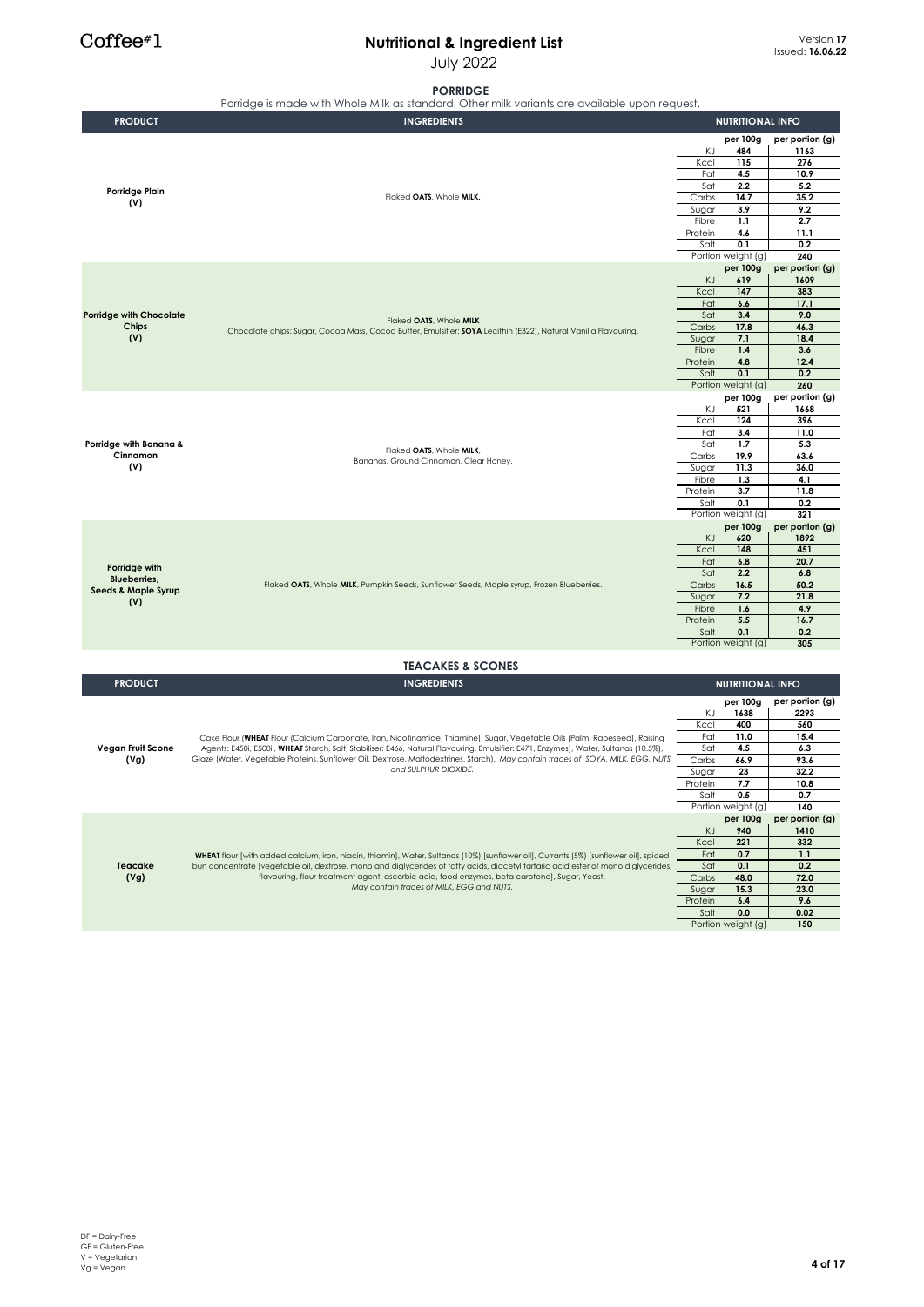July 2022

# **TOAST**

| <b>PRODUCT</b>                              | <b>INGREDIENTS</b>                                                                                                                                                                                                                                                  | <b>NUTRITIONAL INFO</b>              |                              |
|---------------------------------------------|---------------------------------------------------------------------------------------------------------------------------------------------------------------------------------------------------------------------------------------------------------------------|--------------------------------------|------------------------------|
|                                             | WHEAT Flour (with Calcium, Iron, Niacin, Thiamin), Water, Vegetable Oils (Palm, Rapeseed), Salt, SOYA Flour, Yeast, Emulsifiers<br>(E471, E472e), Fermented RYE Flour, Yeast Nutrient (E516), Flour Treatment Agent (E300), Enzymes.                                | per 100g                             | per slice (g)                |
|                                             |                                                                                                                                                                                                                                                                     | ΚJ<br>1058                           | 529                          |
|                                             |                                                                                                                                                                                                                                                                     | 250<br>Kcal                          | 125                          |
| <b>White Farmhouse Slice</b>                |                                                                                                                                                                                                                                                                     | Fat<br>2.8<br>Sat<br>0.7             | 1.4<br>0.4                   |
| (Vg)                                        |                                                                                                                                                                                                                                                                     | Carbs<br>48.7                        | 24.4                         |
|                                             |                                                                                                                                                                                                                                                                     | Sugar<br>3.9                         | 2.0                          |
|                                             |                                                                                                                                                                                                                                                                     | 8.7<br>Protein                       | 4.4                          |
|                                             |                                                                                                                                                                                                                                                                     | Salt<br>1.0                          | 0.5                          |
|                                             |                                                                                                                                                                                                                                                                     | Portion weight (g)                   | 50                           |
|                                             |                                                                                                                                                                                                                                                                     | per 100g<br>KJ<br>923                | per slice (g)<br>462         |
|                                             |                                                                                                                                                                                                                                                                     | Kcal<br>218                          | 109                          |
|                                             |                                                                                                                                                                                                                                                                     | Fat<br>2.5                           | 1.3                          |
| <b>Harvester Farmhouse</b><br>Slice<br>(Vg) | Harvester WHEAT Flour (WHEAT Flour, Malted WHEAT Flakes, BARLEY Malt Flour, Calcium, Iron, Niacin, Thiamin), Water, Vegetable                                                                                                                                       | 0.8<br>Sat                           | 0.4                          |
|                                             | Oils (Palm, Rapeseed), Salt, Yeast, Emulsifiers (E471, E472e), Yeast Nutrient (E516), Flour Treatment Agent (E300), Enzymes.                                                                                                                                        | Carbs<br>40.1                        | 20.1                         |
|                                             |                                                                                                                                                                                                                                                                     | Sugar<br>0.8                         | 0.4                          |
|                                             |                                                                                                                                                                                                                                                                     | 7.9<br>Protein                       | 4.0                          |
|                                             |                                                                                                                                                                                                                                                                     | 1.1<br>Salt<br>Portion weight (g)    | 0.53<br>50                   |
|                                             |                                                                                                                                                                                                                                                                     |                                      |                              |
|                                             | <b>EXTRAS</b>                                                                                                                                                                                                                                                       |                                      |                              |
| <b>PRODUCT</b>                              | <b>INGREDIENTS</b>                                                                                                                                                                                                                                                  | <b>NUTRITIONAL INFO</b>              |                              |
|                                             |                                                                                                                                                                                                                                                                     |                                      |                              |
|                                             |                                                                                                                                                                                                                                                                     | per 100g<br>KJ.<br>1001              | per portion (g)<br>300       |
|                                             |                                                                                                                                                                                                                                                                     | Kcal<br>236                          | 71                           |
|                                             |                                                                                                                                                                                                                                                                     | 0.0<br>Fat                           | 0.0                          |
| <b>Preserve Blackcurrant</b>                | Sugar, blackcurrants, brown cane sugar, concentrated lemon juice, gelling agent: fruit pectins.                                                                                                                                                                     | Sat<br>0.0                           | 0.0                          |
| (Vg)                                        |                                                                                                                                                                                                                                                                     | Carbs<br>57.0                        | 17.1                         |
|                                             |                                                                                                                                                                                                                                                                     | 57.0<br>Sugar<br>Protein<br>0.4      | 17.1<br>0.1                  |
|                                             |                                                                                                                                                                                                                                                                     | 0.0<br>Salt                          | 0.0                          |
|                                             |                                                                                                                                                                                                                                                                     | Portion weight (g)                   | 30                           |
|                                             |                                                                                                                                                                                                                                                                     | per 100g                             | per portion (g)              |
|                                             |                                                                                                                                                                                                                                                                     | ΚJ<br>1023                           | 307                          |
|                                             |                                                                                                                                                                                                                                                                     | Kcal<br>241<br>0.1<br>Fat            | 72<br>0.0                    |
| <b>Preserve Strawberry</b>                  |                                                                                                                                                                                                                                                                     | 0.0<br>Sat                           | 0.0                          |
| (Vg)                                        | Strawberries, sugar, brown cane sugar, concentrated lemon juice, gelling agent: fruit pectins.                                                                                                                                                                      | Carbs<br>59.0                        | 17.7                         |
|                                             |                                                                                                                                                                                                                                                                     | 59.0<br>Sugar                        | 17.7                         |
|                                             |                                                                                                                                                                                                                                                                     | Protein<br>0.4                       | 0.1                          |
|                                             |                                                                                                                                                                                                                                                                     | 0.0<br>Salt                          | 0.0<br>30                    |
|                                             |                                                                                                                                                                                                                                                                     | Portion weight (g)<br>per 100g       | per portion (g)              |
|                                             |                                                                                                                                                                                                                                                                     | KJ.<br>3036                          | 213                          |
|                                             | Butter: Cream (MILK), Salt.                                                                                                                                                                                                                                         | Kcal<br>738                          | 52                           |
|                                             |                                                                                                                                                                                                                                                                     | 81.4<br>Fat                          | 5.7                          |
| <b>Lakeland Butter</b>                      |                                                                                                                                                                                                                                                                     | 52.3<br>Sat<br>Carbs<br>0.8          | 3.7<br>0.1                   |
| (V)                                         |                                                                                                                                                                                                                                                                     | 0.8<br>Sugar                         | 0.1                          |
|                                             |                                                                                                                                                                                                                                                                     | Protein<br>0.6                       | 0.04                         |
|                                             |                                                                                                                                                                                                                                                                     | 1.9<br>Salt                          | 0.1                          |
|                                             |                                                                                                                                                                                                                                                                     | Portion weight (g)                   | $\overline{7}$               |
|                                             |                                                                                                                                                                                                                                                                     | per 100g<br>ΚJ<br>2413               | per portion (g)<br>965       |
|                                             |                                                                                                                                                                                                                                                                     | Kcal<br>586                          | 234                          |
| <b>Rodda's Cornish</b>                      |                                                                                                                                                                                                                                                                     | 63.7<br>Fat                          | 25.5                         |
| <b>Clotted Cream</b>                        | 100% Cornish cows MILK.                                                                                                                                                                                                                                             | Sat<br>39.7                          | 15.9                         |
| (V)                                         |                                                                                                                                                                                                                                                                     | 2.2<br>$\sim$ $\sim$                 | 0.9                          |
|                                             |                                                                                                                                                                                                                                                                     | Sugar<br>2.2<br>Protein<br>1.6       | 0.9<br>0.6                   |
|                                             |                                                                                                                                                                                                                                                                     | 0.05<br>Salt                         | 0.0                          |
|                                             |                                                                                                                                                                                                                                                                     | Portion weight (g)                   | 40                           |
|                                             |                                                                                                                                                                                                                                                                     | per 100g                             | per portion (g)              |
|                                             |                                                                                                                                                                                                                                                                     | KJ<br>2,068<br>Kcal<br>503           | 145<br>35                    |
|                                             |                                                                                                                                                                                                                                                                     | 56.0<br>Fat                          | 3.9                          |
| <b>Vitalite</b>                             | Vegetable Oils (Sunflower (21%), Rapeseed, Palm), Water, Salt, Emulsifier - E471, Sunflower Lecithin, Preservative - Potassium<br>Sorbate, Acid - Lactic Acid, B Vitamins (Niacin, B6, B2, Folic Acid & B12), Flavourings, Colours - Annatto, Curcumin. May contain | Sat<br>12.6                          | 0.9                          |
| (Vg)                                        | traces of SULPHITES.                                                                                                                                                                                                                                                | Carbs<br>$\mathbf 0$                 | $\bf{0}$                     |
|                                             |                                                                                                                                                                                                                                                                     | Sugar<br>$\mathbf 0$<br>$\mathbf{0}$ | $\mathbf{0}$<br>$\mathbf{0}$ |
|                                             |                                                                                                                                                                                                                                                                     | Protein<br>Salt<br>1.5               | 0.1                          |
|                                             |                                                                                                                                                                                                                                                                     | Portion weight (g)                   | $\overline{7}$               |
|                                             |                                                                                                                                                                                                                                                                     | per 100g                             | per portion (g)              |
|                                             |                                                                                                                                                                                                                                                                     | KJ<br>1100                           | 330                          |
|                                             |                                                                                                                                                                                                                                                                     | Kcal<br>260<br>0.1<br>Fat            | 78<br>0.03                   |
| Marmite                                     | Yeast extract (contains BARLEY, WHEAT, OATS, RYE), salt, vegetable juice concentrate, vitamins (thiamin, riboflavin, niacin, vitamin                                                                                                                                | 0.05<br>Sat                          | 0.02                         |
| (Vg)                                        | B12 and folic acid), natural flavouring (contains CELERY).                                                                                                                                                                                                          | Carbs<br>30.0                        | 9.0                          |
|                                             |                                                                                                                                                                                                                                                                     | Sugar<br>1.2                         | 0.4                          |
|                                             |                                                                                                                                                                                                                                                                     | Protein<br>34.0                      | 10.2                         |
|                                             |                                                                                                                                                                                                                                                                     | Salt<br>10.8<br>Portion weight (g)   | 3.2<br>8                     |
|                                             |                                                                                                                                                                                                                                                                     | per 100g                             | per portion (g)              |
|                                             |                                                                                                                                                                                                                                                                     | KJ<br>1017                           | 305                          |
|                                             |                                                                                                                                                                                                                                                                     | Kcal<br>240                          | 72                           |
|                                             |                                                                                                                                                                                                                                                                     | 0.1<br>Fat                           | 0.03                         |
| Marmalade                                   | Sugar, bitter oranges, water, brown cane sugar, concentrated lemon juice, gelling agent: fruit pectins.                                                                                                                                                             | Sat<br>0.0                           | 0.0                          |
| (Vg)                                        |                                                                                                                                                                                                                                                                     | Carbs<br>59<br>59<br>Sugar           | 17.7<br>17.7                 |
|                                             |                                                                                                                                                                                                                                                                     | Protein<br>0.3                       | 0.1                          |
|                                             |                                                                                                                                                                                                                                                                     | Salt<br>0.0                          | 0.0                          |
|                                             |                                                                                                                                                                                                                                                                     | Portion weight (g)                   | 30                           |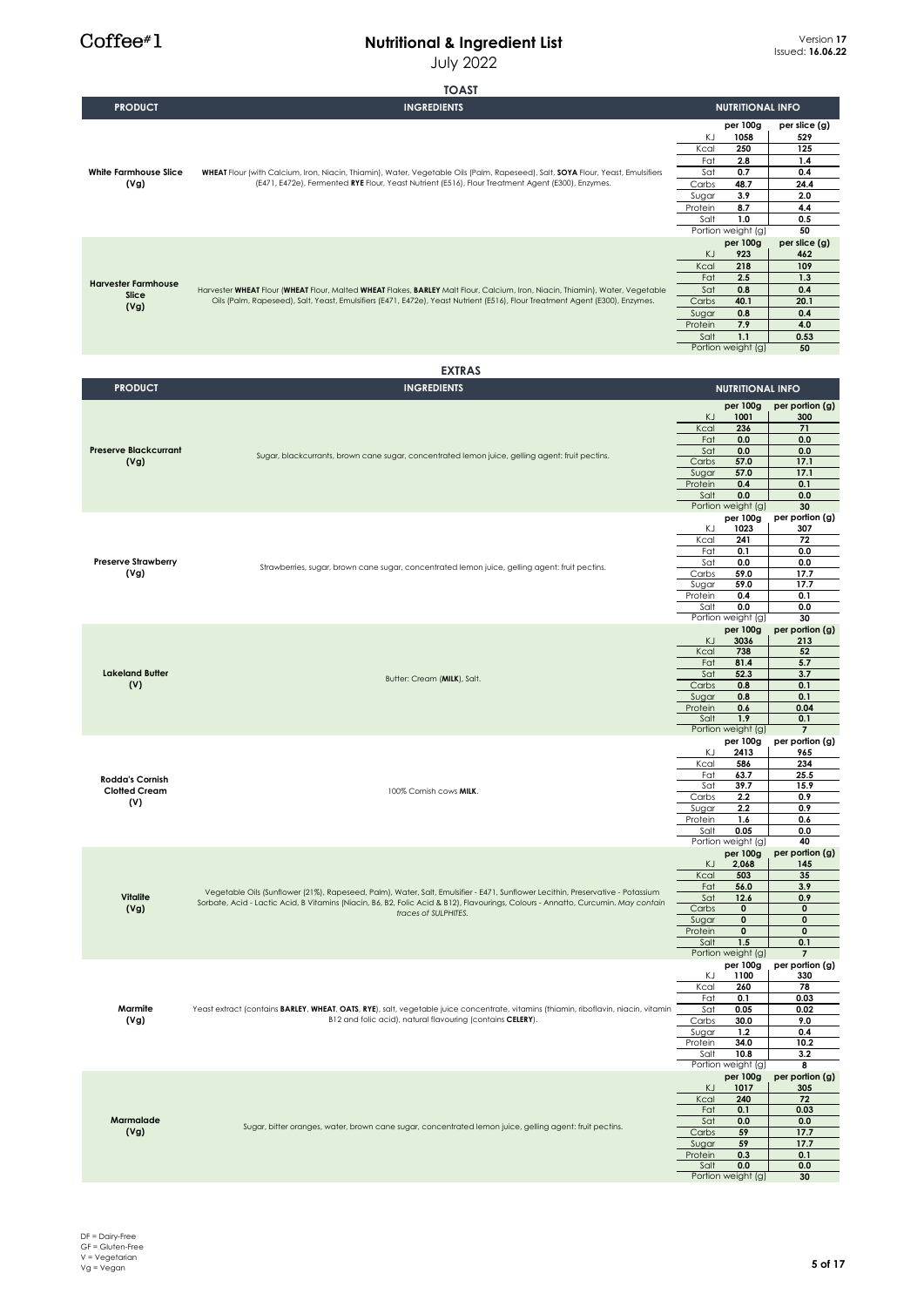|                                                   | <b>GRANOLA &amp; YOGHURT</b>                                                                                                                                                                                                                                             |                  |                                |                         |
|---------------------------------------------------|--------------------------------------------------------------------------------------------------------------------------------------------------------------------------------------------------------------------------------------------------------------------------|------------------|--------------------------------|-------------------------|
| <b>PRODUCT</b>                                    | <b>INGREDIENTS</b>                                                                                                                                                                                                                                                       |                  | <b>NUTRITIONAL INFO</b>        |                         |
|                                                   |                                                                                                                                                                                                                                                                          |                  | per 100g                       | per portion (g)         |
|                                                   |                                                                                                                                                                                                                                                                          | ΚJ               | 719                            | 1581                    |
|                                                   |                                                                                                                                                                                                                                                                          | Kcal             | 171                            | 376                     |
| Granola & Yogurt with                             | Granola: Jumbo Rolled OATS, Fructose (fruit sugar), Desiccated coconut copped, mixed NUTS (PEANUTS WALNUTS ALMONDS)                                                                                                                                                      | Fat<br>Sat       | 6.0<br>1.4                     | 13.3<br>3.1             |
| <b>Banana &amp; Honey</b>                         | pumpkin seeds SESAME SEEDS, Sunflower seeds, Rapeseed Oil, Black Treacle (molasses), Yoghurt: Natural Low Fat Yogurt (MILK).                                                                                                                                             | Carbs            | 21.7                           | 47.7                    |
| (V)                                               | Honey, Banana, Pumpkin Seeds, Sunflower Seeds.                                                                                                                                                                                                                           | Sugar            | 11.6                           | 25.5                    |
|                                                   |                                                                                                                                                                                                                                                                          | Fibre            | 2.4                            | 5.4                     |
|                                                   |                                                                                                                                                                                                                                                                          | Protein          | 6.3                            | 13.9                    |
|                                                   |                                                                                                                                                                                                                                                                          | Salt             | 0.2<br>Portion weight (g)      | 0.4<br>240              |
|                                                   |                                                                                                                                                                                                                                                                          |                  | per 100g                       | per portion (g)         |
|                                                   |                                                                                                                                                                                                                                                                          | KJ               | 685                            | 1507                    |
|                                                   |                                                                                                                                                                                                                                                                          | Kcal             | 163                            | 359                     |
| <b>Granola &amp; Yogurt with</b>                  | Granola: Jumbo Rolled OATS, Fructose (fruit sugar), Desiccated coconut copped, mixed NUTS (PEANUTS WALNUTS ALMONDS)                                                                                                                                                      | Fat<br>Sat       | 6.1<br>1.4                     | 13.3<br>3.1             |
| <b>Blueberry &amp; Honey</b>                      | pumpkin seeds SESAME SEEDS, Sunflower seeds, Rapeseed Oil, Black Treacle (molasses), Yoghurt: Natural Low Fat Yogurt (MILK).                                                                                                                                             | Carbs            | 19.7                           | 43.3                    |
| (V)                                               | Honey, Frozen Blueberries, Pumpkin Seeds, Sunflower Seeds.                                                                                                                                                                                                               | Sugar            | 10.0                           | 21.9                    |
|                                                   |                                                                                                                                                                                                                                                                          | Fibre            | 2.5                            | 5.4                     |
|                                                   |                                                                                                                                                                                                                                                                          | Protein          | 6.3                            | 13.8                    |
|                                                   |                                                                                                                                                                                                                                                                          | Salt             | 0.2<br>Portion weight (g)      | 0.4<br>220              |
|                                                   |                                                                                                                                                                                                                                                                          |                  | per 100g                       | per portion (g)         |
|                                                   |                                                                                                                                                                                                                                                                          | KJ               | 663                            | 1325                    |
|                                                   |                                                                                                                                                                                                                                                                          | Kcal             | 158                            | 316                     |
| Yogurt & Seeds with                               |                                                                                                                                                                                                                                                                          | Fat              | 7.9<br>1.5                     | 15.7<br>3.0             |
| Banana                                            | Yoghurt: Natural Low Fat Yogurt (MILK). Banana, Pumpkin Seeds, Sunflower Seeds and Honey.                                                                                                                                                                                | Sat<br>Carbs     | 13.7                           | 27.4                    |
| (V)                                               |                                                                                                                                                                                                                                                                          | Sugar            | 11.9                           | 23.8                    |
|                                                   |                                                                                                                                                                                                                                                                          | Fibre            | 1.5                            | 3.0                     |
|                                                   |                                                                                                                                                                                                                                                                          | Protein          | 7.4                            | 14.8                    |
|                                                   |                                                                                                                                                                                                                                                                          | Salt             | 0.1                            | 0.3                     |
|                                                   |                                                                                                                                                                                                                                                                          |                  | Portion weight (g)<br>per 100g | 200<br>per portion (g)  |
|                                                   |                                                                                                                                                                                                                                                                          | KJ               | 626                            | 1251                    |
|                                                   | Yoghurt: Natural Low Fat Yogurt (MILK). Frozen Blueberries, Pumpkin Seeds, Sunflower Seeds and Honey.                                                                                                                                                                    | Kcal             | 149                            | 299                     |
|                                                   |                                                                                                                                                                                                                                                                          | Fat              | 7.9                            | 15.8                    |
| Yogurt & Seeds with<br><b>Blueberry</b>           |                                                                                                                                                                                                                                                                          | Sat              | 1.5<br>11.5                    | 3.0<br>23.1             |
| (V)                                               |                                                                                                                                                                                                                                                                          | Carbs<br>Sugar   | 10.1                           | 20.2                    |
|                                                   |                                                                                                                                                                                                                                                                          | Fibre            | 1.5                            | 3.1                     |
|                                                   |                                                                                                                                                                                                                                                                          | Protein          | 7.4                            | 14.8                    |
|                                                   |                                                                                                                                                                                                                                                                          | Salt             | 0.1                            | 0.3<br>200              |
|                                                   |                                                                                                                                                                                                                                                                          |                  | Portion weight (g)             |                         |
|                                                   | <b>CAKES &amp; MUFFINS</b>                                                                                                                                                                                                                                               |                  |                                |                         |
| <b>PRODUCT</b>                                    | <b>INGREDIENTS</b>                                                                                                                                                                                                                                                       |                  | <b>NUTRITIONAL INFO</b>        |                         |
|                                                   |                                                                                                                                                                                                                                                                          |                  | per 100g                       | per portion (g)         |
|                                                   |                                                                                                                                                                                                                                                                          | KJ.              | 1847                           | 2156                    |
|                                                   | Sugar, WHEAT Flour (Calcium Carbonate, Iron, Niacin, Thiamin), EGG, Rapeseed Oil, Round Dragees [Sugar, WHEAT Gluten, Water,                                                                                                                                             | Kcal             | 440                            | 514                     |
|                                                   | Glucose Syrup, Colours (Beetroot Juice Concentrate, E100, E163), Coconut Oil, Glazing Agent (E901)], Palm Oil, Skimmed MILK                                                                                                                                              | Fat              | 17.8                           | 20.8                    |
|                                                   | Powder, Raspberry Sauce (3.2%) [Raspberry Puree, Sugar, Glucose Syrup, Water, Modified Maize Starch, Acidity Regulator (E330),<br>Colour (E163), Natural Flavouring, Preservative (E202)], Beetroot Juice Concentrate, Dried Glucose Syrup, Humectant (E422),            | Sat              | 4.1                            | 4.8                     |
| <b>Angel Cake</b>                                 | Raising Agents (E450, E501), Fat Reduced Cocoa Powder, Buttermilk (MILK), Acidity Regulators (E300, E330, E525), Natural                                                                                                                                                 | Carbs<br>Sugar   | 64.9<br>48.1                   | 75.7<br>56.1            |
|                                                   | Flavouring, Colours (E160c, E160a(iv)), Emulsifiers (E471, E475, E481), WHEAT Gluten, SOYA Flour, Preservative (E282). May contain                                                                                                                                       | Fibre            | 1.0                            | 1.2                     |
|                                                   | NUTS.                                                                                                                                                                                                                                                                    | Protein          | 4.9                            | 5.7                     |
|                                                   |                                                                                                                                                                                                                                                                          | Salt             | 0.4                            | 0.5                     |
|                                                   |                                                                                                                                                                                                                                                                          |                  | Portion weight (g)<br>per 100g | 116<br>per portion (g)  |
|                                                   |                                                                                                                                                                                                                                                                          | K.J              | 1662                           | 1629                    |
|                                                   |                                                                                                                                                                                                                                                                          | Kcal             | 369                            | 362                     |
|                                                   | WHEAT flour (calcium carbonate, iron, niacin, thiamin), banana puree 23%, brown sugar, dark chocolate 14% (sugar, cocoa mass,                                                                                                                                            | Fat              | 18.0                           | 17.6                    |
| <b>Banana &amp; Chocolate</b><br><b>Loaf Cake</b> | cocoa butter, emulsifier (SOYA lecithin), natural vanilla flavouring), coconut oil, rapeseed oil, black treacle, water, corn starch,                                                                                                                                     | Sat              | 8.9                            | 8.7                     |
| (Vg)                                              | flax seeds, sodium bicarbonate, raising agent (diphosphates, sodium carbonates, WHEAT flour (calcium carbonate, iron, niacin,                                                                                                                                            | Carbs<br>Sugar   | 55.5<br>32.9                   | 54.4<br>32.2            |
|                                                   | thiamin)), ground cinnamon, salt. May contain cereals containing GLUTEN, MILK, EGG, SOYA, SULPHITES, and NUTS.                                                                                                                                                           | Fibre            | 3.0                            | 2.9                     |
|                                                   |                                                                                                                                                                                                                                                                          | Protein          | 4.8                            | 4.7                     |
|                                                   |                                                                                                                                                                                                                                                                          | Salt             | 0.7                            | 0.7                     |
|                                                   |                                                                                                                                                                                                                                                                          |                  | Portion weight (g)             | 98                      |
|                                                   |                                                                                                                                                                                                                                                                          | KJ               | per 100g<br>1431               | per portion (g)<br>1547 |
|                                                   |                                                                                                                                                                                                                                                                          | Kcal             | 342                            | 376                     |
|                                                   | WHEAT flour (calcium carbonate, iron, niacin, thiamin), sugar, liquid EGG, 10% blueberries, water, 9% blueberry filling (water,<br>blueberries, sugar, dextrose, glucose syrup, acidity regulators (E330, E331), gelling agent E440, natural flavouring, thickener E415, | Fat              | 15.5                           | 17.0                    |
|                                                   |                                                                                                                                                                                                                                                                          |                  |                                |                         |
|                                                   |                                                                                                                                                                                                                                                                          | Sat              | 1.8                            | 2.0                     |
| <b>Blueberry Muffin</b><br>(V)                    | preservative E202), buttermilk (MILK), raising agents (E341, E450, E501), palm oil, inulin, MILK protein, WHEAT starch, emulsifiers (E471,                                                                                                                               | Carbs            | 44.1                           | 49.0                    |
|                                                   | E475), modified com starch, WHEAT Gluten, WHEAT flour, preservative E202, glucose syrup, stabiliser E415, salt, acidity regulator<br>E330, natural flavouring, colouring E160a, rapeseed oil. May contain SOYA.                                                          | Sugar            | 21.1                           | 23.0                    |
|                                                   |                                                                                                                                                                                                                                                                          | Fibre<br>Protein | 1.2<br>5.8                     | 1.0<br>6.0              |
|                                                   |                                                                                                                                                                                                                                                                          | Salt             | 0.4<br>Portion weight (g)      | 0.4<br>110              |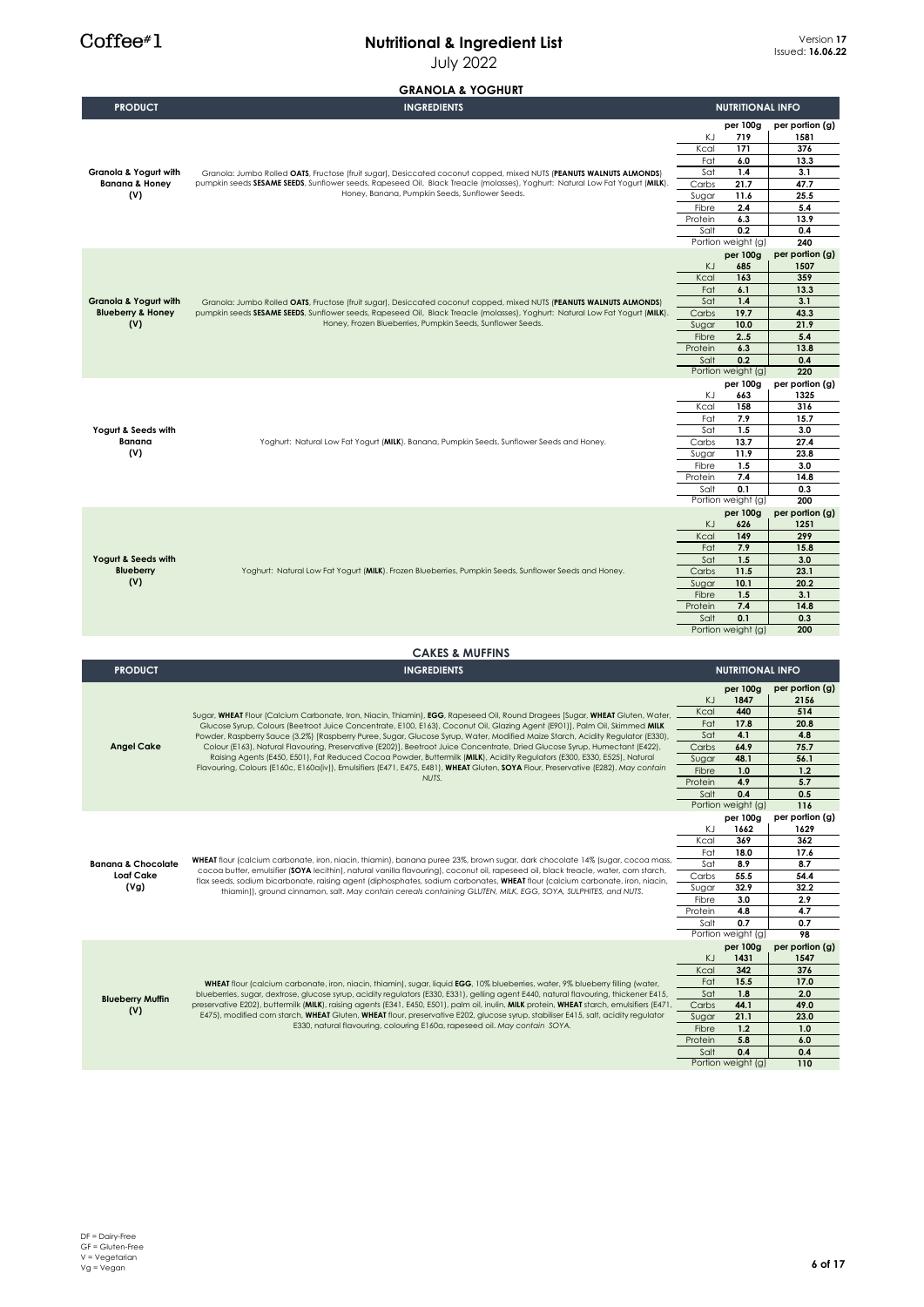# $Coffee*1$

|                                 | <b>CAKES &amp; MUFFINS</b>                                                                                                                                                                                                                                                                                                                                                                                                                                                                                                                                                                                                                                                                                                                                                                                                                                                                                                                    |                  |                           |                         |
|---------------------------------|-----------------------------------------------------------------------------------------------------------------------------------------------------------------------------------------------------------------------------------------------------------------------------------------------------------------------------------------------------------------------------------------------------------------------------------------------------------------------------------------------------------------------------------------------------------------------------------------------------------------------------------------------------------------------------------------------------------------------------------------------------------------------------------------------------------------------------------------------------------------------------------------------------------------------------------------------|------------------|---------------------------|-------------------------|
| <b>PRODUCT</b>                  | <b>INGREDIENTS</b>                                                                                                                                                                                                                                                                                                                                                                                                                                                                                                                                                                                                                                                                                                                                                                                                                                                                                                                            |                  | <b>NUTRITIONAL INFO</b>   |                         |
|                                 |                                                                                                                                                                                                                                                                                                                                                                                                                                                                                                                                                                                                                                                                                                                                                                                                                                                                                                                                               |                  | per 100g                  | per portion (g)         |
|                                 |                                                                                                                                                                                                                                                                                                                                                                                                                                                                                                                                                                                                                                                                                                                                                                                                                                                                                                                                               | ΚJ               | 1864                      | 1435                    |
|                                 |                                                                                                                                                                                                                                                                                                                                                                                                                                                                                                                                                                                                                                                                                                                                                                                                                                                                                                                                               | Kcal<br>Fat      | 444<br>21.5               | 342<br>16.6             |
| <b>Cappuccino Cake</b>          | Sugar, Vegetable Margarine [Palm Oil, Rapeseed Oil, Water, Salt, Emulsifier (E471), Natural Flavouring, Colours (Annatto,<br>Curcumin]], Pasteurised Free Range EGG, Gluten Free Flour (Rice, Potato, Tapioca, Maize, Buckwheat), Vegetable Glycerine, Milk                                                                                                                                                                                                                                                                                                                                                                                                                                                                                                                                                                                                                                                                                   | Sat              | 7.9                       | 6.1                     |
| (Gluten Free recipe)            | Chocolate Flakes (0.9%) [Sugar, Cocoa Mass, Cocoa Butter, Whole MILK Powder, Skimmed MILK Powder, Emulsifier (SOYA                                                                                                                                                                                                                                                                                                                                                                                                                                                                                                                                                                                                                                                                                                                                                                                                                            | Carbs            | 59.6                      | 45.9                    |
| (V)                             | Lecithin), Natural Vanilla Flavouring], Café Direct Coffee Powder (0.8%), Raising Agents (E450, E501), Coffee Extract (0.6%) [Coffee,<br>Water, Sugar], Skimmed MILK Powder, Stabiliser (Xanthan Gum), Natural Flavouring. May contain traces of NUTS.                                                                                                                                                                                                                                                                                                                                                                                                                                                                                                                                                                                                                                                                                        | Sugar<br>Fibre   | 41.1<br>0.7               | 31.7<br>0.5             |
|                                 |                                                                                                                                                                                                                                                                                                                                                                                                                                                                                                                                                                                                                                                                                                                                                                                                                                                                                                                                               | Protein          | 3.9                       | 3.0                     |
|                                 |                                                                                                                                                                                                                                                                                                                                                                                                                                                                                                                                                                                                                                                                                                                                                                                                                                                                                                                                               | Salt             | 0.8                       | 0.6                     |
|                                 |                                                                                                                                                                                                                                                                                                                                                                                                                                                                                                                                                                                                                                                                                                                                                                                                                                                                                                                                               |                  | Portion weight (g)        | 77                      |
|                                 |                                                                                                                                                                                                                                                                                                                                                                                                                                                                                                                                                                                                                                                                                                                                                                                                                                                                                                                                               | KJ               | per 100g<br>1728          | per portion (g)<br>2177 |
|                                 |                                                                                                                                                                                                                                                                                                                                                                                                                                                                                                                                                                                                                                                                                                                                                                                                                                                                                                                                               | Kcal             | 411                       | 518                     |
|                                 | WHEAT Flour (WHEAT Flour, Calcium Carbonate, Iron, Niacin [B3], Thiamin [B1]), White Sugar, Icing Sugar (Sugar, Anti Caking Agent<br>[E341]), Sunflower Oil, Carrots 7.8%, Oranges, Free Range EGG, Full Fat Soft Cheese (MILK, Cream [MILK], Skim MILK Solids, Salt,                                                                                                                                                                                                                                                                                                                                                                                                                                                                                                                                                                                                                                                                         | Fat              | 18.2                      | 22.9                    |
| <b>Carrot &amp; Walnut Cake</b> | Starch, Lactic Culture, Potassium Sorbate), Water, Black Treacle (Cane Molasses, Inverted Sugar Syrup), WALNUTS 1.2%, Salted                                                                                                                                                                                                                                                                                                                                                                                                                                                                                                                                                                                                                                                                                                                                                                                                                  | Sat<br>Carbs     | 3.2<br>58.6               | 4.0<br>73.8             |
| (V)                             | Butter (Butter [MILK], Salt), Mixed Spice (Coriander, Cassia, Ginger, Fennel, Nutmeg, Clove, Cardamom), Raising Agent:<br>(Diphosphates [E450], Sodium Carbonates [E500]; WHEAT Flour [[Calcium Carbonate [E170]; Iron; Vitamin B1; Vitamin B3]]),                                                                                                                                                                                                                                                                                                                                                                                                                                                                                                                                                                                                                                                                                            | Sugar            | 40.1                      | 50.5                    |
|                                 | Sunflower Seed, Ground Cassia, Pumpkin Seed, Orange Zest, Sodium Bicarbonate (E500), Salt.                                                                                                                                                                                                                                                                                                                                                                                                                                                                                                                                                                                                                                                                                                                                                                                                                                                    | Fibre            | 1.7                       | 2.1                     |
|                                 |                                                                                                                                                                                                                                                                                                                                                                                                                                                                                                                                                                                                                                                                                                                                                                                                                                                                                                                                               | Protein<br>Salt  | 4.0<br>0.9                | 5.0<br>1.1              |
|                                 |                                                                                                                                                                                                                                                                                                                                                                                                                                                                                                                                                                                                                                                                                                                                                                                                                                                                                                                                               |                  | Portion weight (g)        | 126                     |
|                                 |                                                                                                                                                                                                                                                                                                                                                                                                                                                                                                                                                                                                                                                                                                                                                                                                                                                                                                                                               |                  | per 100g                  | per portion (g)         |
|                                 |                                                                                                                                                                                                                                                                                                                                                                                                                                                                                                                                                                                                                                                                                                                                                                                                                                                                                                                                               | ΚJ<br>Kcal       | 1537<br>365               | 1168<br>277             |
|                                 | WHEAT flour (calcium carbonate, iron, niacin, thiamin), plant butter (plant oils (sustainable palm, sunflower, rapeseed), water, sea                                                                                                                                                                                                                                                                                                                                                                                                                                                                                                                                                                                                                                                                                                                                                                                                          | Fat              | 16.6                      | 12.6                    |
| <b>Cinnamon Bun</b>             | salt, fava bean preparation, emulsifier (sunflower lecithin), natural flavourings), SOYA drink (water, SOYA beans, apple extract,<br>acidity regulators (monopotassium phosphate, dipotassium phosphate), calcium carbonate, sea salt, gellan gum, vitamins B2,                                                                                                                                                                                                                                                                                                                                                                                                                                                                                                                                                                                                                                                                               | Sat              | 9.1                       | 6.9                     |
| (Vg, DF)                        | B12, D2), light brown sugar, dark brown sugar, water, sugar, wholemeal WHEAT flour, WHEAT enzymes, sourdough (RYE flour, water,                                                                                                                                                                                                                                                                                                                                                                                                                                                                                                                                                                                                                                                                                                                                                                                                               | Carbs            | 48.7<br>18.9              | 37.0<br>14.4            |
|                                 | starter culture), orange zest, yeast, cinnamon 1%, golden syrup, rapeseed oil, salt, orange juice, lemon juice, vanilla extract, SOYA<br>lecithin. May contain NUTS and SULPHUR DIOXIDE.                                                                                                                                                                                                                                                                                                                                                                                                                                                                                                                                                                                                                                                                                                                                                      | Sugar<br>Fibre   | 2.4                       | 1.8                     |
|                                 |                                                                                                                                                                                                                                                                                                                                                                                                                                                                                                                                                                                                                                                                                                                                                                                                                                                                                                                                               | Protein          | 5.2                       | 4.0                     |
|                                 |                                                                                                                                                                                                                                                                                                                                                                                                                                                                                                                                                                                                                                                                                                                                                                                                                                                                                                                                               | Salt             | 0.9<br>Portion weight (g) | 0.7<br>155              |
|                                 |                                                                                                                                                                                                                                                                                                                                                                                                                                                                                                                                                                                                                                                                                                                                                                                                                                                                                                                                               |                  | per 100g                  | per portion (g)         |
|                                 |                                                                                                                                                                                                                                                                                                                                                                                                                                                                                                                                                                                                                                                                                                                                                                                                                                                                                                                                               | KJ               | 1652                      | 1702                    |
|                                 | Sugar, WHEAT flour (calcium carbonate, iron, niacin, thiamin), free-range EGGS, buttermilk (MILK), coconut oil 8%, desiccated<br>coconut 8%, lime juice 7%, rapeseed oil, raising agents (diphosphates, sodium carbonates, WHEAT flour (calcium carbonate, iron,<br>niacin, thiamin)), toasted coconut 1%, lime zest 1%, salt, natural coconut aroma <1%.<br>May contain cereals containing GLUTEN, SOYA, SULPHITES, PEANUTS and NUTS.                                                                                                                                                                                                                                                                                                                                                                                                                                                                                                        | Kcal<br>Fat      | 395<br>22.3               | 406<br>23.0             |
| Coconut & Lime Loaf<br>Cake     |                                                                                                                                                                                                                                                                                                                                                                                                                                                                                                                                                                                                                                                                                                                                                                                                                                                                                                                                               | Sat              | 13.6                      | 14.0                    |
| (V)                             |                                                                                                                                                                                                                                                                                                                                                                                                                                                                                                                                                                                                                                                                                                                                                                                                                                                                                                                                               | Carbs            | 44.0                      | 45.3                    |
|                                 |                                                                                                                                                                                                                                                                                                                                                                                                                                                                                                                                                                                                                                                                                                                                                                                                                                                                                                                                               | Sugar<br>Protein | 25.9<br>5.1               | 26.7<br>5.3             |
|                                 |                                                                                                                                                                                                                                                                                                                                                                                                                                                                                                                                                                                                                                                                                                                                                                                                                                                                                                                                               | Salt             | 0.7                       | 0.7                     |
|                                 |                                                                                                                                                                                                                                                                                                                                                                                                                                                                                                                                                                                                                                                                                                                                                                                                                                                                                                                                               |                  | Portion weight (g)        | 103                     |
|                                 | Sponge Cake (74%) (Cake Flour (WHEAT Flour (with added iron, Calcium, Thiamine, Niacin), Sugar, Whole Dried Free-range EGG                                                                                                                                                                                                                                                                                                                                                                                                                                                                                                                                                                                                                                                                                                                                                                                                                    |                  | per 100g                  | per portion (g)         |
|                                 | Powder, Modified Maize Starch, Raising Agents: E450, E500, Skimmed MILK Powder, Salt, Free Range EGG Albumen, Natural<br>Flavour, Colour: E160a), Water, Rapeseed Oil), Mixed Fruit Jam (12%) (Glucose-Fructose Syrup, Mixed Fruits (Apples, Plums,<br>Rhubarb), SULPHITES, Colour: E163, Gelling Agent: E440, Citric Acid, Flavouring, Acidity Regulator: E331, Preservative: E202, Anti-<br>oxidant: E300), Vanilla Buttercream (12%) (Icing Sugar, Margarine (Vegetable Oil (Palm, Rapeseed), Water, Salt, Emulsifier: E471,<br>Flavouring, Colouring: E160b(i), E100), Unsalted Butter (MILK), Vanilla Flavouring (Water, Propylene Glycol, Caramelised Sugar<br>Syrup, Thickener: E415, Acidity Reaulator: E330, Acidity Reaulator: E330, Preservative: E2021), White Chocolate Curls (Sugar, Cocoa<br>Butter, Whole MILK Powder, Lactose (MILK), Whey Powder (MILK), Emulsifier: E322 (SOYA), Natural Vanilla Flavouring), Red, White & | ΚJ               | 1564                      | 2346                    |
|                                 |                                                                                                                                                                                                                                                                                                                                                                                                                                                                                                                                                                                                                                                                                                                                                                                                                                                                                                                                               | Kcal             | 373                       | 560                     |
| Jubilee Muffin                  |                                                                                                                                                                                                                                                                                                                                                                                                                                                                                                                                                                                                                                                                                                                                                                                                                                                                                                                                               | Fat<br>Sat       | 17.0<br>3.2               | 26.0<br>4.8             |
| (V)                             |                                                                                                                                                                                                                                                                                                                                                                                                                                                                                                                                                                                                                                                                                                                                                                                                                                                                                                                                               | Carbs            | 50.9                      | 76.3                    |
|                                 |                                                                                                                                                                                                                                                                                                                                                                                                                                                                                                                                                                                                                                                                                                                                                                                                                                                                                                                                               | Sugar            | 34.0                      | 51.0                    |
|                                 | Blue Sugar Strands (0.7%) (Sugar, Vegetable Oils (Coconut, Shea), Maize Starch, Potato Starch, Concentrates (Radish, Lemon,<br>Blackcurrant, Carrot, Hibiscus, Spirulina, Apple), Stabiliser (Acacia Gum), Glazing Agents (Shellac, Beeswax), Caramelised Sugar                                                                                                                                                                                                                                                                                                                                                                                                                                                                                                                                                                                                                                                                               | Protein<br>Salt  | 3.4<br>0.3                | 5.1<br>0.45             |
|                                 | Syrup, Salt, Flavouring, Colour (Titanium Dioxide), Concentrated Lemon Juice)).                                                                                                                                                                                                                                                                                                                                                                                                                                                                                                                                                                                                                                                                                                                                                                                                                                                               |                  | Portion weight (g)        | 150                     |
|                                 |                                                                                                                                                                                                                                                                                                                                                                                                                                                                                                                                                                                                                                                                                                                                                                                                                                                                                                                                               |                  | per 100g                  | per portion (g)         |
|                                 |                                                                                                                                                                                                                                                                                                                                                                                                                                                                                                                                                                                                                                                                                                                                                                                                                                                                                                                                               | KJ               | 1517                      | 1669                    |
|                                 | WHEAT flour (calcium carbonate, iron, niacin, thiamin), sugar, liquid EGG, water, 9% Sicilian lemon curd (sugar, liquid EGG, butter<br>(MILK), water, concentrated lemon juice (lemon juice concentrate, preservatives (E223 (Contains SULPHITES), E224 (Contains                                                                                                                                                                                                                                                                                                                                                                                                                                                                                                                                                                                                                                                                             | Kcal             | 362                       | 398                     |
|                                 | SULPHITES))), lemon oil, thickener E406, salt), inulin, 4% lemon zest, 3% streusel (WHEAT flour (calcium carbonate, iron, niacin,                                                                                                                                                                                                                                                                                                                                                                                                                                                                                                                                                                                                                                                                                                                                                                                                             | Fat<br>Sat       | 15.5<br>2.4               | 17.0<br>3.0             |
| <b>Lemon Curd Muffin</b>        | thiamin), coarse granulated sugar, margarine (vegetable oils (rapeseed, palm), water, salt, natural flavouring), natural<br>flavouring), buttermilk (MILK), 1,8% sweet snow (dextrose, palm oil, cornflour), 0,9% lemon strip (lemon peel, sugar, glucose-                                                                                                                                                                                                                                                                                                                                                                                                                                                                                                                                                                                                                                                                                    | Carbs            | 49.8                      | 55.0                    |
| (V)                             | fructose syrup, acidity regulator E330), raising agents (E341, E450, E501), glucose syrup, palm oil, WHEAT starch, MILK protein,                                                                                                                                                                                                                                                                                                                                                                                                                                                                                                                                                                                                                                                                                                                                                                                                              | Sugar            | 25.9                      | 28.0                    |
|                                 | emulsifiers (E471, E475), humectants (E420, E422), natural flavouring, modified corn starch, WHEAT flour, preservatives (E202, E223<br>(Contains SULPHITES)), WHEAT Gluten, stabiliser E415, salt, acidity regulator E330, colouring E160a, rapeseed oil.                                                                                                                                                                                                                                                                                                                                                                                                                                                                                                                                                                                                                                                                                     | Fibre<br>Protein | 1.0<br>5.3                | 1.0<br>6.0              |
|                                 |                                                                                                                                                                                                                                                                                                                                                                                                                                                                                                                                                                                                                                                                                                                                                                                                                                                                                                                                               | Salt             | 0.4                       | 0.5                     |
|                                 |                                                                                                                                                                                                                                                                                                                                                                                                                                                                                                                                                                                                                                                                                                                                                                                                                                                                                                                                               |                  | Portion weight (g)        | 110                     |
|                                 |                                                                                                                                                                                                                                                                                                                                                                                                                                                                                                                                                                                                                                                                                                                                                                                                                                                                                                                                               | ΚJ               | per 100g<br>1564          | per portion (g)<br>1814 |
|                                 |                                                                                                                                                                                                                                                                                                                                                                                                                                                                                                                                                                                                                                                                                                                                                                                                                                                                                                                                               | Kcal             | 372                       | 431                     |
|                                 | Sugar, WHEAT Flour (Calcium Carbonate, Iron, Niacin, Thiamin), Buttermilk (MILK), Sunflower Oil, Free Range EGG, Icing Sugar                                                                                                                                                                                                                                                                                                                                                                                                                                                                                                                                                                                                                                                                                                                                                                                                                  | Fat              | 15.0                      | 17.4                    |
| Lemon Drizzle Cake              | (Sugar, Anti Caking Agent (E341)), Lemon Juice 4.5%, Lemon Curd 3% (Sugar, Free Range EGG, Salted Butter (MILK), Lemon Juice,                                                                                                                                                                                                                                                                                                                                                                                                                                                                                                                                                                                                                                                                                                                                                                                                                 | Sat<br>Carbs     | 2.2<br>56.0               | 2.6<br>65.0             |
| (V)                             | Water, Lemon Oil, Agar), Lemon Zest 3%, Raising Agents (Diphosphates, Sodium Carbonates, WHEAT Flour (Calcium Carbonate,<br>Iron, Niacin, Thiamin)), Salt. May contain other cereals containing GLUTEN, traces of SOYA, NUTS, PEANUTS and SULPHUR DIOXIDE.                                                                                                                                                                                                                                                                                                                                                                                                                                                                                                                                                                                                                                                                                    | Sugar            | 36.9                      | 42.8                    |
|                                 |                                                                                                                                                                                                                                                                                                                                                                                                                                                                                                                                                                                                                                                                                                                                                                                                                                                                                                                                               | Fibre            | 1.3                       | 1.5                     |
|                                 |                                                                                                                                                                                                                                                                                                                                                                                                                                                                                                                                                                                                                                                                                                                                                                                                                                                                                                                                               | Protein<br>Salt  | 4.2<br>0.6                | 4.9<br>0.7              |
|                                 |                                                                                                                                                                                                                                                                                                                                                                                                                                                                                                                                                                                                                                                                                                                                                                                                                                                                                                                                               |                  | Portion weight (g)        | 116                     |
|                                 |                                                                                                                                                                                                                                                                                                                                                                                                                                                                                                                                                                                                                                                                                                                                                                                                                                                                                                                                               |                  | per 100g                  | per portion (g)         |
|                                 |                                                                                                                                                                                                                                                                                                                                                                                                                                                                                                                                                                                                                                                                                                                                                                                                                                                                                                                                               | KJ<br>Kcal       | 1349<br>323               | 337<br>81               |
|                                 |                                                                                                                                                                                                                                                                                                                                                                                                                                                                                                                                                                                                                                                                                                                                                                                                                                                                                                                                               | Fat              | 14.0                      | 3.5                     |
| <b>Mini Filled Doughnuts</b>    | WHEAT flour, red fruits filling (24%) (red fruits puree (35%) (raspberry (71.4%), blueberry (14.3%), blackberry (14.3%)), water, WHEAT<br>glucose-fructose syrup, sugar, thickening agent (E1442), flavour, preservative (E202)), vegetable oils (rapeseed, palm oil), water,                                                                                                                                                                                                                                                                                                                                                                                                                                                                                                                                                                                                                                                                 | Sat              | 6.6                       | 1.7                     |
| (V)                             | EGGS, sugar, butter (MILK), topping (dextrose, WHEAT starch, palm oil), WHEAT GLUTEN, yeast, salt, emulsifier (E471), colour (E160a),                                                                                                                                                                                                                                                                                                                                                                                                                                                                                                                                                                                                                                                                                                                                                                                                         | Carbs            | 42.0                      | 10.5                    |
|                                 | antioxidant (E300), WHEAT malt. May contain NUTS.                                                                                                                                                                                                                                                                                                                                                                                                                                                                                                                                                                                                                                                                                                                                                                                                                                                                                             | Sugar<br>Fibre   | 12.0<br>1.5               | 3.0<br>0.4              |
|                                 |                                                                                                                                                                                                                                                                                                                                                                                                                                                                                                                                                                                                                                                                                                                                                                                                                                                                                                                                               | Protein          | 5.4                       | 1.4                     |
|                                 |                                                                                                                                                                                                                                                                                                                                                                                                                                                                                                                                                                                                                                                                                                                                                                                                                                                                                                                                               | Salt             | 0.7                       | 0.2                     |
|                                 |                                                                                                                                                                                                                                                                                                                                                                                                                                                                                                                                                                                                                                                                                                                                                                                                                                                                                                                                               |                  | Portion weight (g)        | 25                      |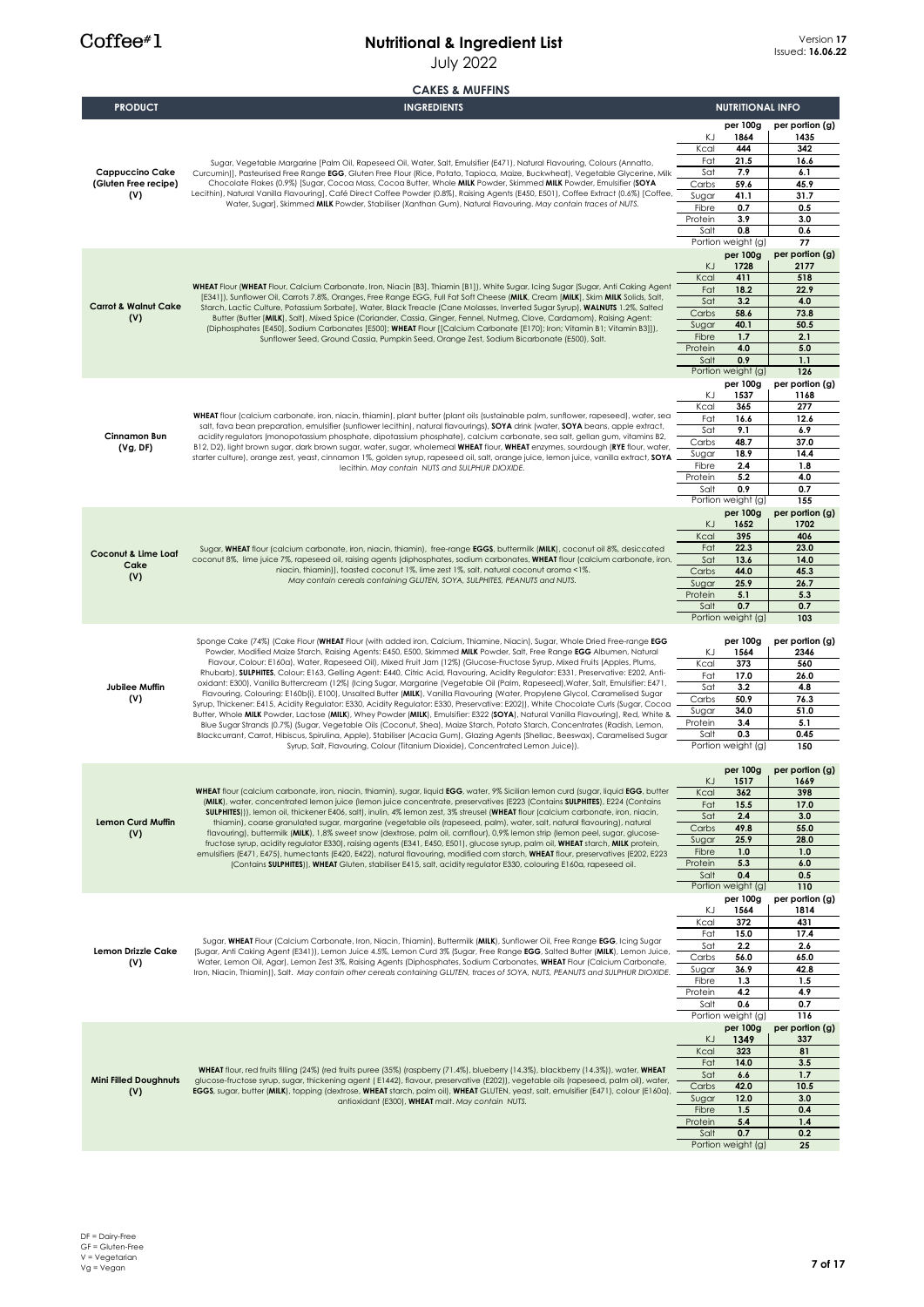July 2022

|                                         | <b>CAKES &amp; MUFFINS</b>                                                                                                                                                                                                                                                                                                                                                                                                                                                                                                                                                                                                                                                                                                                                                                                                                                                                           |                 |                                |                         |
|-----------------------------------------|------------------------------------------------------------------------------------------------------------------------------------------------------------------------------------------------------------------------------------------------------------------------------------------------------------------------------------------------------------------------------------------------------------------------------------------------------------------------------------------------------------------------------------------------------------------------------------------------------------------------------------------------------------------------------------------------------------------------------------------------------------------------------------------------------------------------------------------------------------------------------------------------------|-----------------|--------------------------------|-------------------------|
| <b>PRODUCT</b>                          | <b>INGREDIENTS</b>                                                                                                                                                                                                                                                                                                                                                                                                                                                                                                                                                                                                                                                                                                                                                                                                                                                                                   |                 | <b>NUTRITIONAL INFO</b>        |                         |
|                                         |                                                                                                                                                                                                                                                                                                                                                                                                                                                                                                                                                                                                                                                                                                                                                                                                                                                                                                      |                 | per 100g                       | per portion (g)         |
|                                         | Passionfruit Curd (23%) (Granulated Sugar, EGG, Butter (MILK), Passion Fruit Concentrate, Gelling Agent: Fruit Pectin, Acidity                                                                                                                                                                                                                                                                                                                                                                                                                                                                                                                                                                                                                                                                                                                                                                       | ΚJ<br>Kcal      | 1883<br>450                    | 2014.8<br>481.5         |
|                                         |                                                                                                                                                                                                                                                                                                                                                                                                                                                                                                                                                                                                                                                                                                                                                                                                                                                                                                      | Fat             | 30.8                           | 32.9                    |
| <b>Passionfruit Slice</b>               | Regulator: Citric Acid), Caster Sugar, Free Range EGGS) Butter (MILK), ALMONDS (12%), WHEAT Flour (WHEAT Flour, Calcium                                                                                                                                                                                                                                                                                                                                                                                                                                                                                                                                                                                                                                                                                                                                                                              | Sat             | 14.3                           | 15.3                    |
| (V)                                     | Carbonate, Iron, Niacin, Thiamin), Pure Vegetable Margarine (Certified Sustainable Palm Oil, Rapeseed Oil, Salt), Coconut Chips<br>(2.9%), Lemon Zest, Salt, Natural ALMOND Extract.                                                                                                                                                                                                                                                                                                                                                                                                                                                                                                                                                                                                                                                                                                                 | Carbs<br>Sugar  | 37.1<br>26.7                   | 39.7<br>28.5            |
|                                         |                                                                                                                                                                                                                                                                                                                                                                                                                                                                                                                                                                                                                                                                                                                                                                                                                                                                                                      | Protein         | 6.6                            | 7.1                     |
|                                         |                                                                                                                                                                                                                                                                                                                                                                                                                                                                                                                                                                                                                                                                                                                                                                                                                                                                                                      | Salt            | 0.3                            | 0.3                     |
|                                         |                                                                                                                                                                                                                                                                                                                                                                                                                                                                                                                                                                                                                                                                                                                                                                                                                                                                                                      |                 | Portion weight (g)<br>per 100g | 106<br>per portion (g)  |
|                                         | WHEAT flour (calcium carbonate, iron, niacin, thiamin), sugar, icing sugar, peaches 11%, buttermilk (MILK), free-range EGGS,<br>raspberries 5%, rapeseed oil, coconut oil, cream cheese (MILK, cream (MILK), skim MILK solids, salt, starch, lactic culture, potassium                                                                                                                                                                                                                                                                                                                                                                                                                                                                                                                                                                                                                               | ΚJ              | 1485.8                         | 1842.392                |
|                                         |                                                                                                                                                                                                                                                                                                                                                                                                                                                                                                                                                                                                                                                                                                                                                                                                                                                                                                      | Kcal            | 352                            | 436.48                  |
| <b>Peach Melba</b>                      |                                                                                                                                                                                                                                                                                                                                                                                                                                                                                                                                                                                                                                                                                                                                                                                                                                                                                                      | Fat<br>Sat      | 14.4<br>6.9                    | 17.9<br>8.6             |
| (V)                                     | sorbate), salted butter (MILK), lemon zest 1%, raising agents (diphosphates, sodium carbonates, WHEAT flour (calcium carbonate,<br>iron, niacin, thiamin)), salt, freeze-dried raspberry <1%.                                                                                                                                                                                                                                                                                                                                                                                                                                                                                                                                                                                                                                                                                                        | Carbs           | 53.1                           | 65.8                    |
|                                         | May contain NUTS, PEANUTS, SOYA and SULPHUR DIOXIDE.                                                                                                                                                                                                                                                                                                                                                                                                                                                                                                                                                                                                                                                                                                                                                                                                                                                 | Sugar           | 36.2                           | 44.9                    |
|                                         |                                                                                                                                                                                                                                                                                                                                                                                                                                                                                                                                                                                                                                                                                                                                                                                                                                                                                                      | Protein<br>Salt | 3.6<br>0.5                     | 4.5<br>0.6              |
|                                         |                                                                                                                                                                                                                                                                                                                                                                                                                                                                                                                                                                                                                                                                                                                                                                                                                                                                                                      |                 | Portion weight (g)             | 124                     |
|                                         |                                                                                                                                                                                                                                                                                                                                                                                                                                                                                                                                                                                                                                                                                                                                                                                                                                                                                                      |                 | per 100g                       | per portion (g)         |
|                                         |                                                                                                                                                                                                                                                                                                                                                                                                                                                                                                                                                                                                                                                                                                                                                                                                                                                                                                      | ΚJ<br>Kcal      | 1817<br>435                    | 1872<br>448             |
|                                         |                                                                                                                                                                                                                                                                                                                                                                                                                                                                                                                                                                                                                                                                                                                                                                                                                                                                                                      | Fat             | 26.3                           | 27.1                    |
| <b>Raspberry &amp; White</b>            | Sugar, WHEAT flour (calcium carbonate, iron, niacin, thiamin), white chocolate 19% (sugar, whole MILK powder, cocoa butter,<br>skimmed MILK powder, emulsifier (SOYA lecithin), natural vanilla flavouring), rapeseed oil, free-range EGG, raspberries 11%, corn                                                                                                                                                                                                                                                                                                                                                                                                                                                                                                                                                                                                                                     | Sat             | 5.1                            | 5.3                     |
| <b>Chocolate Loaf Cake</b><br>(V)       | starch, lemon zest, raising agent (diphosphates, sodium carbonates, WHEAT flour (calcium carbonate, iron, niacin, thiamin)), salt,                                                                                                                                                                                                                                                                                                                                                                                                                                                                                                                                                                                                                                                                                                                                                                   | Carbs<br>Sugar  | 46.3<br>29.1                   | 47.7<br>30.0            |
|                                         | freeze-dried raspberries <1%. May contain NUTS and SULPHUR DIOXIDE.                                                                                                                                                                                                                                                                                                                                                                                                                                                                                                                                                                                                                                                                                                                                                                                                                                  | Fibre           | 1.3                            | 1.3                     |
|                                         |                                                                                                                                                                                                                                                                                                                                                                                                                                                                                                                                                                                                                                                                                                                                                                                                                                                                                                      | Protein         | 5.4                            | 5.6                     |
|                                         |                                                                                                                                                                                                                                                                                                                                                                                                                                                                                                                                                                                                                                                                                                                                                                                                                                                                                                      | Salt            | 0.7<br>Portion weight (g)      | 0.7<br>103              |
|                                         |                                                                                                                                                                                                                                                                                                                                                                                                                                                                                                                                                                                                                                                                                                                                                                                                                                                                                                      |                 | per 100g                       | per portion (g)         |
|                                         | Toffee Sponge (84%) [Date Paste (46%) [Dates, Water], WHEAT Flour (with Calcium Carbonate, Niacin, Iron, Thiamin), Dark Brown<br>Sugar, Pasteurised Free Range EGG, Butter (MILK), Golden Syrup (2.2%), Raising Agents (E450, E501), Natural Flavouring], Toffee<br>Sauce (14%) [Butter (MILK), Brown Sugar, Whipping Cream [Cream (MILK), Stabiliser (Carrageenan)], Golden Syrup (9%), Lemon                                                                                                                                                                                                                                                                                                                                                                                                                                                                                                       | KJ              | 1281                           | 1448                    |
|                                         |                                                                                                                                                                                                                                                                                                                                                                                                                                                                                                                                                                                                                                                                                                                                                                                                                                                                                                      | Kcal<br>Fat     | 306<br>12.3                    | 346<br>13.9             |
|                                         |                                                                                                                                                                                                                                                                                                                                                                                                                                                                                                                                                                                                                                                                                                                                                                                                                                                                                                      | Sat             | 6.7                            | 7.5                     |
| <b>Sticky Toffee Cake</b>               |                                                                                                                                                                                                                                                                                                                                                                                                                                                                                                                                                                                                                                                                                                                                                                                                                                                                                                      | Carbs           | 43.2                           | 48.8                    |
|                                         | Juice, Thickener (Pectin)], Pecan NUTS (1.6%).                                                                                                                                                                                                                                                                                                                                                                                                                                                                                                                                                                                                                                                                                                                                                                                                                                                       | Sugar<br>Fibre  | 28.8<br>2.4                    | 32.5<br>2.8             |
|                                         |                                                                                                                                                                                                                                                                                                                                                                                                                                                                                                                                                                                                                                                                                                                                                                                                                                                                                                      | Protein         | 3.9                            | 4.4                     |
|                                         |                                                                                                                                                                                                                                                                                                                                                                                                                                                                                                                                                                                                                                                                                                                                                                                                                                                                                                      | Salt            | 0.6                            | 0.7<br>113              |
|                                         |                                                                                                                                                                                                                                                                                                                                                                                                                                                                                                                                                                                                                                                                                                                                                                                                                                                                                                      |                 | Portion weight (g)<br>per 100g | per portion (g)         |
|                                         | Gluten Free Vanilla Muffin Mix (18%) [Sugar, Potato starch, Modified Starch (Acetylated distarch phosphate E1414), EGG White<br>Powder, Vegetable Oil (Coconut), Raising Agent (Disodium diphosphate E450i, Sodium Bicarbonate E500ii), Humectant (Sorbitol<br>E420), Emulsifier (Mono - diglycerides of Fatty Acids E471), Maltodextrin, Salt, Natural Flavouring, Thickener (Xanthan Gum E415),<br>Vegetable Protein], Dates (18%) [Dates, Rice Flour], Caramel Icing [Sugar, Glucose syrup, Vegetable Oil, Water, Caramelised<br>Sugar Syrup, Emulsifiers (Mono- and diglycerides of fatty acids, SOYA Lecithin), Stabiliser (Agar), Flavouring, Preservative<br>(Potassium sorbate E202)], Water, Whole Hen EGG, Rapeseed Oil, Colour [Ammonia Caramel E150c].<br>* We have two types of Sticky Toffee Cake in our store. These have different allergen, ingredient and nutritional information. | ΚJ              | 1486                           | 1724                    |
|                                         |                                                                                                                                                                                                                                                                                                                                                                                                                                                                                                                                                                                                                                                                                                                                                                                                                                                                                                      | Kcal<br>Fat     | 355<br>15.6                    | 411<br>18.0             |
| <b>Sticky Toffee Cake</b>               |                                                                                                                                                                                                                                                                                                                                                                                                                                                                                                                                                                                                                                                                                                                                                                                                                                                                                                      | Sat             | 3.2                            | 3.8                     |
| (Gluten Free recipe)                    |                                                                                                                                                                                                                                                                                                                                                                                                                                                                                                                                                                                                                                                                                                                                                                                                                                                                                                      | Carbs           | 52.4                           | 60.8                    |
| (V)                                     |                                                                                                                                                                                                                                                                                                                                                                                                                                                                                                                                                                                                                                                                                                                                                                                                                                                                                                      | Sugar<br>Fibre  | 42.2<br>0.8                    | 49.0<br>1.0             |
|                                         |                                                                                                                                                                                                                                                                                                                                                                                                                                                                                                                                                                                                                                                                                                                                                                                                                                                                                                      | Protein         | 2.4                            | 2.7                     |
|                                         | Please check in store which one they have in stock before your purchase.                                                                                                                                                                                                                                                                                                                                                                                                                                                                                                                                                                                                                                                                                                                                                                                                                             | Salt            | 0.4                            | 0.5                     |
|                                         |                                                                                                                                                                                                                                                                                                                                                                                                                                                                                                                                                                                                                                                                                                                                                                                                                                                                                                      |                 | Portion weight (g)<br>per 100g | 116<br>per portion (g)  |
|                                         |                                                                                                                                                                                                                                                                                                                                                                                                                                                                                                                                                                                                                                                                                                                                                                                                                                                                                                      | KJ              | 1722                           | 1171                    |
|                                         | Sugar, salted butter (MILK), WHEAT flour (calcium carbonate, iron, niacin, thiamin), free-range EGG, white chocolate 8% (sugar,                                                                                                                                                                                                                                                                                                                                                                                                                                                                                                                                                                                                                                                                                                                                                                      | Kcal            | 412                            | 280                     |
| <b>Summer Berry Bakewell</b>            | whole MILK powder, cocoa butter, skimmed MILK powder, emulsifier (SOYA lecithin), natural vanilla flavouring), sour cherries 7%,<br>ground ALMONDS 6%, raspberries 3%, white chocolate 3% (sugar, whole MILK powder, cocoa butter, skimmed MILK powder,                                                                                                                                                                                                                                                                                                                                                                                                                                                                                                                                                                                                                                              | Fat<br>Sat      | 24.4<br>12.6                   | 16.6<br>8.6             |
| (V)                                     | emulsifier (SOYA lecithin)), blueberries 3%, flaked ALMONDS 2%, lemon zest 1%, coconut oil, natural ALMOND flavour <1%, freeze-                                                                                                                                                                                                                                                                                                                                                                                                                                                                                                                                                                                                                                                                                                                                                                      | Carbs           | 43.4                           | 29.5                    |
|                                         | dried sour cherry <1%, raising agents (diphosphates, sodium carbonates, WHEAT flour (calcium carbonate, iron, niacin, thiamin)).<br>May contain other types of NUTS, PEANUTS, SOYA and SULPHUR DIOXIDE.                                                                                                                                                                                                                                                                                                                                                                                                                                                                                                                                                                                                                                                                                              | Sugar           | 30.0                           | 20.4                    |
|                                         |                                                                                                                                                                                                                                                                                                                                                                                                                                                                                                                                                                                                                                                                                                                                                                                                                                                                                                      | Protein<br>Salt | 5.4<br>0.5                     | 3.7<br>0.3              |
|                                         |                                                                                                                                                                                                                                                                                                                                                                                                                                                                                                                                                                                                                                                                                                                                                                                                                                                                                                      |                 | Portion weight (g)             | 68                      |
|                                         |                                                                                                                                                                                                                                                                                                                                                                                                                                                                                                                                                                                                                                                                                                                                                                                                                                                                                                      | ΚJ              | per 100g<br>1836               | per portion (g)<br>1836 |
|                                         |                                                                                                                                                                                                                                                                                                                                                                                                                                                                                                                                                                                                                                                                                                                                                                                                                                                                                                      | Kcal            | 435                            | 435                     |
|                                         | Sugar, Pasteurised Free Range EGG, Gluten Free Flour (Rice, Potato, Tapioca, Maize, Buckwheat), Vegetable Margarine [Palm                                                                                                                                                                                                                                                                                                                                                                                                                                                                                                                                                                                                                                                                                                                                                                            | Fat             | 22.0                           | 22.0                    |
| Victoria Sponge<br>(Gluten Free recipe) | and Rapeseed Oil, Water, Salt, Emulsifier (E471), Flavouring, Colour (Annatto, Curcumin)], Buttercream (12%) [Icing Sugar, Butter<br>(MILK)], Raspberry Jam (8%) [Glucose Fructose Syrup, Raspberries (40%), Sugar, Gelling Agent (Pectin), Citric Acid, Colour                                                                                                                                                                                                                                                                                                                                                                                                                                                                                                                                                                                                                                      | Sat<br>Carbs    | 10.2<br>56.6                   | 10.2<br>56.6            |
| (V)                                     | (Anthocyanin), Acidity Regulator (Sodium Citrate)], Raising Agents (E450, E500), Skimmed MILK Powder, Stabiliser (Xanthan Gum).                                                                                                                                                                                                                                                                                                                                                                                                                                                                                                                                                                                                                                                                                                                                                                      | Sugar           | 40.5                           | 40.5                    |
|                                         | May contain NUTS.                                                                                                                                                                                                                                                                                                                                                                                                                                                                                                                                                                                                                                                                                                                                                                                                                                                                                    | Fibre           | 0.7                            | 0.7                     |
|                                         |                                                                                                                                                                                                                                                                                                                                                                                                                                                                                                                                                                                                                                                                                                                                                                                                                                                                                                      | Protein<br>Salt | 4.0<br>1.1                     | 4.0<br>1.1              |
|                                         |                                                                                                                                                                                                                                                                                                                                                                                                                                                                                                                                                                                                                                                                                                                                                                                                                                                                                                      |                 | Portion weight (g)             | 100                     |
|                                         |                                                                                                                                                                                                                                                                                                                                                                                                                                                                                                                                                                                                                                                                                                                                                                                                                                                                                                      |                 | per 100g                       | per portion (g)         |
|                                         |                                                                                                                                                                                                                                                                                                                                                                                                                                                                                                                                                                                                                                                                                                                                                                                                                                                                                                      | KJ<br>Kcal      | 1548<br>370                    | 464<br>111              |
|                                         |                                                                                                                                                                                                                                                                                                                                                                                                                                                                                                                                                                                                                                                                                                                                                                                                                                                                                                      | Fat             | 14.6                           | 4.4                     |
| <b>Welsh Cake</b>                       | WHEAT flour (calcium carbonate, iron, niacin, thiamine, raising agents E450, E500), vegetable oil (rapeseed, sustainable palm)                                                                                                                                                                                                                                                                                                                                                                                                                                                                                                                                                                                                                                                                                                                                                                       | Sat             | 4.9                            | 1.5                     |
| (V)                                     | sugar, vine fruits (13%) (currants, sultanas, sunflower oil), EGG, BUTTERMILK, water, salt, emulsifiers (E471, E481), colour (carotenes),<br>natural flavouring, preservatives (E202, E282).                                                                                                                                                                                                                                                                                                                                                                                                                                                                                                                                                                                                                                                                                                         | Carbs<br>Sugar  | 65.1<br>23.3                   | 19.5<br>7.0             |
|                                         |                                                                                                                                                                                                                                                                                                                                                                                                                                                                                                                                                                                                                                                                                                                                                                                                                                                                                                      | Fibre           | 2.3                            | 0.7                     |
|                                         |                                                                                                                                                                                                                                                                                                                                                                                                                                                                                                                                                                                                                                                                                                                                                                                                                                                                                                      | Protein         | 6.5                            | 2.0                     |
|                                         |                                                                                                                                                                                                                                                                                                                                                                                                                                                                                                                                                                                                                                                                                                                                                                                                                                                                                                      | Salt            | 1.3<br>Portion weight (g)      | 0.4<br>30               |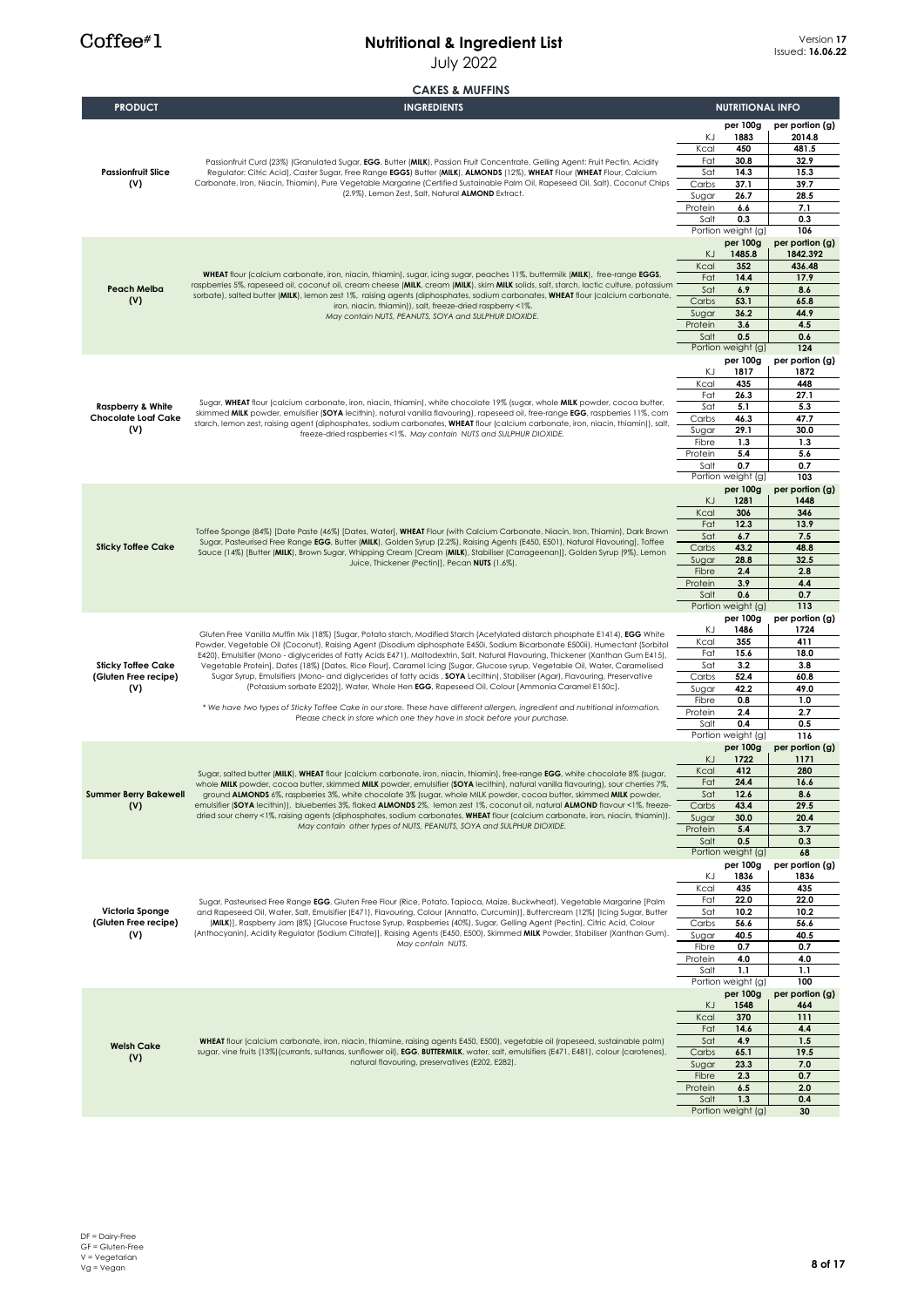|                                                             | <b>TRAYBAKES</b>                                                                                                                                                                                                                                                    |                  |                                |                         |
|-------------------------------------------------------------|---------------------------------------------------------------------------------------------------------------------------------------------------------------------------------------------------------------------------------------------------------------------|------------------|--------------------------------|-------------------------|
| <b>PRODUCT</b>                                              | <b>INGREDIENTS</b>                                                                                                                                                                                                                                                  |                  | <b>NUTRITIONAL INFO</b>        |                         |
|                                                             | OATS (32%), Dried Apricots (21%) (SULPHITES), Pure Vegetable Margarine (Certified Sustainable Palm Oil, Rapeseed Oil, Salt), Light                                                                                                                                  |                  | per 100g                       | per portion (g)         |
|                                                             |                                                                                                                                                                                                                                                                     | KJ<br>Kcal       | 1731<br>413                    | 1956<br>467             |
|                                                             |                                                                                                                                                                                                                                                                     | Fat              | 19.0                           | 21.5                    |
| <b>Apricot Flapjack</b>                                     |                                                                                                                                                                                                                                                                     | Sat<br>Carbs     | 6.4<br>55.6                    | 7.2<br>62.8             |
| (Vg)                                                        | Brown Soft Sugar, Water, Golden Syrup.                                                                                                                                                                                                                              | Sugar            | 32.2                           | 36.3                    |
|                                                             |                                                                                                                                                                                                                                                                     | Fibre            | 3.2                            | 3.6                     |
|                                                             |                                                                                                                                                                                                                                                                     | Protein<br>Salt  | 4.4<br>0.45                    | 4.9<br>0.51             |
|                                                             |                                                                                                                                                                                                                                                                     |                  | Portion weight (g)             | 113                     |
|                                                             |                                                                                                                                                                                                                                                                     | ΚJ               | per 100g<br>1819               | per portion (g)<br>1710 |
|                                                             | Crumble Topping (41%) [Gluten Free Flour (Rice, Potato, Tapioca, Maize, Buckwheat), Soft Brown Sugar, Vegetable Margarine                                                                                                                                           | Kcal             | 434                            | 408                     |
| <b>Blackcurrant Crumble</b><br>(Gluten Free recipe)<br>(Vg) | [Palm Oil, Rapeseed Oil, Water, Salt, Emulsifier (E471), Natural Flavouring, Colours (Annatto, Curcumin)], Gluten Free OATS (11%)],                                                                                                                                 | Fat              | 18.1                           | 17.0                    |
|                                                             | Shortcake Base (33%) [Vegetable Margarine [Palm Oil, Rapeseed Oil, Water, Salt, Emulsifier (E471), Natural Flavouring, Colours<br>(Annatto, Curcumin)], Gluten Free Flour (Rice, Potato, Tapioca, Maize, Buckwheat), Sugar, Cornflour, Stabiliser (Xanthan Gum)],   | Sat<br>Carbs     | 6.7<br>65.6                    | 6.3<br>61.6             |
|                                                             | Blackcurrant Filling (25%) [Blackcurrant Jam (96%) [Glucose Syrup, Sugar, Blackcurrant Puree, Gelling Agent (Pectin), Acidity                                                                                                                                       | Sugar            | 31.7                           | 29.8                    |
|                                                             | Regulators (Citric Acid, Trisodium Citrate), Colour (Anthocyanins)), Concentrated Lemon Juice). May contain MILK, EGG, SOYA<br>and NUTS.                                                                                                                            | Fibre<br>Protein | 1.3<br>2.0                     | 1.2<br>1.9              |
|                                                             |                                                                                                                                                                                                                                                                     | Salt             | 0.5                            | 0.4                     |
|                                                             |                                                                                                                                                                                                                                                                     |                  | Portion weight (g)<br>per 100g | 93<br>per portion (g)   |
|                                                             |                                                                                                                                                                                                                                                                     | KJ               | 1772                           | 1382                    |
|                                                             |                                                                                                                                                                                                                                                                     | Kcal             | 423                            | 330                     |
| <b>Blueberry Lemon &amp;</b>                                | Sugar, WHEAT flour (calcium carbonate, iron, niacin, thiamin), SOYA drink (water, SOYA beans, apple extract, acidity regulators<br>(monopotassium phosphate, dipotassium phosphate), calcium carbonate, sea salt, gellan gum, vitamins B2, B12, D2), ground         | Fat<br>Sat       | 25.9<br>9.3                    | 20.2<br>7.3             |
| <b>Almond Bakewell</b>                                      | ALMONDS 9%, coconut oil, rapeseed oil, blueberries 9%, maize, lemon zest 3%, lemon juice 3%, flaked ALMONDS 2%, raising agents                                                                                                                                      | Carbs            | 43.8                           | 34.2                    |
| (Vg)                                                        | (diphosphates, sodium carbonates, WHEAT flour (calcium carbonate, iron, niacin, thiamin)), natural ALMOND flavour, salt. May<br>contain MILK, EGGS, SULPHUR DIOXIDE, PEANUTS, other NUTS, and other tcereals containing GLUTEN.                                     | Sugar<br>Fibre   | 24.2<br>2.7                    | 18.9<br>2.1             |
|                                                             |                                                                                                                                                                                                                                                                     | Protein          | 5.1                            | 4.0                     |
|                                                             |                                                                                                                                                                                                                                                                     | Salt             | 0.32<br>Portion weight (g)     | 0.25<br>78              |
|                                                             |                                                                                                                                                                                                                                                                     |                  | per 100g                       | per portion (g)         |
|                                                             |                                                                                                                                                                                                                                                                     | ΚJ               | 2099                           | 1574                    |
|                                                             |                                                                                                                                                                                                                                                                     | Kcal<br>Fat      | 502<br>28.3                    | 377<br>21.2             |
| <b>Caramel Shortbread</b>                                   | Shortbread Base (44%) [WHEAT Flour (with Calcium Carbonate, Niacin, Iron, Thiamin), Butter (MILK), Sugar, Cornflour], Caramel<br>(40%) [Sweetened Condensed MILK, Butter (MILK), Light Brown Sugar, Golden Syrup], Milk Chocolate (14%) [Sugar, Cocoa Butter,       | Sat              | 16.8                           | 12.6                    |
| (V)                                                         | Whole MILK Powder, Cocoa Mass, Emulsifier (SOYA Lecithin), Natural Vanilla Flavouring], Dark Chocolate (1.5%) [Cocoa Mass,<br>Sugar, Cocoa Butter, Emulsifier (SOYA Lecithin), Natural Vanilla Flavouring]. May contain NUTS and EGG.                               | Carbs<br>Sugar   | 56.6<br>41.0                   | 42.5<br>30.8            |
|                                                             |                                                                                                                                                                                                                                                                     | Fibre            | 1.5                            | 1.1                     |
|                                                             |                                                                                                                                                                                                                                                                     | Protein          | 4.7                            | 3.5                     |
|                                                             |                                                                                                                                                                                                                                                                     | Salt             | 0.5<br>Portion weight (g)      | 0.4<br>75               |
|                                                             |                                                                                                                                                                                                                                                                     |                  | per 100g                       | per portion (g)         |
|                                                             | OATS, salted butter (MILK), margarine (vegetable oil (palm & rapeseed), water, salt, emulsifier mono- and diglycerides of fatty<br>acids (E471), colourings (annatto E160b, curcumin E100), natural flavouring), brown sugar, golden syrup (14%), maple syrup (3%). | KJ<br>Kcal       | 1856<br>443                    | 1856<br>443             |
|                                                             |                                                                                                                                                                                                                                                                     | Fat              | 20.2                           | 20.2                    |
| Maple Syrup Flapjack                                        |                                                                                                                                                                                                                                                                     | Sat<br>Carbs     | 8.2<br>61.5                    | 8.2<br>61.5             |
| (V)                                                         | May contain SOYA, PEANUTS and NUTS.                                                                                                                                                                                                                                 |                  | 27.4                           | 27.4                    |
|                                                             |                                                                                                                                                                                                                                                                     | Sugar            |                                |                         |
|                                                             |                                                                                                                                                                                                                                                                     | Fibre            | 4.9                            | 4.9                     |
|                                                             |                                                                                                                                                                                                                                                                     | Protein          | 6.3<br>0.5                     | 6.3<br>0.5              |
|                                                             |                                                                                                                                                                                                                                                                     | Salt             | Portion weight (g)             | 100                     |
|                                                             |                                                                                                                                                                                                                                                                     |                  |                                |                         |
|                                                             | <b>TRAYBAKES</b>                                                                                                                                                                                                                                                    |                  |                                |                         |
| <b>PRODUCT</b>                                              | <b>INGREDIENTS</b>                                                                                                                                                                                                                                                  |                  | <b>NUTRITIONAL INFO</b>        |                         |
|                                                             |                                                                                                                                                                                                                                                                     | KJ               | per 100g<br>1805               | per portion (g)<br>1335 |
|                                                             |                                                                                                                                                                                                                                                                     | Kcal             | 431                            | 319                     |
|                                                             | White chocolate 17% (sugar, whole MILK powder, cocoa butter, skimmed MILK powder, emulsifier (SOYA lecithin). natural vanilla<br>flavouring), sugar, salted butter (MILK), WHEAT flour (calcium carbonate, iron, niacin, thiamin), free-range EGGS, sweetened       | Fat              | 24.0                           | 17.8                    |
| <b>Rhubarb &amp; Custard Slice</b>                          | condensed MILK, custard powder 9% (maize starch, salt, flavouring, colour (annatto)), rhubarb 8%, ruby chocolate 3% (sugar,                                                                                                                                         | Sat<br>Carbs     | 14.5<br>47.3                   | 10.7<br>35.0            |
| (V)                                                         | cocoa butter, skimmed MILK powder, cocoa mass, emulsifier (SOYA lecithin), acid (citric acid), natural vanilla flavouring), vanilla<br>extract, coconut oil, salt, raising agents (diphosphates, sodium carbonates, WHEAT flour (calcium carbonate, iron, niacin,   | Sugar            | 33.5                           | 24.8                    |
|                                                             | thiamin)). May contain NUTS, SULPHUR DIOXIDE, PEANUTS and other cereals containing GLUTEN.                                                                                                                                                                          | Fibre<br>Protein | 0.9<br>6.5                     | 0.7<br>4.8              |
|                                                             |                                                                                                                                                                                                                                                                     | Salt             | 0.63                           | 0.47                    |
|                                                             |                                                                                                                                                                                                                                                                     |                  | Portion weight (g)<br>per 100g | 74<br>per portion (g)   |
|                                                             |                                                                                                                                                                                                                                                                     | ΚJ               | 1941                           | 1242                    |
|                                                             | Sugar, Dark Chocolate 17% (Cocoa Mass, Sugar, Fat-Reduced Cocoa Powder, Emulsifier: Sunflower Lecithin, Natural Vanilla                                                                                                                                             | Kcal<br>Fat      | 464<br>30                      | 297<br>19.2             |
| <b>Super Dark Brownie</b>                                   | Flavouring. Contains Cocoa Solids 74%), Coconut Oil, WHEAT Flour, Apple Sauce (re-hydrated Apple (47%), Water, Sugar, Lemon<br>Juice From Concentrate, Modified Starch, Spirit Vinegar, Salt, Preservative: E223), Water, SOYA Cream (Water, Sunflower Seed Oil,    | Sat              | 22                             | 14.1                    |
| (Vg)                                                        | Hulled SOYA Bean, Fructose-Glucose Syrup, Emulsifier (Sucrose Esters Of Fatty Acids), Stabilisers), Cocoa (Reduced Fat), Black                                                                                                                                      | Carbs            | 47                             | 30.1                    |
|                                                             | Treacle, Cocoa Nibs, Ground Flax Seeds, Vanilla Extract, Sea Salt, Raising Agent. May contain MILK, EGG, PEANUTS, NUTS,                                                                                                                                             | Sugar<br>Fibre   | 34<br>3.8                      | 21.8<br>2.2             |
|                                                             | SULPHUR DIOXIDE and other cereals containing GLUTEN.                                                                                                                                                                                                                | Protein          | 4.5                            | 2.9                     |
|                                                             |                                                                                                                                                                                                                                                                     | Salt             | 0.1<br>Portion weight (g)      | 0.04<br>64              |
|                                                             |                                                                                                                                                                                                                                                                     |                  | per 100g                       | per portion (g)         |
|                                                             | Free Range EGG, Dark Chocolate (Cocoa Mass, Sugar, Fat-Reduced Cocoa Powder, Emulsifier: Sunflower Lecithin, Natural Vanilla                                                                                                                                        | ΚJ<br>Kcal       | 2098<br>504                    | 1510<br>363             |
| <b>Triple Chocolate</b>                                     | Flavouring. contains Cocoa Solids 74%), Coconut Oil, Soft Light Sugar, White Sugar, Dark Chocolate (Sugar, Cocoa Mass, Cocoa                                                                                                                                        | Fat              | 32.6                           | 23.5                    |
| Brownie                                                     | Butter, Emulsifier: SOYA Lecithin, Natural Vanilla Flavouring. contains Cocoa Solids 41%), Milk Chocolate (Sugar, Whole MILK                                                                                                                                        | Sat              | 21.4                           | 15.4                    |
| (Gluten Free Recipe)                                        | Powder, Cocoa Butter, Cocoa Mass, Whey Powder (MILK), Skimmed MILK Powder, Emulsifier: SOYA Lecithin, Natural Vanilla<br>Flavouring. contains Cocoa Solids 24.0%, Milk Solids 29.5%), Cocoa Powder (Cocoa Cake, Potassium Carbonate), Flour Blend                   | Carbs<br>Sugar   | 42.4<br>37.0                   | 30.5<br>26.6            |
| (V)                                                         | (Rice, Potato, Tapioca, Maize, Buckwheat), Sunflower Oil, Double Cream (MILK), Salt, Raising Agent: (Mono Calcium Phosphate,                                                                                                                                        | Fibre            | 4.3                            | 3.1                     |
|                                                             | Corn Starch, Sodium Bicarbonate), Xanthan Gum. May contain cereals containing GLUTEN, NUTS and SULPHUR DIOXIDE.                                                                                                                                                     | Protein<br>Salt  | 6.2<br>0.4                     | 4.5<br>0.3              |
|                                                             |                                                                                                                                                                                                                                                                     |                  | Portion weight (g)             | 72                      |
|                                                             |                                                                                                                                                                                                                                                                     |                  | per 100g                       | per portion (g)         |
|                                                             |                                                                                                                                                                                                                                                                     | KJ<br>Kcal       | 1704<br>408                    | 2334<br>558             |
|                                                             | 0ATS (27%), Bramley Apples (16%), Pure Vegetable Margarine (Certified Sustainable Palm Oil, Rapeseed Oil, Salt), Yoghurt                                                                                                                                            | Fat              | 21.2                           | 29.0                    |
| Yoghurt Apple &<br><b>Blackcurrant Flapjack</b>             | Flavoured Topping (13%) (Sugar, Hydrogenated Palm Kernel Oil, Whey Powder [MILK], Skimmed MILK Powder, Yoghurt Powder                                                                                                                                               | Sat<br>Carbs     | 8.8<br>47.8                    | 12.0<br>65.4            |
| (V)                                                         | [MILK], Emulsifier: Sunflower Lecithin, Citric Acid), Light Brown Soft Sugar, Blackcurrants (6%), Golden Syrup, Caster Sugar, Sunflower<br>Oil, Thickener: Tapioca Starch. May contain SULPHUR DIOXIDE.                                                             | Sugar            | 27.2                           | 37.2                    |
|                                                             |                                                                                                                                                                                                                                                                     | Fibre<br>Protein | 3.0<br>5.0                     | 4.1<br>6.8              |
|                                                             |                                                                                                                                                                                                                                                                     | Salt             | 0.2<br>Portion weight (g)      | 0.3<br>137              |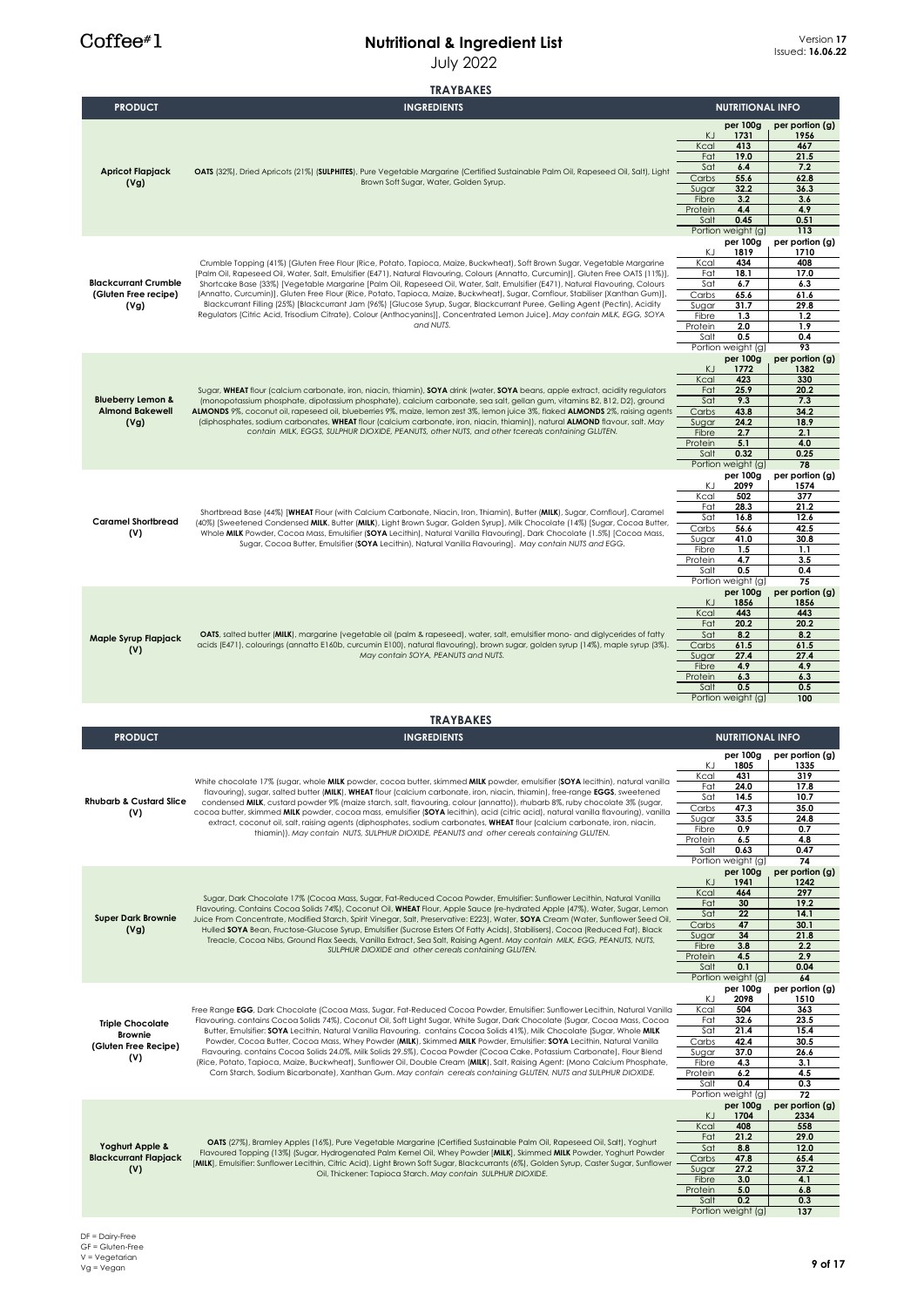# **Nutritional & Ingredient List**

July 2022

|                                           | <b>TARTS</b>                                                                                                                                                                                                                                                                                                                                                          |                  |                         |                 |
|-------------------------------------------|-----------------------------------------------------------------------------------------------------------------------------------------------------------------------------------------------------------------------------------------------------------------------------------------------------------------------------------------------------------------------|------------------|-------------------------|-----------------|
| <b>PRODUCT</b>                            | <b>INGREDIENTS</b>                                                                                                                                                                                                                                                                                                                                                    |                  | <b>NUTRITIONAL INFO</b> |                 |
|                                           |                                                                                                                                                                                                                                                                                                                                                                       |                  | per 100g                | per portion (g) |
|                                           | Cream [MILK], Shortcrust Sweet Tart {WHEAT Flour [GLUTEN], Vegetable Fats and Oils [Palm, Coconut, Rapeseed, Colour<br>(Carotenes E160a)], Sugar, Free Range EGG, Water, Salt, Skimmed MILK Powder}, Mascarpone [Cream (MILK), MILK Proteins,                                                                                                                         | ΚJ               | 1432                    | 2163            |
|                                           |                                                                                                                                                                                                                                                                                                                                                                       | Kcal             | 345                     | 521             |
|                                           | Skimmed MILK Powder, Acidity Regulator (Citric Acid E330), Preservatives (Potassium Sorbate E202, Nisin E234)], Frozen Raspberries,                                                                                                                                                                                                                                   | Fat              | 26.3                    | 39.7            |
| <b>Berry Tart</b>                         | Frozen Redcurrants, Water, Stabiliser for Fresh Cream [Sugar, Maltodextrin, Modified Starch (Acetylated Distarch Adipate E1422),                                                                                                                                                                                                                                      | Sat              | 12.7                    | 19.2            |
|                                           | Thickener (Carrageenan E407)], White Chocolate [Sugar, Cocoa Butter, Whole MILK Powder, Emulsifier (SOYA Lecithin), Natural                                                                                                                                                                                                                                           | Carbs            | 23.3                    | 35.2            |
|                                           | Vanilla Flavouring], Sweet Snow [Dextrose, Cornflour, Vegetable Oil (Palm)], Vanilla Paste [Glucose Syrup, Invert Sugar Syrup,<br>Fructose Syrup, Extracted Vanilla Peel Powder, Natural Bourbon Vanilla Flavour, Pumpkin Concentrate, Carrot Concentrate,<br>Acidity Regulator (Citric Acid E330)]. May contain cereals containing GLUTEN, NUTS and SULPHUR DIOXIDE. | Sugar            | 11.5                    | 17.4            |
|                                           |                                                                                                                                                                                                                                                                                                                                                                       | Protein<br>Salt  | 3.3<br>0.2              | 5.0<br>0.25     |
|                                           |                                                                                                                                                                                                                                                                                                                                                                       |                  | Portion weight (g)      | 151             |
|                                           |                                                                                                                                                                                                                                                                                                                                                                       |                  | per 100g                | per portion (g) |
|                                           |                                                                                                                                                                                                                                                                                                                                                                       | K.J              | 1150                    | 805             |
| <b>Cinnamon Portuguese</b><br>Tart<br>(V) |                                                                                                                                                                                                                                                                                                                                                                       | Kcal             | 293                     | 205             |
|                                           |                                                                                                                                                                                                                                                                                                                                                                       | Fat              | 10.4                    | 7.3             |
|                                           | MILK, Sugar, EGG Yolk, Whole EGG, WHEAT Flour (Calcium Carbonate, Iron, Niacin, Thiamin), Maize Starch, Vanilla Flavour, WHEAT<br>Flour (WHEAT Flour, WHEAT Malt Flour, Flour Treatment Agent E300), Pastry Margarine (Vegetable Fat (Palm), Sunflower Oil, Water,                                                                                                    | Sat              | 4.8                     | 3.3             |
|                                           | Salt, Emulsifiers: E471, E322, Flavourings, Acidity Regulator: E330, Preservative: E200, Antioxidants: E304i, E306, Colouring: Beta-                                                                                                                                                                                                                                  | Carbs            | 45.6                    | 31.9            |
|                                           | Carotene E160ai), Water, Ground Cinnamon                                                                                                                                                                                                                                                                                                                              | Sugar            | 25.6<br>0.7             | 17.9<br>0.5     |
|                                           |                                                                                                                                                                                                                                                                                                                                                                       | Fibre<br>Protein | 3.4                     | 2.4             |
|                                           |                                                                                                                                                                                                                                                                                                                                                                       | Salt             | 0.1                     | 0.1             |
|                                           |                                                                                                                                                                                                                                                                                                                                                                       |                  | Portion weight (g)      | 70              |
|                                           |                                                                                                                                                                                                                                                                                                                                                                       |                  | per 100g                | per portion (g) |
|                                           |                                                                                                                                                                                                                                                                                                                                                                       | ΚJ               | 1150                    | 1035            |
|                                           |                                                                                                                                                                                                                                                                                                                                                                       | Kcal             | 293                     | 220             |
|                                           |                                                                                                                                                                                                                                                                                                                                                                       | Fat              | 10.4                    | 7.9             |
| <b>Portuguese Tarts</b>                   | MILK, EGG yolk, whole EGG, WHEAT flour, maize starch, water, granulated sugar, vanilla flavour, pastry margarine, cake margarine,                                                                                                                                                                                                                                     | Sat              | 4.8                     | 3.5             |
| (V)                                       | cinnamon.                                                                                                                                                                                                                                                                                                                                                             | Carbs            | 45.6                    | 19.2            |
|                                           |                                                                                                                                                                                                                                                                                                                                                                       | Sugar            | 25.6                    | 7.9             |
|                                           |                                                                                                                                                                                                                                                                                                                                                                       | Protein          | 3.4<br>0.1              | 2.6<br>0.1      |
|                                           |                                                                                                                                                                                                                                                                                                                                                                       | Salt             | Portion weight (g)      | 75              |
|                                           |                                                                                                                                                                                                                                                                                                                                                                       |                  | per 100g                | per portion (g) |
|                                           |                                                                                                                                                                                                                                                                                                                                                                       | KJ               | 1130                    | 904             |
|                                           |                                                                                                                                                                                                                                                                                                                                                                       | Kcal             | 269                     | 215             |
|                                           |                                                                                                                                                                                                                                                                                                                                                                       | Fat              | 9.2                     | 7.4             |
| <b>Raspberry Portuguese</b>               |                                                                                                                                                                                                                                                                                                                                                                       | Sat              | 4.3                     | 3.5             |
| Tarts<br>(V)                              | MILK, Sugar, EGG, WHEAT Flour, Maize Starch, Vanilla, Pastry Margarine (Vegetable Fat, Vegetable Oil, Water, Salt), Raspberry.                                                                                                                                                                                                                                        | Carbs            | 42.8                    | 34.2            |
|                                           |                                                                                                                                                                                                                                                                                                                                                                       | Sugar            | 25.3                    | 20.2            |
|                                           |                                                                                                                                                                                                                                                                                                                                                                       | Protein          | 3.3                     | 2.6             |
|                                           |                                                                                                                                                                                                                                                                                                                                                                       |                  |                         |                 |
|                                           |                                                                                                                                                                                                                                                                                                                                                                       | Salt             | 0.3                     | 0.2             |
|                                           |                                                                                                                                                                                                                                                                                                                                                                       |                  | Portion weight (g)      | 75              |
|                                           |                                                                                                                                                                                                                                                                                                                                                                       |                  |                         |                 |
|                                           | <b>DESSERTS</b>                                                                                                                                                                                                                                                                                                                                                       |                  |                         |                 |
| <b>PRODUCT</b>                            | <b>INGREDIENTS</b>                                                                                                                                                                                                                                                                                                                                                    |                  | <b>NUTRITIONAL INFO</b> |                 |
|                                           |                                                                                                                                                                                                                                                                                                                                                                       |                  |                         |                 |
|                                           | Cream (38%) [MILK], Biscuit Crumb [Fortified WHEAT Flour (WHEAT Flour, Calcium Carbonate, Iron, Niacin & Thiamin), Wholemeal                                                                                                                                                                                                                                          |                  |                         |                 |
|                                           | Flour (WHEAT), Vegetable Oil (Palm & Rapeseed), Sugar, Invert Sugar Syrup, Raising Agents (Sodium Bicarbonate, Ammonium                                                                                                                                                                                                                                               |                  | per 100g                | per portion (g) |
|                                           | Bicarbonate) Salt), Dark Chocolate [Sugar, Cocoa Mass, Cocoa Butter, Emulsifier (SOYA Lecithin), Natural Vanilla Flavouring),<br>Chocolate Muffin [Chocolate Muffin Sponge Mix {Sugar, WHEAT Flour (with Calcium Carbonate, Iron, Niacin & Thiamin), Whole                                                                                                            | ΚJ               | 1736                    | 3038            |
|                                           | EGG Powder, Fat Reduced Cocoa Powder (4%), Modified Starch (Maize), Raising Agents (DiSodium Diphosphate, Potassium                                                                                                                                                                                                                                                   | Kcal             | 418                     | 732             |
|                                           | Bicarbonate), Emulsifiers (Propylene Glycol Esters of Fatty Acids, Sodium Stearoyl-2 Lactylate), Whey Solids (MILK), Salt, Vegetable                                                                                                                                                                                                                                  | Fat              | 31.3                    | 54.8            |
|                                           | Oils (Palm, Rapeseed), Stabiliser (Xanthan Gum), Flavouring}, Water, Vegetable Oil (Rapeseed)], Water, Margarine [Vegetable                                                                                                                                                                                                                                           | Sat              | 11.3                    | 19.8            |
|                                           | Oils (Palm & Rapeseed), Water, Salt, Emulsifier (Polyglycerol Esters of Fatty Acids), Colours (Cucurmin, Annatto), Flavourings),<br>Neutral Fond [Sugar, Dried Glucose Syrup, Gelatine, Modified Starch, Hen's EGG Yolk Powder, Acidity Regulator (DiSodium                                                                                                           |                  | 27.9                    | 48.8            |
| <b>Cookies &amp; Cream Slice</b>          | Diphosphate), Salt], Dark Chocolate Shavings [Sugar, Cocoa Mass, Cocoa Butter, Emulsifier (SOYA Lecithin), Natural Vanilla                                                                                                                                                                                                                                            | Carbs            |                         |                 |
|                                           | Flavouring], Bourbon Cream Biscuits (1%) [WHEAT Flour, Sugar, Vegetable Oil, Fat Reduced Cocoa Powder (5%), Glucose Syrup,                                                                                                                                                                                                                                            | Sugar            | 16.2                    | 28.3            |
|                                           | Dextrose, WHEAT Starch, Raising Agents (Ammonium Bicarbonate, Sodium Bicarbonate), Salt Natural Flavouring), Oreo Cookies                                                                                                                                                                                                                                             | Fibre            | 2.2                     | 3.8             |
|                                           | (1%) [WHEAT Flour, Sugar, Vegetable Fat and Vegetable Oil, Fat Reduced Cocoa Powder (4.6%), WHEAT Starch, Glucose-Fructose                                                                                                                                                                                                                                            | Protein          | 5.0                     | 8.7             |
|                                           | Syrup, Raising Agents (Potassium Bicarbonate, Ammonium Bicarbonate, Sodium Bicarbonate), Salt, Emulsifier (SOYA Lecithin),<br>Flavouring (Vanillin)], Golden Syrup [Partially Inverted Sugar Syrup], Gelatine, Cocoa Powder [Cocoa Beans (95%), Acidity                                                                                                               | Salt             | 0.3                     | 0.6             |
|                                           | Regulator (Potassium Carbonate)], Brown Sugar, Vanilla Flavouring. ADDITIONAL INFORMATION: Made with Beef Gelatine. May                                                                                                                                                                                                                                               |                  | Portion weight (g)      | 175             |
|                                           | contain NUTS.                                                                                                                                                                                                                                                                                                                                                         |                  |                         |                 |
|                                           |                                                                                                                                                                                                                                                                                                                                                                       |                  |                         |                 |
|                                           |                                                                                                                                                                                                                                                                                                                                                                       |                  |                         |                 |
|                                           | Full Fat Soft Cheese (31%) [Skimmed MILK, Cream [MILK], Salt, Preservative (Potassium Sorbate), Lactic Culture [MILK], Microbial                                                                                                                                                                                                                                      |                  |                         |                 |
|                                           | Rennet], Biscuit Crumb [WHEAT Flour, All Vegetable Shortening (Palm & Rapeseed Oil), Sugar, Invert Sugar Syrup, Raising Agent                                                                                                                                                                                                                                         |                  | per 100g                | per portion (g) |
|                                           | (Sodium Bicarbonate), Salt), Pasteurised Liquid Whole EGG, Neutral Glaze (Glucose Syrup [Contains SULPHITES], Water, Gelling                                                                                                                                                                                                                                          | K)               | 1226                    | 1766            |
|                                           | Agents [Pectin E440(ii), Sodium Alginate E401, Carrageenan E407, Xanthan Gum E415], Acid [Citric Acid E330], Acidity Regulators<br>[Trisodium Citrate E331 (iii), Tricalcium Phosphate E341 (ii)], Preservative [Potassium Sorbate E202], Firming Agent [Potassium                                                                                                    | Kcal             | 293                     | 423             |
|                                           | Chloride E508], Natural Flavouring), Cream [MILK], Sugar, Margarine [Vegetable Oils (Palm & Rapeseed), Water, Salt, Emulsifier                                                                                                                                                                                                                                        |                  |                         |                 |
|                                           | (Polyglycerol Esters of Fatty Acids), Colours (Cucurmin, Annatto bixin E160b(i)), Flavourings], Dark Cherry Fruit Filling [Water, Black                                                                                                                                                                                                                               | Fat              | 17.1                    | 24.6            |
| <b>Fruits of the Forest</b>               | Cherries (37%), Sugar, Modified Starch, Acidity Regulator (Citric Acid E330), Natural Flavour, Preservative (Potassium Sorbate E202)],                                                                                                                                                                                                                                | Sat              | 8.2                     | 11.8            |
| Cheesecake                                | Raspberry Pie Filling (11%) [Raspberry (39%), Water, Sugar, Modified Starch, Citric Acid, Flavour, Preservative (Potassium Sorbate)],                                                                                                                                                                                                                                 | Carbs            | 27.2                    | 39.1            |
| (V)                                       | Strawberry Fruit Filling [Water, Strawberries (38%), Sugar, Modified Starch, Acidity Regulator (Citric Acid E330), Elderberry Fruit<br>Concentrate, Natural Flavouring, Preservative (Potassium Sorbate E202)], White Chocolate Shavings [Sugar, Whole MILK Powder,                                                                                                   | Sugar            | 12.8                    | 18.4            |
|                                           | Cocoa Butter, Emulsifier (SOYA Lecithin) Natural Vanilla Flavouring], Golden Syrup [Partially Inverted Sugar Syrup], Golden Syrup                                                                                                                                                                                                                                     | Fibre            | 0.5                     | 0.8             |
|                                           | [Partially Inverted Sugar Syrup], Gluten Free Flour [Rice Starch, Maize Starch, Mashed Potato Flakes, Thickener (Guar Gum), Whole                                                                                                                                                                                                                                     | Protein          | 7.5                     | 10.7            |
|                                           | EGG Powder, Glucose Syrup, Dextrose, Acidity Regulator (Sodium Acetate), Acidifier (Citric Acid)], Cherry Paste [Glucose Syrup,                                                                                                                                                                                                                                       | Salt             | 0.3                     | 0.5             |
|                                           | Invert Sugar Syrup, Concentrated Sour Cherry Juice (15%), Sour Cherries (10%), Elderberry Concentrate, Acid (Citric Acid), Ethyl<br>Alcohol, Starch, Natural Flavouring], Raspberry Paste [Glucose Syrup, Invert Sugar Syrup, Raspberry Pulp (15%), Acid (Citric Acid),                                                                                               |                  | Portion weight (g)      | 144             |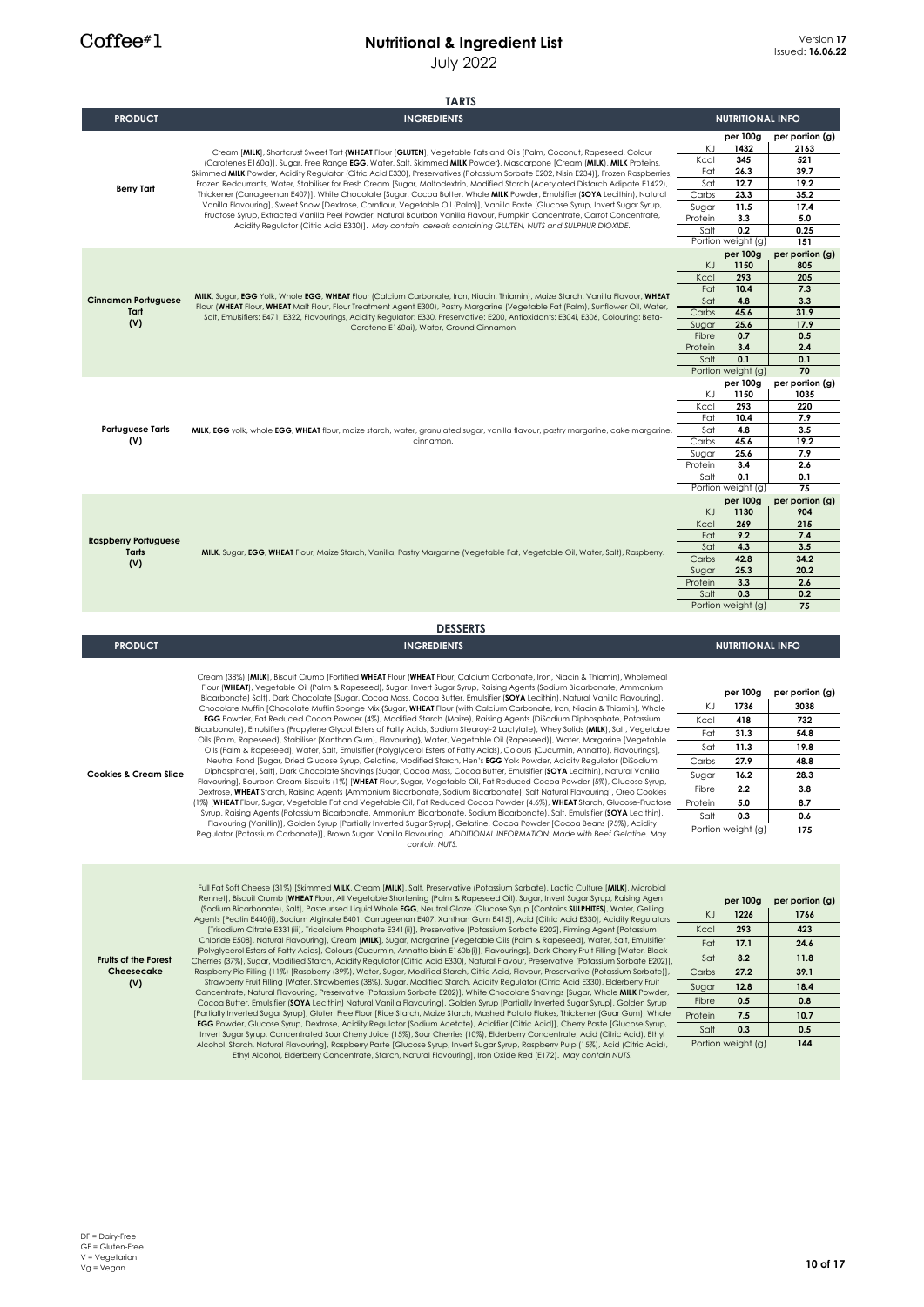|                                             | <b>DESSERTS</b>                                                                                                                                                                                                                                                                                                                                                                                                                                                                                                                                                                                                                                                                                                                                                                                                                                                                                                                                                                                                                                                                                                                                                                                                                                                                                                                                                                                                                                                                                                                                                                                                                                                                                                                                                                                                                                                                                                                                                                                                                                                        |                                                                        |                                                                                                    |                                                                                             |
|---------------------------------------------|------------------------------------------------------------------------------------------------------------------------------------------------------------------------------------------------------------------------------------------------------------------------------------------------------------------------------------------------------------------------------------------------------------------------------------------------------------------------------------------------------------------------------------------------------------------------------------------------------------------------------------------------------------------------------------------------------------------------------------------------------------------------------------------------------------------------------------------------------------------------------------------------------------------------------------------------------------------------------------------------------------------------------------------------------------------------------------------------------------------------------------------------------------------------------------------------------------------------------------------------------------------------------------------------------------------------------------------------------------------------------------------------------------------------------------------------------------------------------------------------------------------------------------------------------------------------------------------------------------------------------------------------------------------------------------------------------------------------------------------------------------------------------------------------------------------------------------------------------------------------------------------------------------------------------------------------------------------------------------------------------------------------------------------------------------------------|------------------------------------------------------------------------|----------------------------------------------------------------------------------------------------|---------------------------------------------------------------------------------------------|
| <b>PRODUCT</b>                              | <b>INGREDIENTS</b>                                                                                                                                                                                                                                                                                                                                                                                                                                                                                                                                                                                                                                                                                                                                                                                                                                                                                                                                                                                                                                                                                                                                                                                                                                                                                                                                                                                                                                                                                                                                                                                                                                                                                                                                                                                                                                                                                                                                                                                                                                                     |                                                                        | <b>NUTRITIONAL INFO</b>                                                                            |                                                                                             |
| <b>Lemon Meringue Slice</b>                 | Cream [MILK], Biscuit Crumb [Fortified WHEAT Flour (WHEAT Flour, Calcium Carbonate, Iron, Nicotinamide, Thiamine), Wholemeal<br>WHEAT Flour, Vegetable Shortening (Palm Oil, Rapeseed Oil), Sugar, Partially Invert Sugar Syrup, Raising Agents (Sodium<br>Bicarbonate, Ammonium Bicarbonate), Salt), Low Fat Soft Cheese [Skimmed MILK, Cream [MILK], Salt, Preservative (Potassium<br>Sorbate), Lactic Culture [MILK], Microbial Rennet], Lemon Purée (5%) [Lemons], Sicilian Lemon Curd [Fructose, Water, Sicilian<br>Lemon Juice Concentrate (5%), Unsalted Butter (MILK), Modified Starch, Pasteurised Whole EGG, Salt, Lemon Oil, Acidity<br>Regulator; Sodium Citrate, Preservative; Potassium Sorbate: Colour: Lutein], Margarine [Vegetable Oils (Palm & Rapeseed), Water,<br>Salt, Emulsifier (Polyglycerol Esters of Fatty Acids), Colours (Cucurmin, Annatto bixin E160 b(i)), Flavourings], Sugar, Lemon Fruit<br>Concentrate {Sugar, Concentrated Lemon Juice (18%), Lemon Peel (17%), Water, Lemon Puree (2%), Acidity Regulator [Citric<br>Acid E330], Glucose Syrup, Gelling Agent [Pectins E440], Lemon Oil, Stabilisers [Guar Gum E412, Locust Bean Gum E410],<br>Preservative [Potassium Sorbate E202], Colours [Algal Carotenes E160a(iv), Anthocyanins E163], Natural Flavouring}, Meringue Shell<br>Pieces (1%) [Sugar, EGG Whites, Maize Starch], Water, Neutral Fond [Sugar, Dried Glucose Syrup, Gelatine, Modified Starch, Hen's<br>EGG Yolk Powder, Acidity Regulator (DiSodium Diphosphate), Salt], Brown Sugar, Golden Syrup [Partially Inverted Sugar Syrup],<br>Gelatine, Sweet Snow [Glucose (Maize), Cornflour, Vegetable Oil (Palm Kernel)]. ADDITIONAL INFORMATION: Made with Beef<br>Gelatine. May contain cereals containing GLUTEN, SOYA, NUTS and SULPHITES.                                                                                                                                                                                                                                                                   | KJ<br>Kcal<br>Fat<br>Sat<br>Carbs<br>Sugar<br>Protein<br>Salt          | per 100g<br>1366<br>328<br>21.8<br>7.1<br>27.8<br>18.8<br>5.2<br>0.4<br>Portion weight (g)         | per portion (g)<br>2459<br>591<br>39.3<br>12.8<br>50.1<br>33.8<br>9.3<br>0.6<br>180         |
| <b>Lotus Biscoff</b><br>Cheesecake<br>(V)   | Full Fat Soft Cheese (37%) [Skimmed MILK, Cream [MILK], Salt, Preservative (Potassium Sorbate), Lactic Culture [MILK], Microbial<br>Rennet], Biscoff Paste (20% {Crushed Caramelised Biscuit [WHEAT Flour, Sugar, Vegetable Oils (Palm & Rapeseed), Candy Sugar<br>Syrup, Raising Agent (Sodium Hydrogen Carbonate), SOYA Flour, Salt, Cinnamon), Rapeseed Oil, Sugar, Emulsifier (SOYA Lecithin),<br>Acid (Citric Acid), Pasteurised Liquid Whole EGG, Biscoff Crushed Caramelised Biscuit (14%) [WHEAT Flour, Sugar, Vegetable Oils<br>(Palm & Rapeseed), Candy Sugar Syrup, Raising Agent (Sodium Hydrogen Carbonate), Soya Flour, Salt, Cinnamon], Sugar, Double<br>Cream [MILK], Margarine [Vegetable Oils (Palm & Rapeseed), Water, Salt, Emulsifier (Polyglycerol Esters of Fatty Acids), Colours<br>(Cucurmin, Annatto), Flavourings), Dark Chocolate [Sugar, Cocoa Mass, Cocoa Butter, Emulsifier (SOYA Lecithin), Natural Vanilla<br>Flavouring]. May contain NUTS.                                                                                                                                                                                                                                                                                                                                                                                                                                                                                                                                                                                                                                                                                                                                                                                                                                                                                                                                                                                                                                                                                          | KJ<br>Kcal<br>Fat<br>Sat<br>Carbs<br>Sugar<br>Fibre<br>Protein<br>Salt | per 100g<br>1644<br>394<br>25.2<br>9.8<br>33.8<br>22.8<br>0.4<br>8.0<br>0.6<br>Portion weight (g)  | per portion (g)<br>2334<br>560<br>35.7<br>14.0<br>48.0<br>32.4<br>0.6<br>11.3<br>0.9<br>142 |
| <b>Salted Caramel Slice</b>                 | Cream [MILK], Biscuit Crumb [Fortified WHEAT Flour (WHEAT Flour, Calcium Carbonate, Iron, Niacin & Thiamin), Wholemeal Flour<br>(WHEAT), Vegetable Oil (Palm & Rapeseed), Sugar, Invert Sugar Syrup, Raising Agents (Sodium Bicarbonate, Ammonium<br>Bicarbonate), Salt], White Chocolate [Sugar, Cocoa Butter, Whole MILK Powder, Emulsifier (SOYA Lecithin), Natural Vanilla<br>Flavouring], Toffee Sauce (10%) [Sweetened Condensed MILK, Golden Syrup (Partially Inverted Sugar Syrup), Glucose Syrup, Palm<br>Oil, Water, Unsalted Butter (MILK), Sugar, Gelling Agent (Pectin), Dried Glucose Syrup, Emulsifier (Rapeseed Lecithin), Salt,<br>Preservative (Potassium Sorbate)], Caramel Muffin Sponge (9%) [Toffee Crème Cake Mix (53%) (WHEAT Flour, Sugar, Demerara<br>Sugar, Modified Starch (Maize), Vegetable Oil (Rapeseed), Whey Solids (From MILK), Raising Agents (DiSodium Pyrophosphate,<br>Sodium Bicarbonate), Emulsifiers (Propylene Glycol Esters of Fatty Acids, Mono- & Di-glycerides of Fatty Acids), WHEAT Gluten,<br>Maltodextrins, Cane Molasses, Salt, Colours (Ammonia Caramel, Beta Carotene), Flavouring, Whole EGG Powder}, Pasteurised<br>Liquid Whole EGG, Vegetable Oil (Rapeseed), Water], Water, Margarine [Vegetable Oils (Palm & Rapeseed), Water, Salt,<br>Emulsifier (Polyglycerol Esters of Fatty Acids), Colours (Cucurmin, Annatto bixin E160b(i)), Flavouring], Mini Caramel Fudge Cubes<br>(3%) (Sugar, Full Cream Condensed MILK, Fondant [Sugar, Glucose (SULPHUR DIOXIDE), Water], Glucose Syrup, Palm Oil, Water,<br>Salt), Neutral Fond [Sugar, Dried Glucose Syrup, Beef Gelatine, Modified Potato Starch, Hen's EGG Yolk Powder, Acidity Regulator<br>(DiSodium Diphosphate), Salt], Lotus Biscoff Crumb [WHEAT Flour, Sugar, Vegetable Oils (Palm Oil, Rapeseed Oil), Candy Sugar<br>Syrup, Raising Agent (Sodium Hydrogen Carbonate E500ii), SOYA Flour, Salt, Cinnamon), Golden Syrup [Invert Sugar Syrup], Beef<br>Gelatine, Salt (0.3%). ADDITIONAL INFORMATION: Made with Beef Gelatine. May contain NUTS. | ΚJ<br>Kcal<br>Fat<br>Sat<br>Carbs<br>Sugar<br>Fibre<br>Protein<br>Salt | per 100g<br>1709<br>410<br>27.9<br>10.2<br>34.6<br>22.2<br>0.6<br>5.0<br>0.9<br>Portion weight (g) | per portion (g)<br>3077<br>799<br>50.1<br>18.4<br>62.2<br>40.0<br>1.1<br>9.0<br>1.6<br>180  |
| <b>Strawberry &amp; Cream</b><br>Cheesecake | Full Fat Soft Cheese [Skimmed MILK, Cream (MILK), Lactic Cultures, Salt, MILK Protein, Preservative (Potassium Sorbate E202)],<br>Biscuit Crumb [Fortified WHEAT Flour (WHEAT Flour, Calcium Carbonate, Iron, Nicotinamide, Thiamine), Wholemeal WHEAT Flour,<br>Vegetable Shortening (Palm Oil, Rapeseed Oil), Sugar, Partially Invert Sugar Syrup, Raising Agents (Sodium Bicarbonate,<br>Ammonium Bicarbonate), Salt], Cream [MILK], Whole Hen EGG, Strawberry Fruit Filling (8%) [Water, Strawberries (38%), Sugar,<br>Modified Starch, Acidity Regulator (Citric Acid E330), Elderberry Fruit Concentrate, Natural Flavouring, Preservative (Potassium<br>Sorbate E202)], Clotted Cream (3%) (MILK), Stabiliser for Fresh Cream [Sugar, Maltodextrin, Modified Starch (Acetylated Distarch<br>Adipate E1422), Thickener (Carrageenan E407)], Water, Sugar, Margarine [Vegetable Oil (Palm, Rapeseed), Water, Salt (2%),<br>Emulsifier (Polyglycerol Esters of Fatty Acids E475), Flavourings, Colours (Curcumin E100, Annatto Bixin E160b(i))], Golden Syrup<br>[Invert Sugar Syrup], White Chocolate Shavings [Sugar, Whole MILK Powder, Cocoa Butter, Emulsifier (SOYA Lecithin), Natural<br>Vanilla Flavouring], Gluten Free Flour (Rice Starch, Maize Starch, Mashed Potato Flakes, Thickener (Guar Gum E412), Whole EGG<br>Powder, Glucose Syrup, Dextrose, Acidity Regulator (Sodium Acetate E262), Acid (Citric Acid E330)], Strawberry Paste<br>(0.5%) [Glucose syrup, Invert sugar syrup, Strawberries 20%, acid (citric acid), Concentrates (black carrot, carrot), Ethyl alcohol,<br>Starch, Natural Flavourings. Strawberry Juice Concentrate], Iron Oxide Red (E172). May contain cereals containing GLUTEN, NUTS<br>and SULPHITES.                                                                                                                                                                                                                                                                                                                  | KJ<br>Kcal<br>Fat<br>Sat<br>Carbs<br>Sugar<br>Protein<br>Salt          | per 100g<br>1384<br>332<br>22.3<br>9.2<br>26.4<br>11.7<br>6.2<br>0.5<br>Portion weight (g)         | per portion (g)<br>1799<br>432<br>29.0<br>11.9<br>34.3<br>12.8<br>8.1<br>0.6<br>130         |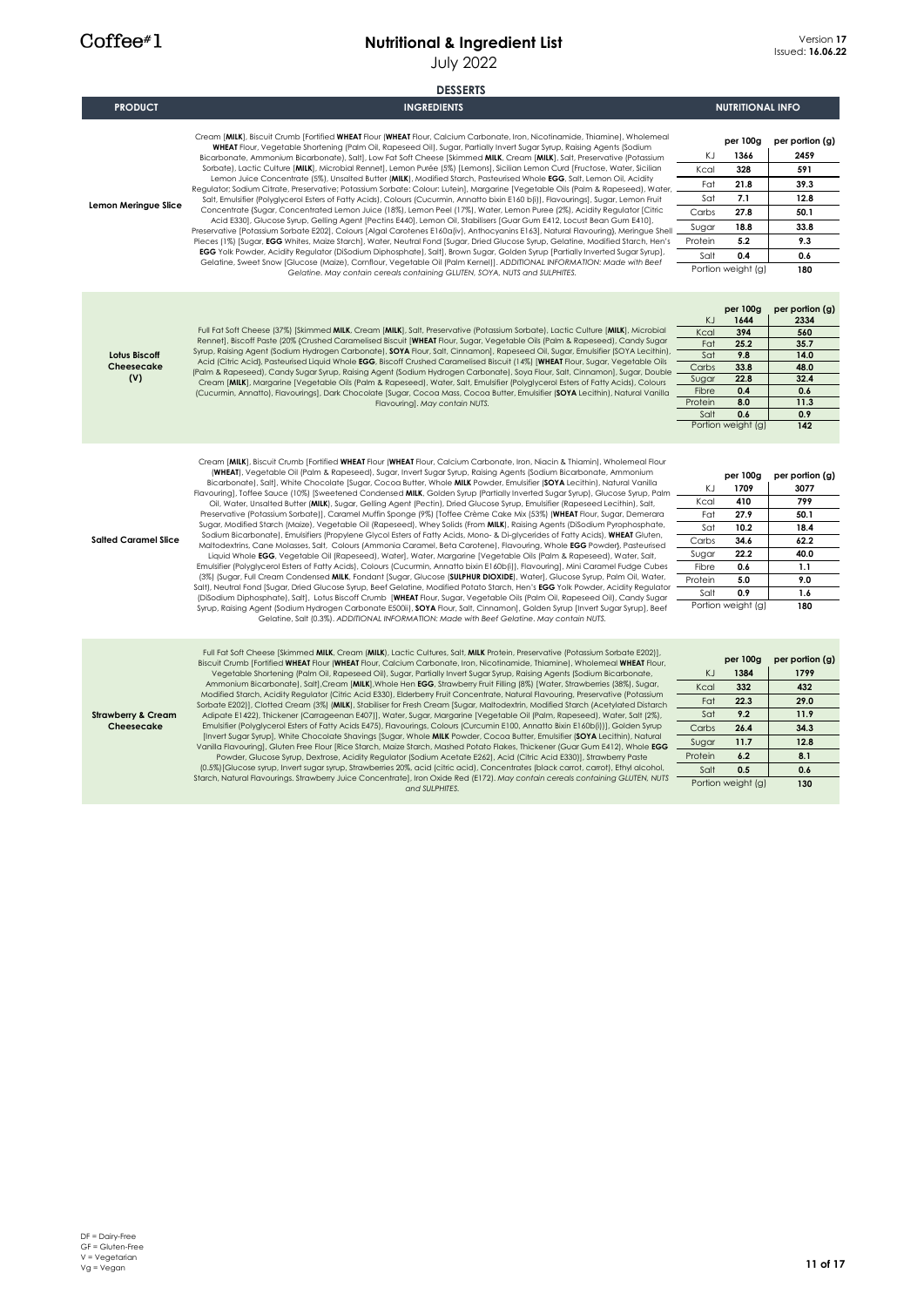|                                      | <b>PANINI</b>                                                                                                                                                                                                                                                                                                                                                                                                                                                                                                                                                                                                                                                                                                                                                                                                       |                                                                               |                                                                                                   |                                                                                              |
|--------------------------------------|---------------------------------------------------------------------------------------------------------------------------------------------------------------------------------------------------------------------------------------------------------------------------------------------------------------------------------------------------------------------------------------------------------------------------------------------------------------------------------------------------------------------------------------------------------------------------------------------------------------------------------------------------------------------------------------------------------------------------------------------------------------------------------------------------------------------|-------------------------------------------------------------------------------|---------------------------------------------------------------------------------------------------|----------------------------------------------------------------------------------------------|
| <b>PRODUCT</b>                       | <b>INGREDIENTS</b>                                                                                                                                                                                                                                                                                                                                                                                                                                                                                                                                                                                                                                                                                                                                                                                                  |                                                                               | <b>NUTRITIONAL INFO</b>                                                                           |                                                                                              |
| Bacon, Brie & Chilli Jam<br>Panini   | Seeded Panini [WHEAT Flour (WHEAT Flour, Calcium Carbonate, Iron, Niacin, Thiamin), Water, Rapeseed Oil, Sunflower Seeds,<br>Pumpkin Seeds, Fermented WHEAT Flour, Malted WHEAT Flour, Salt, Yeast, Waxy Maize Starch], Brie (MILK) (21%), Smoked Chilli<br>Relish (13%) [Sugar, Diced Red Pepper, Water, Red Onion, Red Chilli Purée, Concentrated Lemon Juice, Dried Chilli, Smoked<br>Chillies, Thickening Agent: Pectin, Smoked Salt], Beechwood Smoked Streaky Bacon (10%) [Pork, Salt, Antioxidant: Sodium<br>Ascorbate, Preservatives: Potassium Nitrate, Sodium Nitrite].                                                                                                                                                                                                                                   | KJ<br>Kcal<br>Fat<br>Sat<br>Carbs<br>Sugar<br>Fibre<br>Protein<br>Salt        | per 100g<br>1221<br>291<br>11<br>5.4<br>34.7<br>10.2<br>1.4<br>12<br>1.25<br>Portion weight (g)   | per portion (g)<br>2321<br>552<br>20.9<br>10.2<br>65.9<br>19.4<br>2.7<br>22.8<br>2.38<br>190 |
| Chicken & Pesto Panini               | Seeded Sourdough Panini [WHEAT Flour (WHEAT Flour, Calcium Carbonate, Iron, Niacin, Thiamin), Water, Rapeseed Oil, Sunflower<br>Seeds, Pumpkin Seeds, Fermented WHEAT Flour, Malted WHEAT Flour, Salt, Yeast, Waxy Maize Starch], Chicken and Pesto Mix (40%)<br>[British Chicken (23%) (Chicken Breast, Salt, Chicken Stock (Water, Chicken Carcass), Comflour), Green Pesto (7%) (Basil Paste<br>(Basil, Sunflower Oil, Salt), Sunflower Oil, Vegetarian Medium Fat Hard Cheese (MILK), Garlic, Acidity Regulator: Citric Acid)),<br>Mayonnaise (Rapeseed Oil, Water, Free Range Salted EGG Yolk (EGG Yolk, Salt), Spirit Vinegar, Dijon MUSTARD (Water, MUSTARD<br>Seeds, Spirit Vinegar, Salt), White Wine Vinegar, Cornflour, Sugar), West Country Cheddar Cheese (MILK) (3%)], Mozzarella (MILK)<br>$(9\%)$ . | ΚJ<br>Kcal<br>Fat<br>Sat<br>Carbs<br>Sugar<br>Fibre<br>Protein<br>Salt        | per 100g<br>1188<br>284<br>13.4<br>2.9<br>25.5<br>2.3<br>1.5<br>14.5<br>1.2<br>Portion weight (g) | per portion (g)<br>2495<br>596<br>28.2<br>6.0<br>53.5<br>4.8<br>3.2<br>30.5<br>2.5<br>210    |
| <b>Ham &amp; Cheese Panini</b>       | Sourdough Panini [WHEAT Flour (WHEAT Flour, Calcium Carbonate, Iron, Niacin, Thiamin), Water, Rapeseed Oil, Sourdough (Water,<br>Fermented RYE Flour, Salt), Salt, Yeast, Malted WHEAT Flour], Dry Cured Formed Ham (22%) [Pork, Salt, Brown Sugar, Stabilisers:<br>Potassium Triphosphate, Sodium Triphosphate, Tetrapotassium Diphosphate, Water, Antioxidant: Sodium Ascorbate, Preservative:<br>Sodium Nitrite], Mozzarella & Cheddar Cheese [Mozzarella Cheese (MILK) (6%), Cheddar Cheese (MILK) (4%)], Seasoned<br>Béchamel [Béchamel Sauce (Water, Butter (MILK), Skimmed MILK Powder, WHEAT Flour (WHEAT Flour, Calcium Carbonate, Iron,<br>Niacin, Thiamine), Double Cream (MILK)), Black Pepper].                                                                                                        | KJ<br>Kcal<br>Fat<br>Sat<br>Carbs<br>Sugar<br>Fibre<br>Protein<br>Salt        | per 100g<br>945<br>224<br>5.7<br>2.4<br>28.8<br>3.1<br>2.5<br>13.3<br>0.9<br>Portion weight (g)   | per portion (g)<br>1702<br>404<br>10.3<br>4.4<br>51.9<br>5.5<br>4.4<br>23.9<br>1.7<br>180    |
| Mozzarella & Tomato<br>Panini<br>(V) | Sourdough Panini [WHEAT Flour (WHEAT Flour, Calcium Carbonate, Iron, Niacin, Thiamin), Water, Rapeseed Oil, Sourdough (Water,<br>Fermented RYE Flour, Salt), Salt, Yeast, Malted WHEAT Flour], Tomato (16%), Mozzarella Cheese (MILK) (15%), Cheese & Basil Pesto<br>[Cheddar Cheese (MILK) (7%), Green Pesto (5%) (Basil Paste (Basil, Sunflower Oil, Salt), Sunflower Oil, Medium Hard Fat Cheese<br>(MILK), Garlic, Acidity Regulator: Citric Acid].                                                                                                                                                                                                                                                                                                                                                             | KJ<br>Kcal<br>Fat<br>Sat<br>Carbs<br>Sugar<br>Fibre<br>Protein<br>Salt        | per 100g<br>1033<br>246<br>9.8<br>3.9<br>27.2<br>3<br>1.9<br>11.4<br>0.9<br>Portion weight (g)    | per portion (g)<br>1983<br>472<br>18.8<br>7.5<br>52.3<br>5.8<br>3.6<br>21.9<br>1.7<br>192    |
| <b>Tuna Melt Panini</b>              | Sourdough Panini [WHEAT Flour (WHEAT Flour, Calcium Carbonate, Iron, Niacin, Thiamin), Water, Rapeseed Oil, Sourdough (Water,<br>Fermented RYE Flour, Salt), Salt, Yeast, Malted WHEAT Flour], Tuna Melt Mix [Pole and Line Caught Tuna (20%) (Skipjack Tuna (FISH),<br>Water, Salt), Mayonnaise (9%) (Rapeseed Oil, Water, Free-Range Salted EGG Yolk (Free-Range EGG Yolk, Salt), Spirit Vinegar, Dijon<br>MUSTARD (Water, Brown MUSTARD Seeds, Spirit Vinegar, Salt), White Wine Vinegar, Comflour, Sugar), Red Pepper (3%), Slow Roast<br>Tomato (2%) (Tomato, Sunflower Oil, Salt, Garlic, Oregano), Red Onion (1%), Parsley, Lemon Juice, Comflour, Black Pepper],<br>Cheddar Cheese (MILK) (5%).                                                                                                             | <b>KJ</b><br>Kcal<br>Fat<br>Sat<br>Carbs<br>Sugar<br>Fibre<br>Protein<br>Salt | per 100g<br>1058<br>252<br>9.3<br>1.8<br>28.5<br>2.6<br>2.2<br>12.3<br>0.87<br>Portion weight (g) | per portion (g)<br>1957<br>466<br>17.3<br>3.3<br>52.8<br>4.7<br>4.1<br>22.8<br>1.61<br>185   |
|                                      |                                                                                                                                                                                                                                                                                                                                                                                                                                                                                                                                                                                                                                                                                                                                                                                                                     |                                                                               |                                                                                                   |                                                                                              |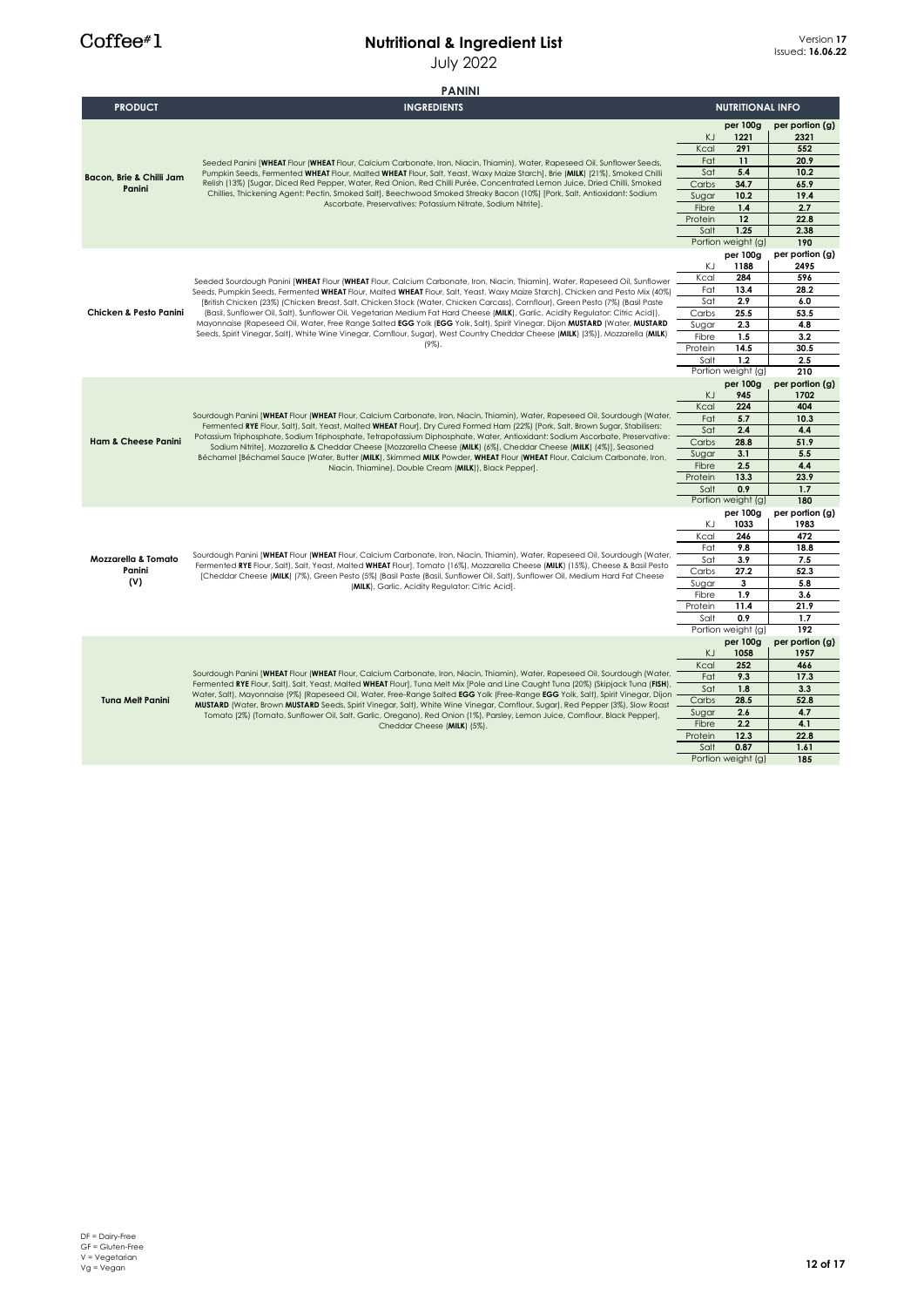# **Nutritional & Ingredient List**

|                                          | <b>July 2022</b>                                                                                                                                                                                                                                                                                                                                                                                                                                                                                                                                                                                                                                                                                                                                                                                                                                                                                                                                                                                                                                                                                                                                                              |                  |                                | <b>Issued: 16.06.2</b> |
|------------------------------------------|-------------------------------------------------------------------------------------------------------------------------------------------------------------------------------------------------------------------------------------------------------------------------------------------------------------------------------------------------------------------------------------------------------------------------------------------------------------------------------------------------------------------------------------------------------------------------------------------------------------------------------------------------------------------------------------------------------------------------------------------------------------------------------------------------------------------------------------------------------------------------------------------------------------------------------------------------------------------------------------------------------------------------------------------------------------------------------------------------------------------------------------------------------------------------------|------------------|--------------------------------|------------------------|
|                                          | <b>TOASTIES</b>                                                                                                                                                                                                                                                                                                                                                                                                                                                                                                                                                                                                                                                                                                                                                                                                                                                                                                                                                                                                                                                                                                                                                               |                  |                                |                        |
| <b>PRODUCT</b>                           | <b>INGREDIENTS</b>                                                                                                                                                                                                                                                                                                                                                                                                                                                                                                                                                                                                                                                                                                                                                                                                                                                                                                                                                                                                                                                                                                                                                            |                  | <b>NUTRITIONAL INFO</b>        |                        |
|                                          |                                                                                                                                                                                                                                                                                                                                                                                                                                                                                                                                                                                                                                                                                                                                                                                                                                                                                                                                                                                                                                                                                                                                                                               |                  | per 100g                       | per portion (g)        |
| <b>Cotto Ham &amp; Cheese</b><br>Toastie | Grilled Cheese Topped Bread [White Bread (WHEAT Flour (WHEAT Flour, Calcium Carbonate, Iron, Niacin, Thiamin), Water, Yeast,                                                                                                                                                                                                                                                                                                                                                                                                                                                                                                                                                                                                                                                                                                                                                                                                                                                                                                                                                                                                                                                  | ΚJ               | 1012<br>241                    | 1771<br>422            |
|                                          | Salt, Emulsifiers: Mono-and Diglycerides of Fatty Acids, Mono-and Diacetyl Tartaric Acid Esters of Mono and Diglycerides of Fatty<br>Acids, SOYA Flour, Preservative: Calcium Propionate, Rapeseed Oil, Flour Treatment Agent: Ascorbic Acid), Béchamel Sauce                                                                                                                                                                                                                                                                                                                                                                                                                                                                                                                                                                                                                                                                                                                                                                                                                                                                                                                 | Kcal<br>Fat      | 9.9                            | 17.3                   |
|                                          | (Water, Butter (MILK), Skimmed MILK Powder, WHEAT Flour (WHEAT Flour, Calcium Carbonate, Iron, Niacin, Thiamine), Double                                                                                                                                                                                                                                                                                                                                                                                                                                                                                                                                                                                                                                                                                                                                                                                                                                                                                                                                                                                                                                                      | Sat              | 5.4                            | 9.5                    |
|                                          | Cream (MILK)), Mozzarella Cheese (MILK) (8%), Cheddar Cheese (MILK) (5%)], Cooked Formed Cured Ham (17%) [Pork, Salt,<br>Natural Flavourings, Antioxidant: Sodium Ascorbate, Preservative: Sodium Nitrite], Macscarpone Cheese Béchamel [Mascarpone                                                                                                                                                                                                                                                                                                                                                                                                                                                                                                                                                                                                                                                                                                                                                                                                                                                                                                                           | Carbs<br>Sugar   | 23.6<br>2.8                    | 41.4<br>5.0            |
|                                          | Full Fat Soft Cheese (MILK) (9%), Béchamel Sauce (Water, Butter (MILK), Skimmed MILK Powder, WHEAT Flour (WHEAT Flour, Calcium                                                                                                                                                                                                                                                                                                                                                                                                                                                                                                                                                                                                                                                                                                                                                                                                                                                                                                                                                                                                                                                | Fibre            | 1.3                            | 2.2                    |
|                                          | Carbonate, Iron, Niacin, Thiamine), Double Cream (MILK)), Regato Cheese (MILK) (2%) (Regato Cheese, Anti-caking Agent:<br>Potato Starch), Parmigiano Reggiano Shavings (MILK) (<1%), Cracked Black Pepper].                                                                                                                                                                                                                                                                                                                                                                                                                                                                                                                                                                                                                                                                                                                                                                                                                                                                                                                                                                   | Protein          | 13.7                           | 24                     |
|                                          |                                                                                                                                                                                                                                                                                                                                                                                                                                                                                                                                                                                                                                                                                                                                                                                                                                                                                                                                                                                                                                                                                                                                                                               | Salt             | 1.1<br>Portion weight (g)      | 2.0<br>175             |
|                                          |                                                                                                                                                                                                                                                                                                                                                                                                                                                                                                                                                                                                                                                                                                                                                                                                                                                                                                                                                                                                                                                                                                                                                                               |                  | per 100g                       | per portion (g)        |
|                                          | Grilled Cheese Tomato Topped White Bread [White Bread (WHEAT Flour (Calcium Carbonate, Iron, Niacin, Thiamin), Water, Yeast,<br>Salt, Emulsifiers: Mono-and Diglycerides of Fatty Acids, Mono-and Diacetyl Tartaric Acid Esters of Mono and Diglycerides of Fatty                                                                                                                                                                                                                                                                                                                                                                                                                                                                                                                                                                                                                                                                                                                                                                                                                                                                                                             | K)               | 983<br>236                     | 1691<br>406            |
|                                          | Acids, SOYA Flour, Preservative: Calcium Propionate, Rapeseed Oil, Flour Treatment Agent: Ascorbic Acid), Béchamel Sauce                                                                                                                                                                                                                                                                                                                                                                                                                                                                                                                                                                                                                                                                                                                                                                                                                                                                                                                                                                                                                                                      | Kcal<br>Fat      | 10.4                           | 17.9                   |
| <b>Mozzarella &amp; Roasted</b>          | (Whole MILK), Single Cream (MILK), Water, Cornflour, WHEAT Flour (Calcium Carbonate, Iron, Niacin, Thiamin), Salt, Preservative:<br>Potassium Sorbate], Mozzarella Cheese (MILK) (8%), Semi Dried Cherry Tomato (6%), Cheddar Cheese (MILK) (5%)], Mascarpone &                                                                                                                                                                                                                                                                                                                                                                                                                                                                                                                                                                                                                                                                                                                                                                                                                                                                                                               | Sat              | 5.7                            | 9.8                    |
| <b>Tomato Toastie</b>                    | Tomato Tomatade Dressing (15%) [Mascarpone Full Fat Soft Cheese (MILK) (7%), Sunbulsh Tomatade (3%) (Slow Roast Tomato,                                                                                                                                                                                                                                                                                                                                                                                                                                                                                                                                                                                                                                                                                                                                                                                                                                                                                                                                                                                                                                                       | Carbs            | 24.3                           | 41.8                   |
| (V)                                      | Tomato Concentrate, Sunflower Oil, Olive Oil, Salt, Oregano, Sugar, Garlic), Tomato and Onion Sauce (3%) (Water, Tomato Paste,<br>Chopped Tomato, Rapeseed Oil, Sugar, White Wine Vinegar, Cornflour, Garlic Puree, Concentrated Lemon Juice, Dijon MUSTARD                                                                                                                                                                                                                                                                                                                                                                                                                                                                                                                                                                                                                                                                                                                                                                                                                                                                                                                   | Sugar<br>Fibre   | 3.7<br>1.3                     | 6.4<br>2.3             |
|                                          | (Water, MUSTARD Seeds, Spirit Vinegar, Salt), Diced Onion, Soft Dark Brown Sugar, Basil, Salt, Oregano, Cracked Black Pepper),                                                                                                                                                                                                                                                                                                                                                                                                                                                                                                                                                                                                                                                                                                                                                                                                                                                                                                                                                                                                                                                | Protein          | 11.0                           | 19.0                   |
|                                          | Modified Maize Starch, Cracked Black Pepper, Parsley], Mozzarella Cheese (MILK) (11%).                                                                                                                                                                                                                                                                                                                                                                                                                                                                                                                                                                                                                                                                                                                                                                                                                                                                                                                                                                                                                                                                                        | Salt             | 1.0                            | 1.7                    |
|                                          |                                                                                                                                                                                                                                                                                                                                                                                                                                                                                                                                                                                                                                                                                                                                                                                                                                                                                                                                                                                                                                                                                                                                                                               |                  | Portion weight (g)             | 172                    |
|                                          | Grilled Cheese & Mushroom Topped Bread [White Bread (WHEAT Flour (Calcium Carbonate, Iron, Niacin, Thiamin), Water, Yeast,                                                                                                                                                                                                                                                                                                                                                                                                                                                                                                                                                                                                                                                                                                                                                                                                                                                                                                                                                                                                                                                    |                  | per 100g                       | per portion (g)        |
|                                          | Salt, Emulsifiers: Mono-and Diglycerides of Fatty Acids, Mono-and Diacetyl Tartaric Acid Esters of Mono and Diglycerides of Fatty                                                                                                                                                                                                                                                                                                                                                                                                                                                                                                                                                                                                                                                                                                                                                                                                                                                                                                                                                                                                                                             | ΚJ               | 921                            | 1612                   |
|                                          | Acids, SOYA Flour, Preservative: Calcium Propionate, Rapeseed Oil, Flour Treatment Agent: Ascorbic Acid), Mozzarella Cheese                                                                                                                                                                                                                                                                                                                                                                                                                                                                                                                                                                                                                                                                                                                                                                                                                                                                                                                                                                                                                                                   | Kcal             | 222                            | 388                    |
|                                          | (MILK) (8%), Roast Seasoned Chestnut Mushrooms (8%) (Chestnut Mushroom, Olive Oil, Salt, Black Pepper), Béchamel Sauce<br>(Whole MILK, Single Cream (MILK), Water, Cornflour, WHEAT Flour (Calcium Carbonate, Iron, Niacin, Thiamin), Salt, Preservative:                                                                                                                                                                                                                                                                                                                                                                                                                                                                                                                                                                                                                                                                                                                                                                                                                                                                                                                     | Fat<br>Sat       | 10.9<br>4.6                    | 19.1<br>8.0            |
| Mushroom &<br><b>Mascarpone Toastie</b>  | Potassium Sorbate), Cheddar Cheese (MILK) (5%)], Mushroom & Mascarpone Dressing [Roast Seasoned Chestnut Mushrooms (7%)                                                                                                                                                                                                                                                                                                                                                                                                                                                                                                                                                                                                                                                                                                                                                                                                                                                                                                                                                                                                                                                       | Carbs            | 22.5                           | 39.3                   |
| (V)                                      | (Chestnut Mushroom, Olive Oil, Salt, Black Pepper), Mushroom Mayonnaise (6%) (Water, Rapeseed Oil, Olive Oil, Pasteurised<br>Salted EGG Yolk, Cornflour, White Wine Vinegar, Coarse Black Pepper, Concentrated Lemon Juice, Salt, Mushroom Stock                                                                                                                                                                                                                                                                                                                                                                                                                                                                                                                                                                                                                                                                                                                                                                                                                                                                                                                              | Sugar            | 2.0                            | 3.4                    |
|                                          | (Mushroom Stock (Mushroom Juice Concentrate, Salt), Sugar, Rapeseed Oil, Salt, Mushroom Powder (Maltodextrin, Mushroom                                                                                                                                                                                                                                                                                                                                                                                                                                                                                                                                                                                                                                                                                                                                                                                                                                                                                                                                                                                                                                                        | Fibre            | 1.5                            | 2.6                    |
|                                          | Juice Concentrate)), Dijon MUSTARD (Water, Brown MUSTARD Seeds, Spirit Vinegar, Salt)], Mascarpone Full Fat Soft Cheese (MILK)<br>(5%), Full Fat Soft Cheese (MILK) (3%), Mushroom and Porcini Tapenade (3%) (Grilled Mushrooms, Rapeseed Oil, Porcini,                                                                                                                                                                                                                                                                                                                                                                                                                                                                                                                                                                                                                                                                                                                                                                                                                                                                                                                       | Protein          | 8.4                            | 14.7                   |
|                                          | Concentrated Lemon Juice, Salt, Dehydrated Porcini Powder, Garlic, Parsley, Chive), Cornflour, Thyme].                                                                                                                                                                                                                                                                                                                                                                                                                                                                                                                                                                                                                                                                                                                                                                                                                                                                                                                                                                                                                                                                        | Salt             | 0.9<br>Portion weight (g)      | 1.5<br>175             |
|                                          |                                                                                                                                                                                                                                                                                                                                                                                                                                                                                                                                                                                                                                                                                                                                                                                                                                                                                                                                                                                                                                                                                                                                                                               |                  |                                |                        |
|                                          |                                                                                                                                                                                                                                                                                                                                                                                                                                                                                                                                                                                                                                                                                                                                                                                                                                                                                                                                                                                                                                                                                                                                                                               |                  |                                |                        |
|                                          | White Bread [WHEAT Flour (Calcium Carbonate, Iron, Niacin, Thiamin), Water, Yeast, Salt, WHEAT Protein, Spirit Vinegar, Emulsifiers:                                                                                                                                                                                                                                                                                                                                                                                                                                                                                                                                                                                                                                                                                                                                                                                                                                                                                                                                                                                                                                          |                  | per 100g                       | per portion (g)        |
|                                          | Mono-and Diglycerides of Fatty Acids, Mono-and Diacetyl Tartaric Acid Esters of Mono and Diglycerides of Fatty Acids, Vegetable<br>Oils [Rapeseed, Palm], Palm Fat, Flour Treatment Agent: Ascorbic Acid, WHEAT Flour], Mozzarella (MILK) (8%), Bechamel Sauce<br>(8%) [Whole MILK, Single Cream (MILK), Water, Cornflour, WHEAT Flour (WHEAT Flour, Calcium Carbonate, Iron, Niacin, Thiamin),<br>Salt, Preservative: Potassium Sorbate], Medium Mature Cheddar Cheese (MILK) (5%), Mushroom and Emmental Mix (26%)<br>[Seasoned Mushrooms (7%) (Chestnut Mushroom, Olive Oil, Salt, Black Pepper), Mushroom Mayonnaise (6%) (Water, Rapeseed Oil,<br>Olive Oil, Free Range Salted EGG Yolk (EGG Yolk, Salt), Cornflour, White Wine Vinegar, Coarse Black Pepper, Concentrated<br>Lemon Juice, Salt, Mushroom Stock (Mushroom Stock (Mushroom Juice Concentrate, Salt), Sugar, Rapeseed Oil, Salt, Mushroom<br>Powder (Maltodextrin, Mushroom Juice Concentrate)), Dijon MUSTARD (Water, Brown MUSTARD Seeds, Spirit Vinegar, Salt)], Full Fat<br>Soft Cheese (MILK) (5%), Emmental Cheese (MILK) (5%), Mushroom and Porcini Tapenade (1%) [Grilled Mushrooms, Rapeseed Oil, | ΚJ<br>Kcal       | 1069<br>255                    | 1871<br>446            |
|                                          |                                                                                                                                                                                                                                                                                                                                                                                                                                                                                                                                                                                                                                                                                                                                                                                                                                                                                                                                                                                                                                                                                                                                                                               | Fat              | 11.4                           | 19.9                   |
| <b>Mushroom &amp; Emmental</b>           |                                                                                                                                                                                                                                                                                                                                                                                                                                                                                                                                                                                                                                                                                                                                                                                                                                                                                                                                                                                                                                                                                                                                                                               | Sat              | 4.9                            | 8.6                    |
| Toastie<br>(V)                           |                                                                                                                                                                                                                                                                                                                                                                                                                                                                                                                                                                                                                                                                                                                                                                                                                                                                                                                                                                                                                                                                                                                                                                               | Carbs            | 26.4                           | 46.1                   |
|                                          |                                                                                                                                                                                                                                                                                                                                                                                                                                                                                                                                                                                                                                                                                                                                                                                                                                                                                                                                                                                                                                                                                                                                                                               | Sugar<br>Fibre   | 2.1<br>1.9                     | 3.6<br>3.4             |
|                                          |                                                                                                                                                                                                                                                                                                                                                                                                                                                                                                                                                                                                                                                                                                                                                                                                                                                                                                                                                                                                                                                                                                                                                                               | Protein          | 10.8                           | 18.9                   |
|                                          | Porcini, Concentrated Lemon Juice, Salt, Dehydrated Porcini Powder, Garlic, Parsley, Chive].                                                                                                                                                                                                                                                                                                                                                                                                                                                                                                                                                                                                                                                                                                                                                                                                                                                                                                                                                                                                                                                                                  | Salt             | 0.9                            | 1.6                    |
|                                          |                                                                                                                                                                                                                                                                                                                                                                                                                                                                                                                                                                                                                                                                                                                                                                                                                                                                                                                                                                                                                                                                                                                                                                               |                  | Portion weight (g)             | 175                    |
|                                          |                                                                                                                                                                                                                                                                                                                                                                                                                                                                                                                                                                                                                                                                                                                                                                                                                                                                                                                                                                                                                                                                                                                                                                               |                  |                                |                        |
| <b>PRODUCT</b>                           | <b>ROLLS</b><br><b>INGREDIENTS</b>                                                                                                                                                                                                                                                                                                                                                                                                                                                                                                                                                                                                                                                                                                                                                                                                                                                                                                                                                                                                                                                                                                                                            |                  | <b>NUTRITIONAL INFO</b>        |                        |
|                                          |                                                                                                                                                                                                                                                                                                                                                                                                                                                                                                                                                                                                                                                                                                                                                                                                                                                                                                                                                                                                                                                                                                                                                                               |                  | per 100g                       | per portion (g)        |
|                                          |                                                                                                                                                                                                                                                                                                                                                                                                                                                                                                                                                                                                                                                                                                                                                                                                                                                                                                                                                                                                                                                                                                                                                                               | ΚJ               | 1258                           | 1585                   |
|                                          |                                                                                                                                                                                                                                                                                                                                                                                                                                                                                                                                                                                                                                                                                                                                                                                                                                                                                                                                                                                                                                                                                                                                                                               | Kcal<br>Fat      | 300<br>11.9                    | 378<br>15              |
|                                          | Vienna Roll [WHEAT Flour (WHEAT Flour, Calcium Carbonate, Iron, Niacin, Thiamin), Water, RYE Flour, Yeast, Salt, Malted WHEAT                                                                                                                                                                                                                                                                                                                                                                                                                                                                                                                                                                                                                                                                                                                                                                                                                                                                                                                                                                                                                                                 | Sat              | 4.9                            | 6.2                    |
| <b>Bacon Roll</b>                        | Flour, Improver (WHEAT Flour, Flour Treatment Agent: Ascorbic Acid, Rapeseed Oil, Enzyme)], Coffee Cured Streaky Bacon (32%)<br>[Pork Belly, Sugar, Salt, Cold Brewed Coffee, Stabiliser: Sodium Triphosphate, Maltodextrin, Natural Flavouring, Antioxidant: Sodium                                                                                                                                                                                                                                                                                                                                                                                                                                                                                                                                                                                                                                                                                                                                                                                                                                                                                                          | Carbs            | 31.8                           | 40.1                   |
|                                          | Ascorbate, Preservative: Sodium Nitrite], Butter (MILK).                                                                                                                                                                                                                                                                                                                                                                                                                                                                                                                                                                                                                                                                                                                                                                                                                                                                                                                                                                                                                                                                                                                      | Sugar<br>Fibre   | 3.4<br>2.0                     | 4.3<br>2.5             |
|                                          |                                                                                                                                                                                                                                                                                                                                                                                                                                                                                                                                                                                                                                                                                                                                                                                                                                                                                                                                                                                                                                                                                                                                                                               | Protein          | 15.5                           | 19.5                   |
|                                          |                                                                                                                                                                                                                                                                                                                                                                                                                                                                                                                                                                                                                                                                                                                                                                                                                                                                                                                                                                                                                                                                                                                                                                               | Salt             | 1.8                            | 2.3                    |
|                                          |                                                                                                                                                                                                                                                                                                                                                                                                                                                                                                                                                                                                                                                                                                                                                                                                                                                                                                                                                                                                                                                                                                                                                                               |                  | Portion weight (g)<br>per 100g | 126<br>per portion (g) |
|                                          |                                                                                                                                                                                                                                                                                                                                                                                                                                                                                                                                                                                                                                                                                                                                                                                                                                                                                                                                                                                                                                                                                                                                                                               | KJ               | 1097                           | 1766                   |
|                                          |                                                                                                                                                                                                                                                                                                                                                                                                                                                                                                                                                                                                                                                                                                                                                                                                                                                                                                                                                                                                                                                                                                                                                                               | Kcal             | 261                            | 421                    |
|                                          | Vienna Roll [WHEAT Flour (WHEAT Flour, Calcium Carbonate, Iron, Niacin, Thiamin), Water, RYE Flour, Yeast, Salt, Malted WHEAT<br>Flour, Improver (WHEAT Flour, Flour Treatment Agent: Ascorbic Acid, Rapeseed Oil, Enzyme)], Pork and Lentil Sausage in Beef                                                                                                                                                                                                                                                                                                                                                                                                                                                                                                                                                                                                                                                                                                                                                                                                                                                                                                                  | Fat<br>Sat       | 11.1<br>4.4                    | 17.9<br>7.1            |
| <b>Butcher's Sausage Roll</b>            | Collagen Casing (46%) [Pork, Lentils, Potato Starch, Dextrose, Water, Salt, Rapeseed Oil, WHEAT Starch, Beef Collagen Casing,                                                                                                                                                                                                                                                                                                                                                                                                                                                                                                                                                                                                                                                                                                                                                                                                                                                                                                                                                                                                                                                 | Carbs            | 27.8                           | 44.8                   |
|                                          | Spices (Ground Ginger, Ground Mace, Ground Nutmeg, Ground White Pepper, Chilli Powder), Stabiliser: Sodium Diphosphate,<br>WHEAT Protein, Onion Powder, Rubbed Sage, WHEAT Flour (WHEAT Flour, Calcium Carbonate, Iron, Niacin, Thiamin)], Butter (MILK).                                                                                                                                                                                                                                                                                                                                                                                                                                                                                                                                                                                                                                                                                                                                                                                                                                                                                                                     | Sugar            | 2.2                            | 3.6                    |
|                                          |                                                                                                                                                                                                                                                                                                                                                                                                                                                                                                                                                                                                                                                                                                                                                                                                                                                                                                                                                                                                                                                                                                                                                                               | Fibre<br>Protein | 2.2<br>11.5                    | 3.5<br>18.6            |
|                                          |                                                                                                                                                                                                                                                                                                                                                                                                                                                                                                                                                                                                                                                                                                                                                                                                                                                                                                                                                                                                                                                                                                                                                                               | Salt             | 1.3                            | 2.1                    |
|                                          |                                                                                                                                                                                                                                                                                                                                                                                                                                                                                                                                                                                                                                                                                                                                                                                                                                                                                                                                                                                                                                                                                                                                                                               |                  | Portion weight (g)             | 161                    |
|                                          |                                                                                                                                                                                                                                                                                                                                                                                                                                                                                                                                                                                                                                                                                                                                                                                                                                                                                                                                                                                                                                                                                                                                                                               |                  | per 100g                       | per portion (g)        |
|                                          |                                                                                                                                                                                                                                                                                                                                                                                                                                                                                                                                                                                                                                                                                                                                                                                                                                                                                                                                                                                                                                                                                                                                                                               | ΚJ<br>Kcal       | 1167<br>277                    | 1423<br>338            |
|                                          |                                                                                                                                                                                                                                                                                                                                                                                                                                                                                                                                                                                                                                                                                                                                                                                                                                                                                                                                                                                                                                                                                                                                                                               | Fat              | 9.9                            | 12.1                   |
|                                          | Ciabatta Roll [WHEAT Flour (Calcium Carbonate, Iron, Niacin, Thiamin), Water, RYE Flour, Yeast, Salt, Malted WHEAT Flour, Improver                                                                                                                                                                                                                                                                                                                                                                                                                                                                                                                                                                                                                                                                                                                                                                                                                                                                                                                                                                                                                                            | Sat              | 3.7                            | 4.5                    |
| Beechwood Bacon Roll                     | (WHEAT Flour, Flour Treatment Agent: Ascorbic Acid, Rapeseed Oil, Enzyme), Cooked Beechwood Smoked Streaky Bacon (32%)<br>[Pork, Pork Fat, Salt, Antioxidant: Sodium Ascorbate, Preservatives: Potassium Nitrate, Sodium Nitrite].                                                                                                                                                                                                                                                                                                                                                                                                                                                                                                                                                                                                                                                                                                                                                                                                                                                                                                                                            | Carbs            | 30.9                           | 37.7                   |
|                                          |                                                                                                                                                                                                                                                                                                                                                                                                                                                                                                                                                                                                                                                                                                                                                                                                                                                                                                                                                                                                                                                                                                                                                                               | Sugar<br>Fibre   | 0.7<br>1.9                     | 0.8<br>2.3             |
|                                          |                                                                                                                                                                                                                                                                                                                                                                                                                                                                                                                                                                                                                                                                                                                                                                                                                                                                                                                                                                                                                                                                                                                                                                               | Protein          | 17.8                           | 21.7                   |
|                                          |                                                                                                                                                                                                                                                                                                                                                                                                                                                                                                                                                                                                                                                                                                                                                                                                                                                                                                                                                                                                                                                                                                                                                                               | Salt             | 0.6                            | 0.7                    |
|                                          |                                                                                                                                                                                                                                                                                                                                                                                                                                                                                                                                                                                                                                                                                                                                                                                                                                                                                                                                                                                                                                                                                                                                                                               |                  | Portion weight (g)             | 122                    |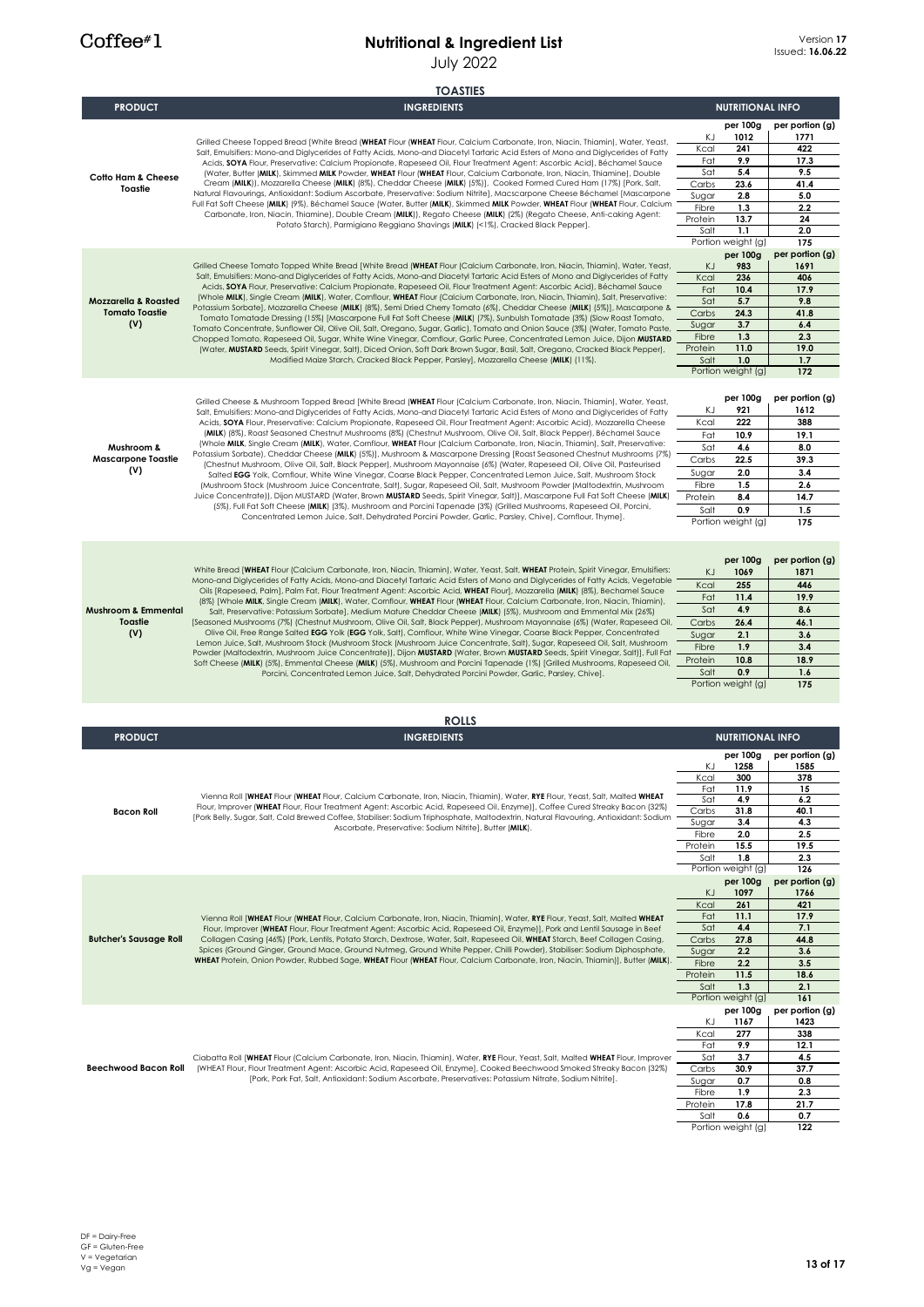#### **Nutritional & Ingredient List** July 2022

| Version 17              |
|-------------------------|
| Issued: <b>16.06.22</b> |

|                                                      | <b>WRAPS</b>                                                                                                                                                                                                                                                                                                                                                                                                                                                                                                                                                                                                                                                                                                                                                                                                                                                                                                                                                                                                                                                                                                                                                                                                                                                                                                                                                                                                                                                                                                                                                    |                                                                        |                                                                                                 |                                                                                                   |
|------------------------------------------------------|-----------------------------------------------------------------------------------------------------------------------------------------------------------------------------------------------------------------------------------------------------------------------------------------------------------------------------------------------------------------------------------------------------------------------------------------------------------------------------------------------------------------------------------------------------------------------------------------------------------------------------------------------------------------------------------------------------------------------------------------------------------------------------------------------------------------------------------------------------------------------------------------------------------------------------------------------------------------------------------------------------------------------------------------------------------------------------------------------------------------------------------------------------------------------------------------------------------------------------------------------------------------------------------------------------------------------------------------------------------------------------------------------------------------------------------------------------------------------------------------------------------------------------------------------------------------|------------------------------------------------------------------------|-------------------------------------------------------------------------------------------------|---------------------------------------------------------------------------------------------------|
| <b>PRODUCT</b>                                       | <b>INGREDIENTS</b>                                                                                                                                                                                                                                                                                                                                                                                                                                                                                                                                                                                                                                                                                                                                                                                                                                                                                                                                                                                                                                                                                                                                                                                                                                                                                                                                                                                                                                                                                                                                              |                                                                        | <b>NUTRITIONAL INFO</b>                                                                         |                                                                                                   |
| <b>Breakfast Wrap</b>                                | Barmarked WHEAT Tortilla Wrap [WHEAT Flour (WHEAT Flour, Calcium Carbonate, Iron, Niacin, Thiamin), Water, Vegetable Oils<br>(Palm Oil, Rapeseed Oil), Raising Agents: Sodium Bicarbonate, Disodium Diphosphate, Sugar, Acidity Regulator: Malic Acid,<br>WHEAT Starch], Pork and Lentil Sausage in Beef Collagen Casing (23%) [Pork, Lentils, Potato Starch, Dextrose, Water, Salt,<br>Rapeseed Oil, WHEAT Starch, Beef Collagen Casing, Spices (Ground Ginger, Ground Mace, Ground Nutmeg, Ground White<br>Pepper, Chilli Powder), Stabiliser: Sodium Diphosphate, WHEAT Protein, Onion Powder, Rubbed Sage, WHEAT Flour (WHEAT Flour,<br>Calcium Carbonate, Iron, Niacin, Thiamin)], Scrambled EGG and Béchamel Mix (14%) [Free-Range Scrambled EGG (Free-Range<br>Whole EGG, Water, Sunflower Oil, Skimmed MILK Powder, Lemon Juice, Salt, Pepper), Béchamel Sauce (Water, Butter (MILK),<br>Skimmed MILK Powder, WHEAT Flour (WHEAT Flour, Calcium Carbonate, Iron, Niacin, Thiamin), Double Cream (MILK)), Black<br>Pepper], Baked Beans (11%) [Beans, Water, Tomato Purée, Sugar, Glucose-Fructose Syrup, Modified Maize Starch, Salt, Distilled<br>Malt Vinegar, Onion Powder, Ground Paprika, Flavouring], Beechwood Smoked Streaky Bacon (5%) [Pork, Salt, Antioxidant:<br>Sodium Ascorbate, Preservatives: Potassium Nitrate, Sodium Nitrite), Water, Cornflour.                                                                                                                                                                                     | KJ<br>Kcal<br>Fat<br>Sat<br>Carbs<br>Sugar<br>Fibre<br>Protein<br>Salt | per 100g<br>990<br>236<br>9.2<br>3.5<br>27.4<br>2.4<br>2.1<br>9.8<br>1.04<br>Portion weight (g) | per portion (g)<br>2089<br>498<br>19.4<br>7.3<br>57.8<br>5.0<br>4.4<br>20.8<br>2.19<br>211        |
| <b>Sweet Potato &amp;</b><br>Spicy Bean Wrap<br>(Vg) | Barmarked WHEAT Tortilla Wrap [WHEAT Flour (WHEAT Flour, Calcium Carbonate, Iron, Niacin, Thiamin), Water, Vegetable Oils<br>(Palm Oil, Rapeseed Oil), Raising Agents: Sodium Bicarbonate, Disodium Diphosphate, Sugar, Acidity Regulator: Malic Acid,<br>WHEAT Starch], Vegan Cheesy Beans Mix (22%) [Mixed Beans (Cannellini Beans, Borlotti Beans, Red Kidney Beans, Salt), Tomatoes<br>(5%), Mozzarella Flavoured Plant Based Cheese (4%) (Water, Modified Potato Starch, Coconut Oil, Sea Salt, Olive Fruit Extract,<br>Flavourings, Colour: Natural Beta Carotene), Red Onion (3%)], Vegan Sweet Potato Chipotle Mayonnaise Mix (22%) [Diced Sweet<br>Potato (14%) (Sweet Potato, Sunflower Oil), Chipotle Paste (4%) (Sugar, Concentrate Red Pepper Juice, Molasses, Tomato Puree,<br>Ground Spices (Chipotle Chilli (2%), Smoked Paprika, Water, Salt, White Wine Vinegar, Onion Salt, Garlic Salt), Vegan Mayonnaise<br>(2%) (Water, Rapeseed Oil, Cornflour, Pectin, Sugar, Spirit Vinegar, Dijon MUSTARD (Water, Brown MUSTARD Seeds, Spirit Vinegar,<br>Salt), Pea Protein, Salt, Concentrated Lemon Juice), Chargrilled Red Chilli Puree (Chargrilled Red Chilli Puree, Red Chilli, Olive<br>Oil)], Spinach (5%), Water, Cornflour.                                                                                                                                                                                                                                                                                                                | ΚJ<br>Kcal<br>Fat<br>Sat<br>Carbs<br>Sugar<br>Fibre<br>Protein<br>Salt | per 100g<br>917<br>217<br>4.6<br>2.0<br>37.3<br>5.9<br>2.9<br>5.2<br>0.8<br>Portion weight (g)  | per portion (g)<br>1688<br>400<br>8.5<br>3.6<br>68.6<br>10.9<br>5.4<br>9.6<br>1.47<br>184         |
| Vegan Meatball Wrap<br>(Vg)                          | Barmarked WHEAT Tortilla Wrap [WHEAT Flour (Calcium Carbonate, Iron, Niacin, Thiamin), Water, Vegetable Oils (Palm Oil,<br>Rapeseed Oil), Raising Agents: Sodium Bicarbonate, Disodium Diphosphate, Sugar, Acidity Regulator: Malic Acid, WHEAT Starch],<br>Vegan Ragu & Cheese Sauce [Tomato Ragu Sauce (Water, Tomato Paste, Crushed Tomato, Onion, White Wine Vinegar,<br>Comflour, Carrot, Sugar, Extra Virgin Olive Oil, Salt, Basil, Rosemary, Thyme, Parsley, Garlic, Black Pepper), Dairy Free Mozzarella<br>Alternative (4%) (Water, Modified Potato Starch, Coconut Oil, Sea Salt, Olive Fruit Extract, Natural Flavourings, Colour: Natural Beta<br>Carotene)], Sicilian Wheatballs (WHEAT) (20%) [Mushroom, Borlotti Beans, WHEAT Gluten, Rusk (WHEAT Flour (Calcium Carbonate,<br>Iron, Niacin, Thiamin), Salt), Rapeseed Oil, Onion, Avocado (Avocado, Anti-oxidant: Ascorbic Acid, Acidity Regulator: Citric Acid,<br>Salt), Brown Rice, Apple (Apple, Preservative: Sodium METABISULPHITE), Potato Starch, Fennel, Salt, Lemon Juice, Garlic Powder,<br>Black Pepper, Dried Red Pepper, Basil, Thyme], Vegan Mayonnaise (5%) [Water, Rapeseed Oil, Cornflour, Preservative: Pectin,<br>Sugar, Spirit Vinegar, Dijon MUSTARD (Water, Brown MUSTARD Seeds, Spirit Vinegar, Salt), Pea Protein, Salt, Concentrated Lemon<br>Juice], Spinach (4%), Water, Cornflour.                                                                                                                                                                                | KJ<br>Kcal<br>Fat<br>Sat<br>Carbs<br>Sugar<br>Protein<br>Salt          | per 100g<br>976<br>232<br>7.8<br>2.3<br>34.2<br>3.9<br>7.4<br>0.9<br>Portion weight (g)         | per portion (g)<br>1923<br>457<br>15.3<br>4.5<br>67.5<br>7.6<br>14.6<br>1.7<br>197                |
|                                                      | <b>BLOOMERS</b>                                                                                                                                                                                                                                                                                                                                                                                                                                                                                                                                                                                                                                                                                                                                                                                                                                                                                                                                                                                                                                                                                                                                                                                                                                                                                                                                                                                                                                                                                                                                                 |                                                                        |                                                                                                 |                                                                                                   |
| <b>PRODUCT</b>                                       | <b>INGREDIENTS</b>                                                                                                                                                                                                                                                                                                                                                                                                                                                                                                                                                                                                                                                                                                                                                                                                                                                                                                                                                                                                                                                                                                                                                                                                                                                                                                                                                                                                                                                                                                                                              |                                                                        | <b>NUTRITIONAL INFO</b>                                                                         |                                                                                                   |
| <b>Ploughman's Bloomer</b><br>(V)                    | Honey Soaked Seeded Bloomer Bread [WHEAT Flour, (WHEAT Flour, Calcium Carbonate, Iron, Niacin, Thiamin), Water, Mixed Seeds<br>(13%) (Brown Linseed, Millet, Sunflower, Golden Linseed, Poppy, Pumpkin), Soughdough (Water, RYE Flour), Yeast, Kibbled Malted<br>WHEAT, Honey (1.3%), WHEAT Gluten, Salt, Rapeseed Oil, Fermented WHEAT Flour, WHEAT Bran, Malted BARLEY Flour, Flour<br>Treatment Agent: Ascorbic Acid], West Country Cheddar Cheese (MILK) (19%), Tomato (15%), Caramelised Apple and Pear<br>Chutney (11%) [Apple, Pear, Sugar, Apple Purée, Spirit Vinegar, Water, Onion, Sultanas (Sultanas, Sunflower Oil), Unsalted Butter<br>(MILK), Treacle, Salt, Garlic Purée, Thickening Agent: Pectin), Lettuce (5%).                                                                                                                                                                                                                                                                                                                                                                                                                                                                                                                                                                                                                                                                                                                                                                                                                              | ΚJ<br>Kcal<br>Fat<br>Sat<br>Carbs<br>Sugar<br>Fibre<br>Protein<br>Salt | per 100g<br>1023<br>244<br>9.5<br>4.8<br>28.0<br>6.6<br>3.5<br>9.8<br>1.0<br>Portion weight (g) | per portion (g)<br>2312<br>551<br>21.5<br>10.8<br>63.3<br>14.9<br>7.9<br>22.1<br>2.2<br>226       |
| <b>Coronation Chicken</b><br><b>Bloomer</b>          | Honey Soaked Seeded Bloomer Bread [WHEAT Flour (WHEAT Flour, Calcium Carbonate, Iron, Niacin, Thiamin), Water, Mixed Seeds<br>(13%) (Brown Linseed, Millet, Sunflower, Golden Linseed, Poppy, Pumpkin), Soughdough (Water, RYE Flour), Yeast, Kibbled Malted<br>WHEAT, Honey (1.3%), WHEAT Gluten, Salt, Rapeseed Oil, Fermented WHEAT Flour, WHEAT Bran, Malted BARLEY Flour, Flour<br>Treatment Agent: Ascorbic Acid), Coronation Chicken Mix (40%) [British Chicken Breast (22%) (Chicken Breast (99%), Salt, Chicken<br>Stock (Water, Chicken Carcass), Corntlour), Coronation Mayonnaise (11%) (Rapeseed Oil, Water, Coronation Curry Marinade<br>(Water, Sultanas (Sultanas, Sunflower Oil), Coronation Curry Seasoning (Onion Powder, Turmeric, Rusk, (WHEAT Flour, (WHEAT Flour,<br>Calcium Carbonate, Iron, Niacin, Thiamin), Salt) Salt, Tomato Powder, Fenugreek, Cayenne, MUSTARD Seeds, Fennel Seeds,<br>Coriander Seeds, Ginger, Cumin, Colour: Plain Caramel, Turmeric Extract, Clove, Garlic Powder, Rapeseed Oil), Sugar, Red Wine,<br>Concentrated Lemon Juice, Onion Purée, Coriander, Cumin, Garam Masala, Tomato Paste, Fenugreek, Salt, Cardamom), Spirit<br>Vinegar, Salted EGG Yolk (EGG Yolk, Salt), Whole EGG, Comflour, Sugar), Mayonnaise (Rapeseed Oil, Water, Salted EGG Yolk (EGG<br>Yolk, Salt), Spirit Vinegar, Dijon MUSTARD (Water, Brown MUSTARD Seeds, Spirit Vinegar, Salt), White Wine Vinegar, Cornflour, Sugar),<br>Sultanas (Sultanas, Sunflower Oil), Red Onion, Coriander, Cornflour], Cucumber (5%), Lettuce (3%). | KJ<br>Kcal<br>Fat<br>Sat<br>Carbs<br>Sugar<br>Fibre<br>Protein<br>Salt | per 100g<br>950<br>226<br>8.6<br>0.9<br>22.3<br>3.5<br>2.6<br>11.1<br>0.6<br>Portion weight (g) | per portion (g)<br>2090<br>497<br>18.9<br>$\mathbf{2}$<br>49<br>7.7<br>5.7<br>24.4<br>1.4<br>220  |
|                                                      | <b>HOT POTS</b>                                                                                                                                                                                                                                                                                                                                                                                                                                                                                                                                                                                                                                                                                                                                                                                                                                                                                                                                                                                                                                                                                                                                                                                                                                                                                                                                                                                                                                                                                                                                                 |                                                                        |                                                                                                 |                                                                                                   |
| <b>PRODUCT</b>                                       | <b>INGREDIENTS</b>                                                                                                                                                                                                                                                                                                                                                                                                                                                                                                                                                                                                                                                                                                                                                                                                                                                                                                                                                                                                                                                                                                                                                                                                                                                                                                                                                                                                                                                                                                                                              |                                                                        | <b>NUTRITIONAL INFO</b>                                                                         |                                                                                                   |
| <b>Mac N Cheese</b><br>(V)                           | MILK, Mature Cheddar Cheese (21%) (MILK, Salt, Starter, Rennet, Anti-Caking Agent (E552)), Macaroni Pasta (13%) (Durum WHEAT<br>Semolina), Water, Full Fat Soft Cheese (6%) (Skimmed MILK, Cream, Salt, Modified Tapioca Starch, Stabiliser Blend, Starter Culture),<br>Unsalted Butter (3%) (MILK), WHEAT Flour (WHEAT Flour, Calcium Carbonate, Iron, Niacin, Thaimin), Cornflour, Vegetarian Savoury<br>Stock (Salt, Sugar, Natural Flavourings, Yeast Extracts, Sunflower Oil), Sea Salt, White Pepper                                                                                                                                                                                                                                                                                                                                                                                                                                                                                                                                                                                                                                                                                                                                                                                                                                                                                                                                                                                                                                                      | ΚJ<br>Kcal<br>Fat<br>Sat<br>Carbs<br>Sugar<br>Fibre<br>Protein<br>Salt | per 100g<br>859<br>206<br>13.2<br>8.3<br>13.1<br>2.7<br>0.4<br>8.7<br>0.8<br>Portion weight (g) | per portion (g)<br>2834.7<br>679.8<br>43.6<br>27.4<br>43.2<br>8.9<br>1.3<br>28.7<br>2.6<br>330    |
| <b>Sausage Casserole</b>                             | Chopped Tomato (19%) (Tomatoes, Tomato Juice, Acidity Regulator: Citric Acid (E330)), Cumberland Style Sausage Coin (16%)<br>(Pork (70%), Seasoning (Salt, Fortified WHEAT Flour (Calcium Carbonate, Iron, Niacin, Thiamine), Black Pepper, Herbs, Honey<br>Flavouring, Spice And Herb Extracts), Dried MILK), Red Cooking Wine (De-Alcoholised Wine From Concentrate, Red Wine (40%),<br>Salt, Preservative (Potassium MetabiSULPHITE)), Potato, Portobello Mushroom, Parsnip, Carrot, Swede, Onion, CELERY, Tomato<br>Paste, Comflour, Pancetta (Pork Belly (92%), Water, Salt, Glucose Syrup, Maltodextrin, Spice Extract, Antioxidants: Sodium<br>Ascorbate (E301), Trisodium Citrate (E331), Preservatives: Sodium Nitrite (E250), Potassium Citrate (E252), Smoke Flavouring), Beef<br>Flavoured Stock Powder (Salt, Sugar, Flavouring, Yeast Extract (Yeast Extract, Salt), Sunflower Oil), Garlic, Unsalted Butter (MILK),<br>Parsley, Red Pepper, Rapeseed Oil, Sea Salt, Tarragon, Thyme, Black Pepper, Bay Leaf                                                                                                                                                                                                                                                                                                                                                                                                                                                                                                                                      | ΚJ<br>Kcal<br>Fat<br>Sat<br>Carbs<br>Sugar<br>Fibre<br>Protein<br>Salt | per 100g<br>337<br>80<br>3.5<br>1.3<br>8.1<br>3.2<br>1.4<br>3.6<br>1.0<br>Portion weight (g)    | per portion (g)<br>1112.1<br>264<br>11.55<br>4.29<br>26.73<br>10.6<br>4.62<br>11.88<br>3.1<br>330 |
|                                                      |                                                                                                                                                                                                                                                                                                                                                                                                                                                                                                                                                                                                                                                                                                                                                                                                                                                                                                                                                                                                                                                                                                                                                                                                                                                                                                                                                                                                                                                                                                                                                                 |                                                                        |                                                                                                 |                                                                                                   |

DF = Dairy-Free GF = Gluten-Free V = Vegetarian Vg = Vegan **14 of 17**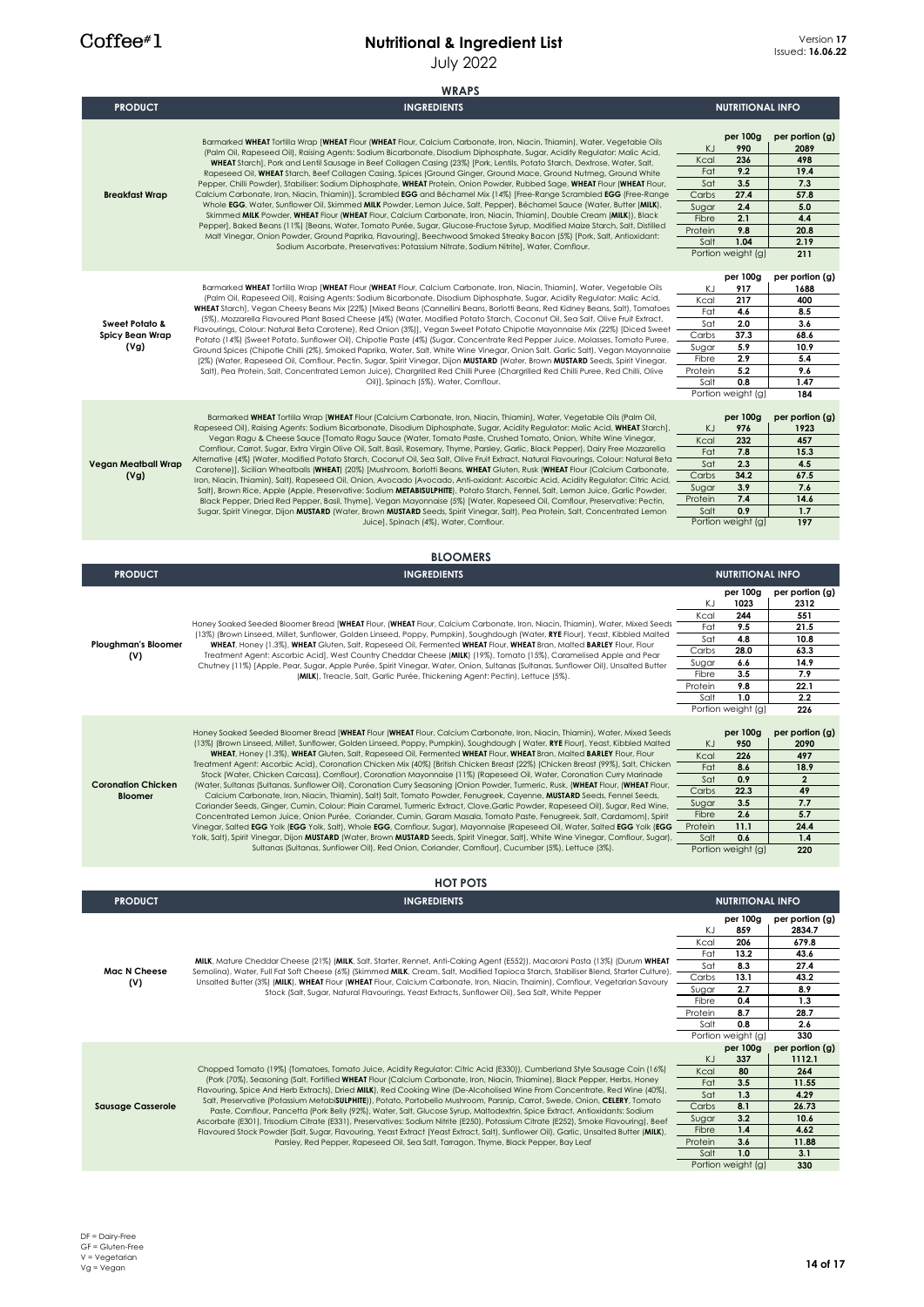|                                            | <b>SOUPS</b>                                                                                                                                                                                                                                                          |                  |                           |                        |
|--------------------------------------------|-----------------------------------------------------------------------------------------------------------------------------------------------------------------------------------------------------------------------------------------------------------------------|------------------|---------------------------|------------------------|
| <b>PRODUCT</b>                             | <b>INGREDIENTS</b>                                                                                                                                                                                                                                                    |                  | <b>NUTRITIONAL INFO</b>   |                        |
|                                            |                                                                                                                                                                                                                                                                       | ΚJ               | per 100g<br>194           | per portion (g)<br>579 |
| <b>Carrot &amp; Coriander Soup</b><br>(Vg) |                                                                                                                                                                                                                                                                       | Kcal             | 46                        | 138                    |
|                                            |                                                                                                                                                                                                                                                                       | Fat              | 1.7                       | 5.1                    |
|                                            | Water, Carrot (21%), Onion, Coconut Milk (Coconut Extract, Water) (5.6%), Yellow Split Peas, Rapeseed Oil, Coriander (<1%),<br>Vegetable Stock (Salt, Yeast Extracts, Onion Powder, Carrot Powder, Tomato Powder, Sunflower Oil, Natural Flavouring), Salt.           | Sat              | 0.1                       | 0.4                    |
|                                            |                                                                                                                                                                                                                                                                       | Carbs            | 5.7                       | 17.0                   |
|                                            |                                                                                                                                                                                                                                                                       | Sugar            | 2.7<br>1.9                | 8.1                    |
|                                            |                                                                                                                                                                                                                                                                       | Fibre<br>Protein | 1.1                       | 5.6                    |
|                                            |                                                                                                                                                                                                                                                                       | Salt             | 0.6                       | 3.3<br>1.7             |
|                                            |                                                                                                                                                                                                                                                                       |                  | Portion weight (g)        | 300                    |
|                                            |                                                                                                                                                                                                                                                                       | per 100g         | per portion (g)           |                        |
|                                            |                                                                                                                                                                                                                                                                       | KJ               | 465                       | 1977                   |
|                                            |                                                                                                                                                                                                                                                                       | Kcal             | 110                       | 469                    |
| <b>Carrot &amp; Coriander</b>              | Water, Carrot (21%), Onion, Coconut Milk (Coconut Extract, Water) (5.6%), Yellow Split Peas, Rapeseed Oil, Coriander (<1%),                                                                                                                                           | Fat              | 2.2                       | 9.4                    |
| Soup, served in bread                      | Vegetable Stock (Salt, Yeast Extracts, Onion Powder, Carrot Powder, Tomato Powder, Sunflower Oil, Natural Flavouring), Salt.                                                                                                                                          | Sat              | 0.2                       | 1.0                    |
| bowl                                       | Bread Bowl: WHEAT flour, sourdough (RYE) (24%), water, RYE flour, yeast, sunflower seeds, salt, rapeseed oil, linseed, SESAME SEEDS,                                                                                                                                  | Carbs            | 18.1                      | 77.0                   |
| (Vg)                                       | poppy seeds, malt flour (WHEAT), malt flour (BARLEY), flour treatment agent (ascorbic acid).                                                                                                                                                                          | Sugar            | 2.2                       | 9.5                    |
|                                            |                                                                                                                                                                                                                                                                       | Fibre            | 2.4                       | 10.4<br>12.9           |
|                                            |                                                                                                                                                                                                                                                                       | Protein<br>Salt  | 3.0<br>0.8                | 3.5                    |
|                                            |                                                                                                                                                                                                                                                                       |                  | Portion weight (g)        | 425                    |
|                                            |                                                                                                                                                                                                                                                                       |                  |                           |                        |
|                                            | <b>SAVOURY PASTRIES</b>                                                                                                                                                                                                                                               |                  |                           |                        |
| <b>PRODUCT</b>                             | <b>INGREDIENTS</b>                                                                                                                                                                                                                                                    |                  | <b>NUTRITIONAL INFO</b>   |                        |
|                                            | Pork (35%), WHEAT Flour (contains Calcium Carbonate, Iron, Niacin, Thiamin), Red Onion, Margarine [Palm Oil, Palm Stearin, Water,<br>Salt, Emulsifier (E471), Acidity Regulator (E330)], Unsalted Butter (MILK), Rusk [WHEAT Flour (contains Calcium Carbonate, Iron, |                  | per 100g                  | per portion (g)        |
|                                            |                                                                                                                                                                                                                                                                       | <b>KJ</b>        | 1435                      | 2225                   |
|                                            |                                                                                                                                                                                                                                                                       | Kcal             | 345                       | 534                    |
|                                            |                                                                                                                                                                                                                                                                       |                  |                           |                        |
|                                            |                                                                                                                                                                                                                                                                       | Fat              | 22.2                      | 34.5                   |
|                                            | Niacin, Thiamin), Water Salt, Raising Agent (E503ii)], Potato Starch, Glaze [Water, Modified Starch, Rapeseed Oil, MILK Proteins,<br>Emulsifiers (SOYA Lecithin, E471), Acidity Regulator (E339iii), Colour (E160a)], Water, Redcurrant Jelly [Glucose Syrup, Water,  | Sat              | 10.0                      | 15.6                   |
| <b>Sausage Roll</b>                        | Redcurrant Juice From Concentrate, Gelling Agent (Pectin), Acidity Regulators (E330, E331), Elderberry Extract), Chopped Dates,                                                                                                                                       | Carbs            | 26.8                      | 41.6                   |
|                                            | Balsamic Vinegar (Wine Vinegar, Concentrated Grape Must), Red Wine, Demerara Sugar, Pork Fat, Seasoning [Salt, Spices (Black                                                                                                                                          | Sugar            | 3.7                       | 5.7                    |
|                                            | Pepper, White Pepper, Nutmeg), Herb (Thyme)], Dextrose, Onion Concentrate (Water, Onions), Cornflour, Salt, Dried Parsley,                                                                                                                                            | Fibre            | 1.5                       | 2.3                    |
|                                            | Ginger Puree, Emulsifier (E464), Black Pepper, Nutmeg. May contain NUTS.                                                                                                                                                                                              | Protein<br>Salt  | 8.5<br>1.1                | 13.2<br>1.7            |
|                                            |                                                                                                                                                                                                                                                                       |                  | Portion weight (g)        | 155                    |
|                                            |                                                                                                                                                                                                                                                                       |                  | per 100g                  | per portion (g)        |
|                                            |                                                                                                                                                                                                                                                                       | KJ               | 1315                      | 2367                   |
|                                            |                                                                                                                                                                                                                                                                       | Kcal             | 316                       | 569                    |
|                                            | Pork (37%), WHEAT Flour, Margarine [Palm Oil, Palm Stearin, Water, Rapeseed Oil, Salt, Lemon Juice Concentrate, Emulsifier (E471),                                                                                                                                    | Fat              | 22.2                      | 40.0                   |
|                                            | Acidity Regulator (E330)], Water, Sweetcure Gammon (8%) [Pork, Water, Salt, Brown Sugar, Fructose, Preservatives (E250, E252),                                                                                                                                        | Sat              | 9.5                       | 17.1                   |
| Premium Sausage Roll                       | Antioxidant (E301)], Rusk [WHEAT Flour, Water, Salt, Raising Agent (E503ii)], Onions, Pork Fat, Potato Starch, Glaze [Water, Modified                                                                                                                                 | Carbs            | 24.0                      | 43.2                   |
|                                            | Starch, Rapeseed Oil, MILK Proteins, Emulsifiers (SOYA Lecithin, E471), Acidity Regulator (E339iii), Colour (E160a)], Salt, Dried Thyme,<br>Ground Black Pepper, Ground White Pepper, Ground Nutmeg.                                                                  | Sugar            | 2.3                       | 4.1                    |
|                                            |                                                                                                                                                                                                                                                                       | Fibre<br>Protein | 2.3<br>4.0                | 4.1<br>7.2             |
|                                            |                                                                                                                                                                                                                                                                       | Salt             | 1.4                       | 2.4                    |
|                                            |                                                                                                                                                                                                                                                                       |                  | Portion weight (g)        | 180                    |
|                                            |                                                                                                                                                                                                                                                                       |                  | per 100g                  | per portion (g)        |
|                                            |                                                                                                                                                                                                                                                                       | <b>KJ</b>        | 1133                      | 1473                   |
|                                            |                                                                                                                                                                                                                                                                       | Kcal             | 272                       | 354                    |
| Vegan Vegetable                            | Mixed Roast Vegetables (38%) (Butternut Squash, Courgette, Red Onion, Sweet Potato), WHEAT Flour (WHEAT Flour, Calcium                                                                                                                                                | Fat<br>Sat       | 16.0<br>7.9               | 20.8<br>10.3           |
| 'Sausage' Roll                             | Carbonate, Iron, Niacin, Thiamin), Tomato Passata (14%), Palm Oil, Roast Tomatoes (5%), Palm Fat, Rapeseed Oil, Potato Starch,                                                                                                                                        | Carbs            | 26.5                      | 34.5                   |
| (Vg)                                       | Salt, Poppy Seeds, Tomato Concentrate, Basil, Cornflour, Sunflower Oil, Garlic, Olive Oil, Rosemary, Cracked Black Pepper, Dried                                                                                                                                      | Sugar            | 4.8                       | 6.2                    |
|                                            | Oregano, Emulsifier: E471, Sugar, Garlic Powder, Yeast, Lemon Juice.                                                                                                                                                                                                  | Fibre            | 2.4                       | 3.1                    |
|                                            |                                                                                                                                                                                                                                                                       | Protein          | 4.2                       | 5.5                    |
|                                            |                                                                                                                                                                                                                                                                       | Salt             | 0.9<br>Portion weight (g) | 1.2<br>130             |

 $Coffee*1$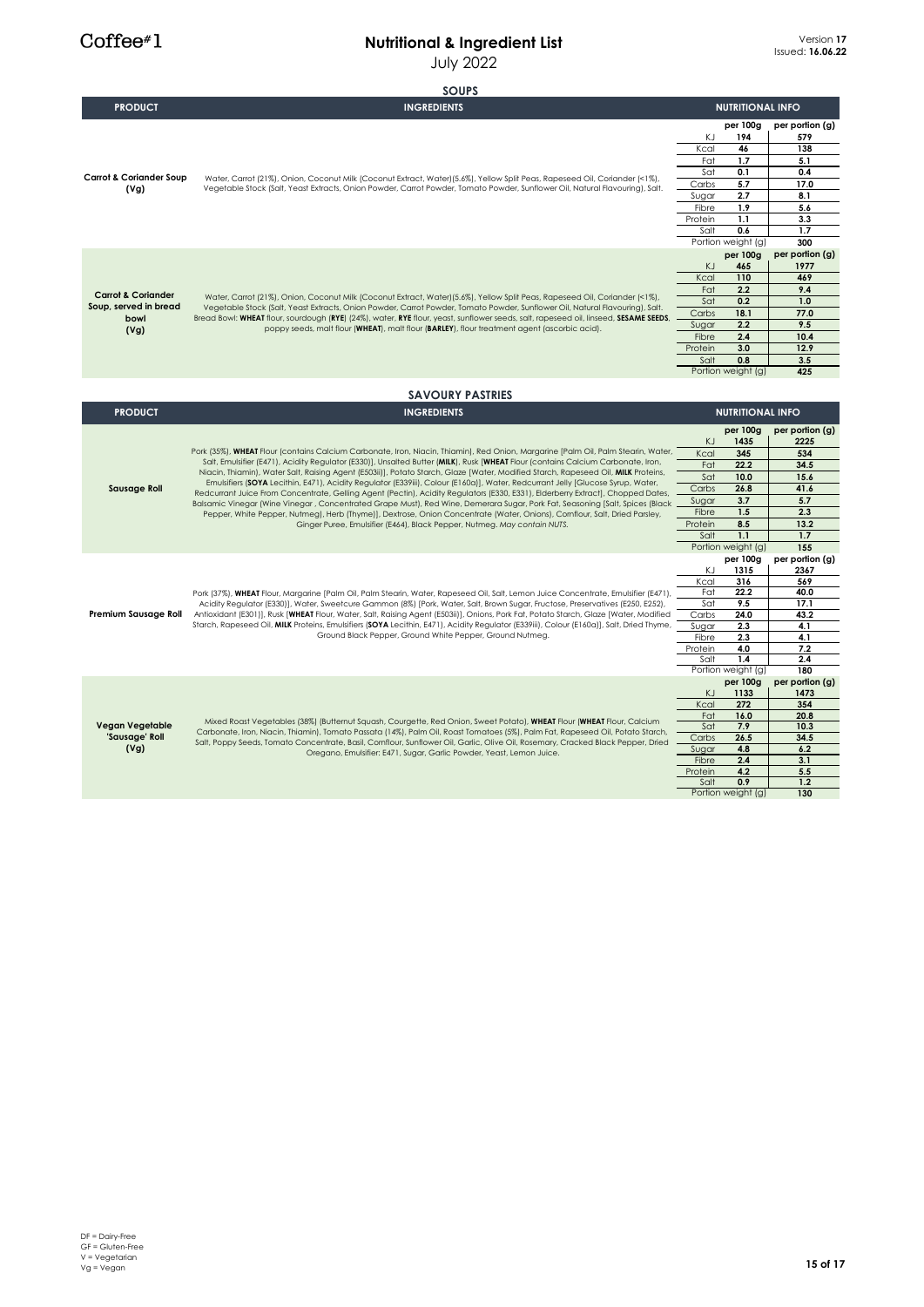|                                             | <b>BISCUITS &amp; SNACKS</b>                                                                                                                                                                                                                                 |                  |                                |                         |
|---------------------------------------------|--------------------------------------------------------------------------------------------------------------------------------------------------------------------------------------------------------------------------------------------------------------|------------------|--------------------------------|-------------------------|
| <b>PRODUCT</b>                              | <b>INGREDIENTS</b>                                                                                                                                                                                                                                           |                  | <b>NUTRITIONAL INFO</b>        |                         |
|                                             |                                                                                                                                                                                                                                                              |                  | per 100g                       | per portion (g)         |
|                                             | Fortified WHEAT Flour (WHEAT Flour, Iron, Thiamin, Nicotinic Acid, Calcium Carbonate), Sugar, Margarine (Vegetable Oils (Palm,                                                                                                                               | KJ<br>Kcal       | 1847<br>441                    | 1145<br>273             |
|                                             | Rapeseed), Water, Salt, Emulsifier (Mono- and Diglycerides of Fatty Acids), Colours (Curcumin, Annatto), Flavouring), Chocolate                                                                                                                              | Fat              | 19.1                           | 11.8                    |
| <b>Chocolate Chip Cookie</b>                | Flavour Chips (Sugar, Vegetable Oil (Palm), Cocoa Powder, Emulsifier (SOYA Lecithin), Stabiliser (Sorbitan Tristearate)), Milk<br>Chocolate Beans (10%) (Sugar, Cocoa Butter, Whey Powder (MILK), Fat Reduced Cocoa Powder, Dried Skimmed MILK Powder,       | Sat              | 3.6                            | 2.2                     |
| (V)                                         | Cocoa Mass, Tapioca Starch, Lactose (MILK), Butter Oil (MILK), Emulsifiers (Sunflower Lecithin, SOYA Lecithin), Whole MILK Powder,                                                                                                                           | Carbs            | 64.8                           | 40.2                    |
|                                             | Glazing Agents (Carnauba Wax, Arabic Gum, Beeswax, Shellac), Colours (Iron Oxides and Hydroxides, Riboflavin, Titanium                                                                                                                                       | Sugar<br>Fibre   | 40.6<br>1.4                    | 25.2<br>0.9             |
|                                             | Dioxide, Beetroot Concentrate, Copper Chlorophyllin)), Golden Syrup, Water, Raising Agent (Bicarbonate of Soda). May contain<br>NUTS.                                                                                                                        | Protein          | 3.2                            | 2.0                     |
|                                             |                                                                                                                                                                                                                                                              | Salt             | 0.9                            | 0.6                     |
|                                             |                                                                                                                                                                                                                                                              |                  | Portion weight (g)             | 62                      |
|                                             |                                                                                                                                                                                                                                                              | ΚJ               | per 100g<br>1921               | per portion (g)<br>768  |
|                                             |                                                                                                                                                                                                                                                              | Kcal             | 459                            | 184                     |
| <b>Dark Chocolate</b>                       | Plain chocolate coating (65%) (Sugar, Cocoa mass, Palm oil, Cocoa butter, Whey powder (MILK), Emulsifier: Sunflower lecithin;                                                                                                                                | Fat              | 20.0                           | 8.0                     |
| <b>Covered Cranberries</b>                  | Glazing agents: Shellac, Gum Arabic), Dried sweetened cranberries (35%) (Sugar, Cranberries, Sunflower oil). May contain SOYA,<br>PEANUTS, NUTS SULPHUR DIOXIDE and cereals containing GLUTEN.                                                               | Sat<br>Carbs     | 12.1                           | 4.8<br>26.1             |
| (V)                                         |                                                                                                                                                                                                                                                              | Sugar            | 65.3<br>58.9                   | 23.6                    |
|                                             |                                                                                                                                                                                                                                                              | Protein          | 2.8                            | 1.1                     |
|                                             |                                                                                                                                                                                                                                                              | Salt             | 0.3                            | 0.1                     |
|                                             |                                                                                                                                                                                                                                                              |                  | Portion weight (g)<br>per 100g | 40                      |
|                                             |                                                                                                                                                                                                                                                              | KJ               | 1552                           | per portion (g)<br>869  |
|                                             | WHEAT Flour, Sugar, Invert Sugar Syrup, Margarine (Rapeseed Oil, Water, Salt, Emulsifiers (Mono and Diglycerides of Fatty Acids,                                                                                                                             | Kcal             | 372                            | 208                     |
|                                             | SOYA Lecithin) Natural Flavouring), Icing (8%) (Sugar, Glucose Syrup, Water, Chocolate (Vegetable Oil, Whey Powder, Fat                                                                                                                                      | Fat              | 8.9                            | 5.0                     |
| <b>Gingerbread Man</b>                      | Reduced Cocoa Powder, Emulsifier (SOYA Lecithin), Dried EGG White, Humectant (Glycerine)), Milk Chocolate Beans (Sugar,                                                                                                                                      | Sat<br>Carbs     | 0.1<br>69.4                    | 0.1<br>38.9             |
| (V)                                         | Whole MILK Powder, Cocoa Butter, Cocoa Mass, Emulsifier: SOYA Lecithin, Gelling Agent: Gum Arabic, Titanium Dioxide, Glazing<br>Agent: Carnauba Wax, Colours: Beetroot, Beta Carotene, Curcumin), Ginger (0.5%), Raising Agent (Sodium Bicarbonate), Natural | Sugar            | 35.6                           | 19.9                    |
|                                             | Colour (Paprika, Vegetable Carbon, Spirulina). May contain NUTS.                                                                                                                                                                                             | Fibre            | 1.5                            | 0.8                     |
|                                             |                                                                                                                                                                                                                                                              | Protein<br>Salt  | 4.5<br>0.5                     | 2.5<br>0.3              |
|                                             |                                                                                                                                                                                                                                                              |                  | Portion weight (g)             | 56                      |
|                                             |                                                                                                                                                                                                                                                              |                  | per 100g                       | per portion (g)         |
|                                             |                                                                                                                                                                                                                                                              | KJ               | 2188                           | 985                     |
|                                             |                                                                                                                                                                                                                                                              | Kcal<br>Fat      | 523<br>27.0                    | 235<br>12.0             |
| <b>Loacker Vanille</b>                      | Crispy wafer filled with vanilla cream (75% cream). Ingredients: WHEAT flour, coconut oil, glucose syrup, sugar, skimmed MILK                                                                                                                                | Sat              | 23.0                           | 11.0                    |
| (V)                                         | powder, dextrose, SOYA flour, malt extract, sugar, raising agents (sodium hydrogen carbonate, disodium diphosphate) emulsifier<br>SOYA lecithin, vanilla pods (bourbon), HAZELNUT. May contain ALMONDS.                                                      | Carbs            | 61.0                           | 28.0                    |
|                                             |                                                                                                                                                                                                                                                              | Sugar            | 31.0                           | 14.0                    |
|                                             |                                                                                                                                                                                                                                                              | Protein<br>Salt  | 7.8<br>0.4                     | 3.5<br>0.2              |
|                                             |                                                                                                                                                                                                                                                              |                  | Portion weight (g)             | 45                      |
|                                             |                                                                                                                                                                                                                                                              |                  | per 100g                       | per biscuit (g)         |
|                                             |                                                                                                                                                                                                                                                              | <b>KJ</b>        | 2032                           | 508                     |
|                                             |                                                                                                                                                                                                                                                              | Kcal<br>Fat      | 484<br>19.0                    | 121<br>4.8              |
| <b>Lotus Biscuits</b>                       |                                                                                                                                                                                                                                                              | Sat              | 8.8                            | 2.2                     |
| (V)                                         | WHEAT flour, sugar, vegetable oils, candy sugar syrup, raising agent (sodium hydrogen<br>carbonate), SOYA flour, salt, cinnamon. May contain MILK.                                                                                                           | Carbs            | 72.6                           | 18.2                    |
|                                             |                                                                                                                                                                                                                                                              | Sugar<br>Fibre   | 38.1<br>1.3                    | 9.5<br>0.3              |
|                                             |                                                                                                                                                                                                                                                              | Protein          | 4.9                            | 1.2                     |
|                                             |                                                                                                                                                                                                                                                              | Salt             | 0.9                            | 0.2                     |
|                                             |                                                                                                                                                                                                                                                              |                  | Portion weight (g)             | 25                      |
|                                             |                                                                                                                                                                                                                                                              | ΚJ               | per 100g<br>1997               | per biscuits (g)<br>599 |
|                                             |                                                                                                                                                                                                                                                              | Kcal             | 447                            | 134                     |
|                                             |                                                                                                                                                                                                                                                              | Fat              | 27.1                           | 8.1                     |
| Shortbread                                  |                                                                                                                                                                                                                                                              | Sat              | 16.9                           | 5.1                     |
| (V)                                         | WHEAT flour (calcium carbonate, iron, niacin, thiamine, flour treatment agent (E300)), butter (33%) (MILK), sugar, salt.                                                                                                                                     | Carbs<br>Sugar   | 51.1<br>17.1                   | 15.3<br>5.1             |
|                                             |                                                                                                                                                                                                                                                              | Fibre            | 2.1                            | 0.6                     |
|                                             |                                                                                                                                                                                                                                                              | Protein          | 7.1                            | 2.1                     |
|                                             |                                                                                                                                                                                                                                                              | Salt             | 1.6                            | 0.5                     |
|                                             |                                                                                                                                                                                                                                                              |                  | Portion weight (g)<br>per 100g | 30<br>per waffle (g)    |
|                                             |                                                                                                                                                                                                                                                              | KJ               | 1913                           | 622                     |
|                                             |                                                                                                                                                                                                                                                              | Kcal             | 456                            | 148                     |
|                                             |                                                                                                                                                                                                                                                              | Fat<br>Sat       | 18.5<br>7.6                    | 6.0<br>2.5              |
| <b>Tregoe's Toffee Waffles</b>              | WHEAT flour (Calcium carbonate, Iron, Niacin, Thiamin), Glucose syrup, Sugar, Non-hydrogenated vegetable oils (Palm1 &<br>Rapeseed), Butter (14% of filling) (MILK), Free Range EGGS, Invert sugar syrup, SOYA Lecithin, Raising agent: Sodium bicarbonate,  | Carbs            | 70.1                           | 22.8                    |
| (V)                                         | Salt, Cinnamon.                                                                                                                                                                                                                                              | Sugar            | 40.6                           | 13.2                    |
|                                             |                                                                                                                                                                                                                                                              | Fibre            | 1.6                            | 0.5                     |
|                                             |                                                                                                                                                                                                                                                              | Protein          | 1.4                            | 0.5                     |
|                                             |                                                                                                                                                                                                                                                              | Salt             | 0.6<br>Portion weight (g)      | 0.2<br>32.5             |
|                                             |                                                                                                                                                                                                                                                              |                  | per 100g                       | per biscuits (g)        |
|                                             |                                                                                                                                                                                                                                                              | ΚJ               | 2247                           | 1056                    |
|                                             |                                                                                                                                                                                                                                                              | Kcal             | 537                            | 252                     |
| <b>Tony's Chocolonely</b>                   |                                                                                                                                                                                                                                                              | Fat              | 31.7                           | 14.9                    |
| <b>Milk Chocolate</b><br>Caramel Sea Salt   | Sugar, dried whole MILK, cocoa butter, cocoa mass, 10% caramel pieces (sugar, glucose syrup, cream (MILK), butter (MILK)),<br>0.50% sea salt, emulsifier (SOYA lecithin). May contain gluten, egg, peanut and nuts.                                          | Sat<br>Carbs     | 19.3<br>54.3                   | 9.1<br>25.5             |
| (V)                                         |                                                                                                                                                                                                                                                              | Sugar            | 51.1                           | 24.0                    |
|                                             |                                                                                                                                                                                                                                                              | Protein          | 6.9                            | 3.2                     |
|                                             |                                                                                                                                                                                                                                                              | Salt             | 0.7                            | 0.3                     |
|                                             |                                                                                                                                                                                                                                                              |                  | Portion weight (g)             | 47                      |
|                                             |                                                                                                                                                                                                                                                              | KJ               | per 100g<br>2280               | per waffle (g)<br>1140  |
|                                             |                                                                                                                                                                                                                                                              | Kcal             | 545                            | 273                     |
|                                             |                                                                                                                                                                                                                                                              | Fat              | 33.2                           | 16.6                    |
| <b>Tony's Chocolonely</b><br>Milk chocolate | Sugar, dried whole MILK, cocoa butter, cocoa mass, emulsifier (SOYA lecithin).                                                                                                                                                                               | Sat              | 20.0                           | 10.0                    |
| (V)                                         | May contain gluten, egg, peanut and nuts.                                                                                                                                                                                                                    | Carbs            | 51.9                           | 26.0                    |
|                                             |                                                                                                                                                                                                                                                              | Sugar<br>Protein | 50.7<br>7.7                    | 25.4<br>$\overline{4}$  |
|                                             |                                                                                                                                                                                                                                                              | Salt             | 0.2                            | 0.1                     |
|                                             |                                                                                                                                                                                                                                                              |                  | Portion weight (g)             | 50                      |